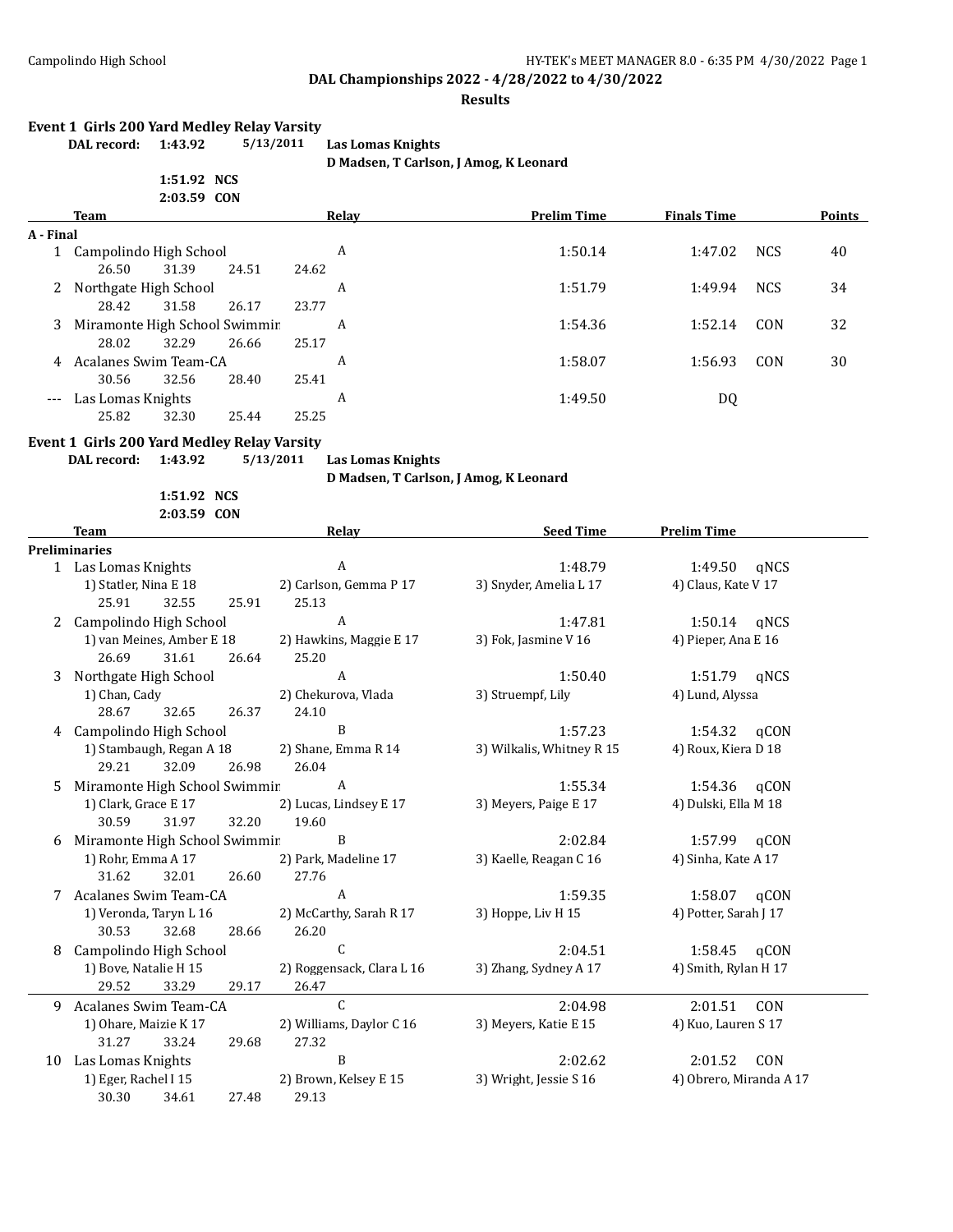|           | Team                                                                    |                            | Preliminaries  (Event 1 Girls 200 Yard Medley Relay Varsity)<br>Relay |                                          |                                          |        |
|-----------|-------------------------------------------------------------------------|----------------------------|-----------------------------------------------------------------------|------------------------------------------|------------------------------------------|--------|
|           | 11 Acalanes Swim Team-CA<br>1) Daughters, Franny A 17<br>31.41<br>32.93 | 29.78                      | B<br>2) Archer, Sara E 17<br>27.49                                    | 2:02.25<br>3) Forschler, Elle E 17       | 2:01.61<br>CON<br>4) Bauer, Madison S 14 |        |
| $---$     | Northgate High School<br>1) Mohrland, Claire<br>30.55<br>32.35          | 28.04                      | B<br>2) Weise, Sophia<br>25.43                                        | 1:58.15<br>3) Croy, Jaley                | DQ<br>4) Welsh, Sydney                   |        |
|           | Event 2 Boys 200 Yard Medley Relay Varsity<br>1:32.23<br>DAL record:    |                            | 5/9/2015<br><b>Northgate</b>                                          | <b>Broncos</b>                           |                                          |        |
|           |                                                                         |                            |                                                                       | C Kirkpatrick, S Wu, M Tittle, M Bottene |                                          |        |
|           | Team                                                                    | 1:39.92 NCS<br>1:52.99 CON | Relay                                                                 | <b>Prelim Time</b>                       | <b>Finals Time</b>                       | Points |
| A - Final |                                                                         |                            |                                                                       |                                          |                                          |        |
|           | 1 Northgate High School<br>25.03<br>26.81                               | 22.67                      | A<br>21.35                                                            | 1:41.09                                  | 1:35.86<br><b>NCS</b>                    | 40     |
|           | 2 Las Lomas Knights<br>24.91<br>26.91                                   | 24.21                      | A<br>20.43                                                            | 1:37.12                                  | 1:36.46<br><b>NCS</b>                    | 34     |
| 3         | Campolindo High School<br>25.33<br>26.51                                | 23.56                      | A<br>21.85                                                            | 1:39.78                                  | 1:37.25<br><b>NCS</b>                    | 32     |
|           | 4 Miramonte High School Swimmir<br>27.66<br>26.66                       | 24.66                      | A<br>23.10                                                            | 1:42.51                                  | 1:42.08<br>CON                           | 30     |
| 5.        | Acalanes Swim Team-CA<br>28.92<br>33.24                                 | 26.69                      | A<br>26.08                                                            | 1:42.90                                  | 1:54.93                                  | 28     |
|           | Event 2 Boys 200 Yard Medley Relay Varsity                              |                            |                                                                       |                                          |                                          |        |
|           | 1:32.23<br>DAL record:                                                  |                            | 5/9/2015<br><b>Northgate</b>                                          | <b>Broncos</b>                           |                                          |        |
|           |                                                                         | 1:39.92 NCS                |                                                                       | C Kirkpatrick, S Wu, M Tittle, M Bottene |                                          |        |
|           |                                                                         | 1:52.99 CON                |                                                                       |                                          |                                          |        |
|           | Team                                                                    |                            | <u>Relav</u>                                                          | <b>Seed Time</b>                         | <b>Prelim Time</b>                       |        |
|           | <b>Preliminaries</b>                                                    |                            |                                                                       |                                          |                                          |        |
|           | 1 Las Lomas Knights                                                     |                            | A                                                                     | 1:37.72                                  | 1:37.12<br>gNCS                          |        |
|           | 1) Mendelssohn, Jon D 15<br>24.73<br>27.25                              | 24.51                      | 2) Solorzano, Tulio A 17<br>20.63                                     | 3) Bellanca, Ian N 15                    | 4) Kennedy, Andrew F 16                  |        |
|           | 2 Campolindo High School                                                |                            | A                                                                     | 1:39.62                                  | 1:39.78<br>gNCS                          |        |
|           | 1) Younger, Owen C 18<br>24.78 27.61                                    | 24.48                      | 2) Ohare, Hayden R 15<br>22.91                                        | 3) Lalli, Reid G 16                      | 4) Rego, Nate 18                         |        |
|           | 3 Northgate High School                                                 |                            | A                                                                     | 1:39.63                                  | qCON<br>1:41.09                          |        |
|           | 1) Wendler, Mason<br>26.13<br>28.59                                     | 24.31                      | 2) Mohrland, Jacob<br>22.06                                           | 3) Fong, A.J.                            | 4) Kengla, Kyle                          |        |
|           | 4 Northgate High School                                                 |                            | B                                                                     | 1:43.13                                  | 1:42.12<br>qCON                          |        |
|           | 1) Flora, Kyle<br>28.31<br>28.09                                        | 24.12                      | 2) Manuel, Marcus<br>21.60                                            | 3) Thomas, Larwence                      | 4) Meriam, Tommy                         |        |
| 5         | Miramonte High School Swimmir                                           |                            | A                                                                     | 1:41.51                                  | 1:42.51<br>qCON                          |        |
|           | 1) Washburn, Lucas K 16<br>27.33<br>28.03                               | 24.11                      | 2) Cole, Justin J 16<br>23.04                                         | 3) Kaelle, Ryan S 16                     | 4) Quinnild, Thomas H 18                 |        |
|           | 6 Acalanes Swim Team-CA                                                 |                            | A                                                                     | 1:45.33                                  | qCON<br>1:42.90                          |        |
|           | 1) Eubanks, Grant E 16                                                  |                            | 2) Dreyer, Will I 16                                                  | 3) Etnyre, Parker R 16                   | 4) Brock-Utne, Matt B 17                 |        |
|           | 26.25<br>28.70                                                          | 24.51                      | 23.44                                                                 |                                          |                                          |        |
|           | 7 Campolindo High School                                                |                            | B                                                                     | 1:42.15                                  | 1:44.24<br>qCON                          |        |
|           | 1) Temkin, West J 18<br>25.22<br>29.07                                  | 25.05                      | 2) Smith, Parker R 15<br>24.90                                        | 3) Venable, Harley R 17                  | 4) Lenahan, Cooper M 17                  |        |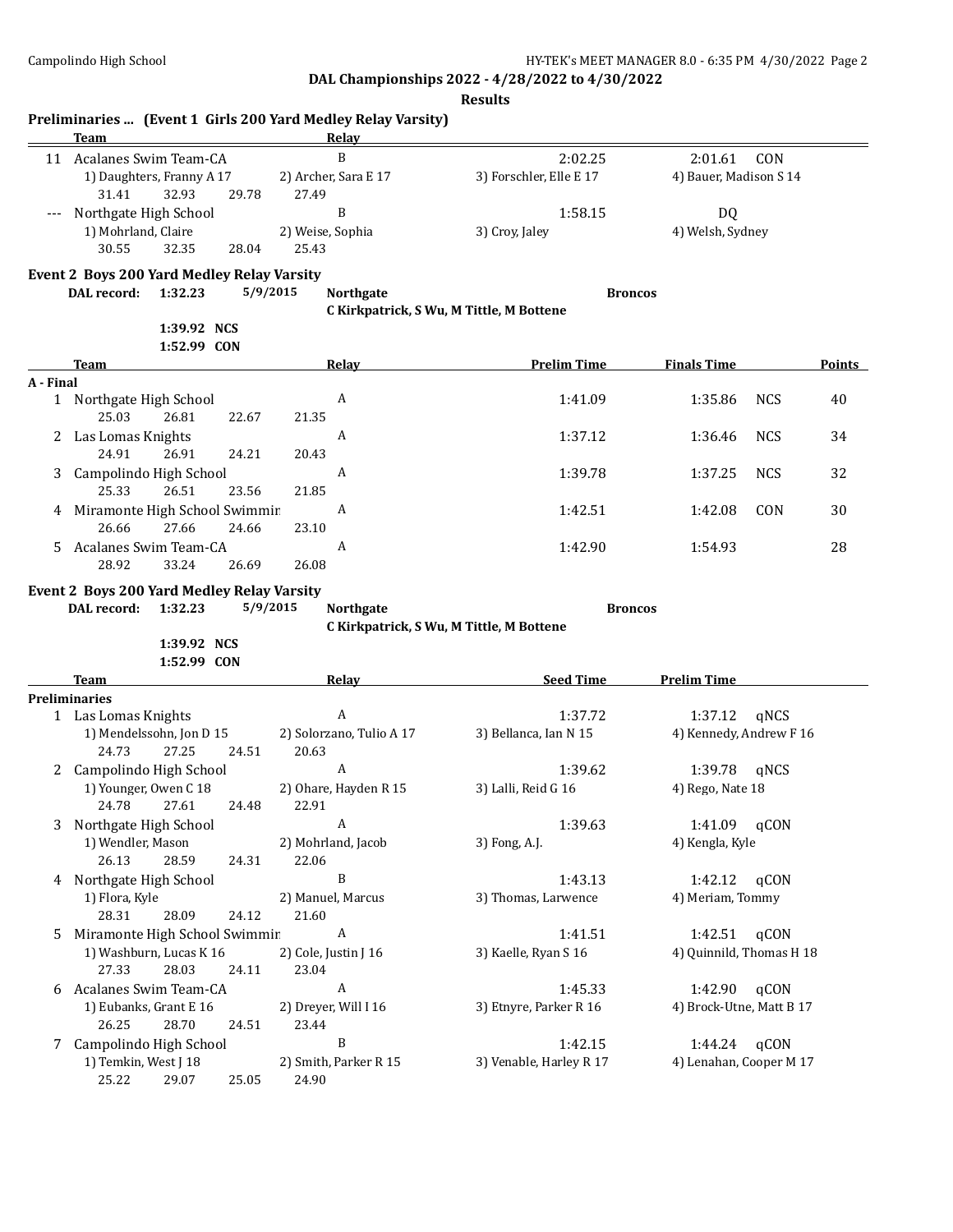|                  | Team                                     |                                       |          | Preliminaries  (Event 2 Boys 200 Yard Medley Relay Varsity)<br>Relay | <b>Seed Time</b>       | <b>Prelim Time</b>    |            |               |
|------------------|------------------------------------------|---------------------------------------|----------|----------------------------------------------------------------------|------------------------|-----------------------|------------|---------------|
| 8                | Miramonte High School Swimmir            |                                       |          | B                                                                    | 1:54.09                | 1:44.39               | qCON       |               |
|                  | 1) Haines, Logan E 16<br>27.67           | 28.00                                 | 25.29    | 2) Lewis, Luke W 16<br>23.43                                         | 3) Kurtz, Grant A 15   | 4) Lenk, Tyler C 17   |            |               |
| 9                | Las Lomas Knights                        |                                       |          | B                                                                    | 1:47.14                | 1:49.17               | CON        |               |
|                  | 1) Harris, Nicholas B 15<br>27.63        | 30.73                                 | 25.93    | 2) Hudson, Dallas C 15<br>24.88                                      | 3) Seward, Carter D 14 | 4) Cajski, Nick V 16  |            |               |
| 10               | Acalanes Swim Team-CA                    |                                       |          | B                                                                    | 1:51.97                | 1:52.00               | CON        |               |
|                  | 1) Hanson, Cale T 15<br>30.65            | 31.53                                 | 26.31    | 2) Harrington, Sean L 17<br>23.51                                    | 3) Melfi, Beck G 18    | 4) Ramirez, Hans A 15 |            |               |
|                  | Event 3 Girls 200 Yard Freestyle Varsity |                                       |          |                                                                      |                        |                       |            |               |
|                  | DAL record:                              | 1:50.86<br>1:56.21 NCS<br>2:02.99 CON | 5/9/2017 | Sophia Cavalli                                                       |                        | Campolindo            |            |               |
|                  | Name                                     |                                       |          | Age School                                                           | <b>Prelim Time</b>     | <b>Finals Time</b>    |            | <b>Points</b> |
| A - Final        |                                          |                                       |          |                                                                      |                        |                       |            |               |
|                  | 1 Statler, Nina E                        |                                       |          | 18 Las Lomas Knights                                                 | 1:49.81                | 1:49.50               | <b>NCS</b> | 20            |
|                  | 25.07                                    | 27.44                                 | 28.22    | 28.77                                                                |                        |                       |            |               |
| 2                | Smith, Adriana K<br>26.19                | 28.17                                 | 28.75    | 16 Campolindo High School<br>27.81                                   | 1:53.90                | 1:50.92               | <b>NCS</b> | 17            |
| 3                | Snyder, Amelia L                         |                                       |          | 17 Las Lomas Knights                                                 | 1:53.69                | 1:51.15               | <b>NCS</b> | 16            |
|                  | 26.14                                    | 28.15                                 | 28.89    | 27.97                                                                |                        |                       |            |               |
| 4                | Struempf, Lily<br>26.84                  | 28.89                                 | 29.23    | Northgate High School<br>28.88                                       | 1:56.76                | 1:53.84               | <b>NCS</b> | 15            |
| 5                | Blackwell, Maddie M                      |                                       |          | 15 Campolindo High School                                            | 1:57.78                | 1:54.18               | <b>NCS</b> | 14            |
|                  | 26.94                                    | 28.81                                 | 29.30    | 29.13                                                                |                        |                       |            |               |
| 6                | Fok, Lexi L                              |                                       |          | 18 Campolindo High School                                            | 1:56.80                | 1:56.81               | CON        | 13            |
|                  | 27.20                                    | 29.52                                 | 30.01    | 30.08                                                                |                        |                       |            |               |
| 7.               | Heffelfinger, Heidi                      |                                       |          | 18 Acalanes Swim Team-CA                                             | 1:59.05                | 1:56.86               | CON        | 12            |
| 8                | 27.06<br>Hawkins, Maggie E               | 29.45                                 | 30.06    | 30.29<br>17 Campolindo High School                                   | 1:57.99                | 1:57.76               | CON        | 11            |
|                  | 27.65                                    | 29.74                                 | 30.23    | 30.14                                                                |                        |                       |            |               |
| <b>B</b> - Final |                                          |                                       |          |                                                                      |                        |                       |            |               |
| 9.               | Cortessis, Ashley K                      |                                       |          | 18 Las Lomas Knights                                                 | 2:02.67                | 2:01.59               | CON        | 9             |
|                  | 27.62                                    | 30.49                                 | 32.08    | 31.40                                                                |                        |                       |            |               |
| 10               | Cox, Audrey A                            |                                       |          | 16 Acalanes Swim Team-CA                                             | 2:01.95                | 2:02.13               | CON        | 7             |
|                  | 27.42                                    | 30.61                                 | 32.40    | 31.70                                                                |                        |                       |            |               |
|                  | 11 Tuvshintugs, Oyu                      |                                       |          | Northgate High School                                                | 2:02.64                | 2:03.82               |            | 6             |
|                  | 28.86                                    | 30.84                                 | 31.97    | 32.15                                                                |                        |                       |            |               |
| 12               | Stice, Izzie M                           |                                       |          | 17 Miramonte High School Swimming-HS                                 | 2:04.49                | 2:04.49               |            | 5             |
|                  | 29.15<br>Sagara, Alison B                | 31.38                                 | 31.87    | 32.09<br>14 Miramonte High School Swimming-HS                        | 2:05.61                | 2:06.95               |            | 4             |
| 13               | 28.61                                    | 31.54                                 | 33.36    | 33.44                                                                |                        |                       |            |               |
|                  | 14 Andresen, Kaya                        |                                       |          | Northgate High School                                                | 2:08.67                | 2:07.77               |            | 3             |
|                  | 28.19                                    | 31.72                                 | 33.68    | 34.18                                                                |                        |                       |            |               |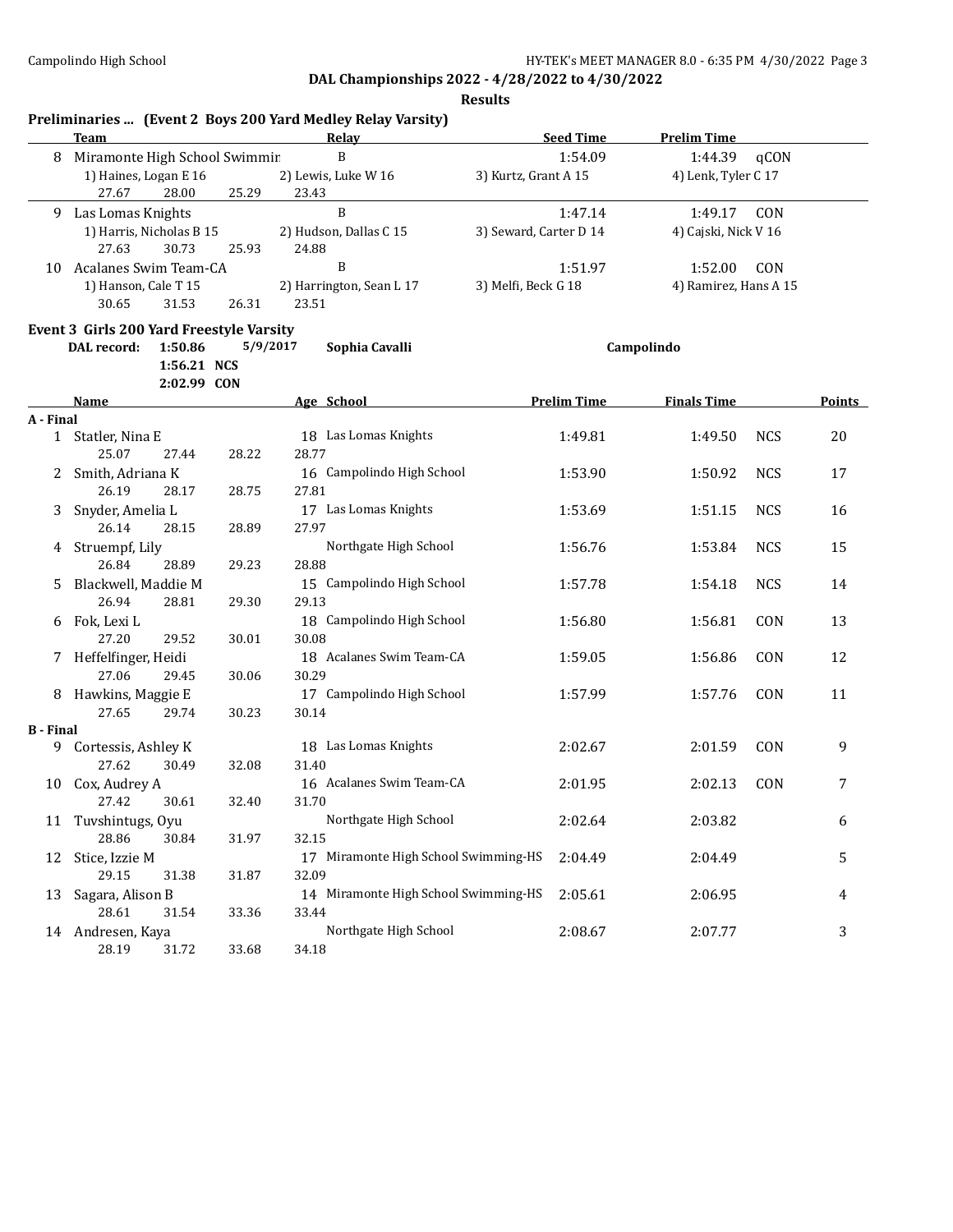|     | Event 3 Girls 200 Yard Freestyle Varsity |             |                                      |                  |                    |      |
|-----|------------------------------------------|-------------|--------------------------------------|------------------|--------------------|------|
|     | DAL record:<br>1:50.86                   | 5/9/2017    | Sophia Cavalli                       |                  | Campolindo         |      |
|     |                                          | 1:56.21 NCS |                                      |                  |                    |      |
|     |                                          | 2:02.99 CON |                                      |                  |                    |      |
|     | Name                                     |             | Age School                           | <b>Seed Time</b> | <b>Prelim Time</b> |      |
|     | <b>Preliminaries</b>                     |             |                                      |                  |                    |      |
|     | 1 Statler, Nina E                        |             | 18 Las Lomas Knights                 | 1:50.56          | 1:49.81            | qNCS |
|     | 25.42<br>27.69                           | 28.29       | 28.41                                |                  |                    |      |
| 2.  | Snyder, Amelia L                         |             | 17 Las Lomas Knights                 | 1:53.19          | 1:53.69            | qNCS |
|     | 26.83<br>28.70                           | 29.17       | 28.99                                |                  |                    |      |
| 3   | Smith, Adriana K                         |             | 16 Campolindo High School            | 1:54.22          | 1:53.90            | qNCS |
|     | 26.25<br>28.64                           | 29.35       | 29.66                                |                  |                    |      |
|     | 4 Struempf, Lily                         |             | Northgate High School                | 1:52.03          | 1:56.76            | qCON |
|     | 27.79<br>30.00                           | 30.22       | 28.75                                |                  |                    |      |
| 5.  | Fok, Lexi L                              |             | 18 Campolindo High School            | 2:01.28          | 1:56.80            | qCON |
|     | 27.62<br>30.07                           | 29.80       | 29.31                                |                  |                    |      |
| 6   | Blackwell, Maddie M                      |             | 15 Campolindo High School            | 1:55.31          | 1:57.78            | qCON |
|     | 27.37<br>29.99                           | 30.55       | 29.87                                |                  |                    |      |
| 7.  | Hawkins, Maggie E                        |             | 17 Campolindo High School            | 1:58.50          | 1:57.99            | qCON |
|     | 27.20<br>29.51                           | 30.58       | 30.70                                |                  |                    |      |
| 8   | Baker, Clare C                           |             | 14 Campolindo High School            | 2:02.24          | 1:58.67            | qCON |
|     | 27.79<br>29.71                           | 30.79       | 30.38                                |                  |                    |      |
|     | 9 Heffelfinger, Heidi                    |             | 18 Acalanes Swim Team-CA             | 2:00.72          | 1:59.05            | qCON |
|     | 27.53<br>30.03                           | 31.10       | 30.39                                |                  |                    |      |
|     | 10 Lederle, Sophie M                     |             | 15 Campolindo High School            | 2:06.74          | 2:00.79            | qCON |
|     | 28.87<br>31.25                           | 31.04       | 29.63                                |                  |                    |      |
|     | 11 Cox, Audrey A                         |             | 16 Acalanes Swim Team-CA             | 2:03.78          | 2:01.95            | qCON |
|     | 27.59<br>30.30                           | 32.00       | 32.06                                |                  |                    |      |
|     | 12 Tuvshintugs, Oyu                      |             | Northgate High School                |                  |                    | qCON |
|     | 29.31<br>30.86                           | 31.30       | 31.17                                | 2:01.48          | 2:02.64            |      |
|     |                                          |             |                                      |                  |                    |      |
| 13  | Cortessis, Ashley K<br>28.46<br>30.73    |             | 18 Las Lomas Knights                 | 2:02.57          | 2:02.67            | qCON |
|     |                                          | 31.99       | 31.49                                |                  |                    |      |
|     | 14 Lederle, Sammie A                     |             | 15 Campolindo High School            | 2:06.09          | 2:03.40            | q    |
|     | 28.37<br>31.45                           | 32.50       | 31.08                                |                  |                    |      |
| 15  | Stice, Izzie M                           |             | 17 Miramonte High School Swimming-HS | 2:07.67          | 2:04.49            | q    |
|     | 28.94<br>31.26                           | 32.00       | 32.29                                |                  |                    |      |
|     | 16 Healy, Lauren G                       |             | 17 Campolindo High School            | 2:07.18          | 2:04.93            | q    |
|     | 27.64<br>30.72                           | 32.84       | 33.73                                |                  |                    |      |
| 17  | Sagara, Alison B                         |             | 14 Miramonte High School Swimming-HS | 2:06.99          | 2:05.61            |      |
|     | 27.97<br>30.88                           | 33.07       | 33.69                                |                  |                    |      |
| 18  | Berkman, Lucy H                          |             | 16 Miramonte High School Swimming-HS | 2:07.14          | 2:07.11            |      |
|     | 29.60<br>32.23                           | 33.32       | 31.96                                |                  |                    |      |
| 19  | Andresen, Kaya                           |             | Northgate High School                | 2:09.04          | 2:08.67            |      |
|     | 28.83<br>32.37                           | 33.49       | 33.98                                |                  |                    |      |
| 20  | Osborn, Lydia K                          |             | 17 Campolindo High School            | 2:08.76          | 2:09.05            |      |
|     | 30.02<br>33.02                           | 33.64       | 32.37                                |                  |                    |      |
| 21  | Jackman, Laila                           |             | Northgate High School                | 2:10.67          | 2:12.02            |      |
|     | 30.66<br>33.28                           | 1:08.08     |                                      |                  |                    |      |
| 22  | Anagnost, Eloise B                       |             | 17 Miramonte High School Swimming-HS | 2:16.48          | 2:17.26            |      |
|     | 30.28<br>33.15                           | 36.39       | 37.44                                |                  |                    |      |
| --- | Lurie, Ally J                            |             | 17 Miramonte High School Swimming-HS | 2:08.52          | X2:05.99           |      |
|     | 29.43<br>32.16                           | 32.23       | 32.17                                |                  |                    |      |
| --- | Innis, Dania R                           |             | 16 Miramonte High School Swimming-HS | 2:07.07          | X2:06.19           |      |
|     | 28.27<br>31.40                           | 33.19       | 33.33                                |                  |                    |      |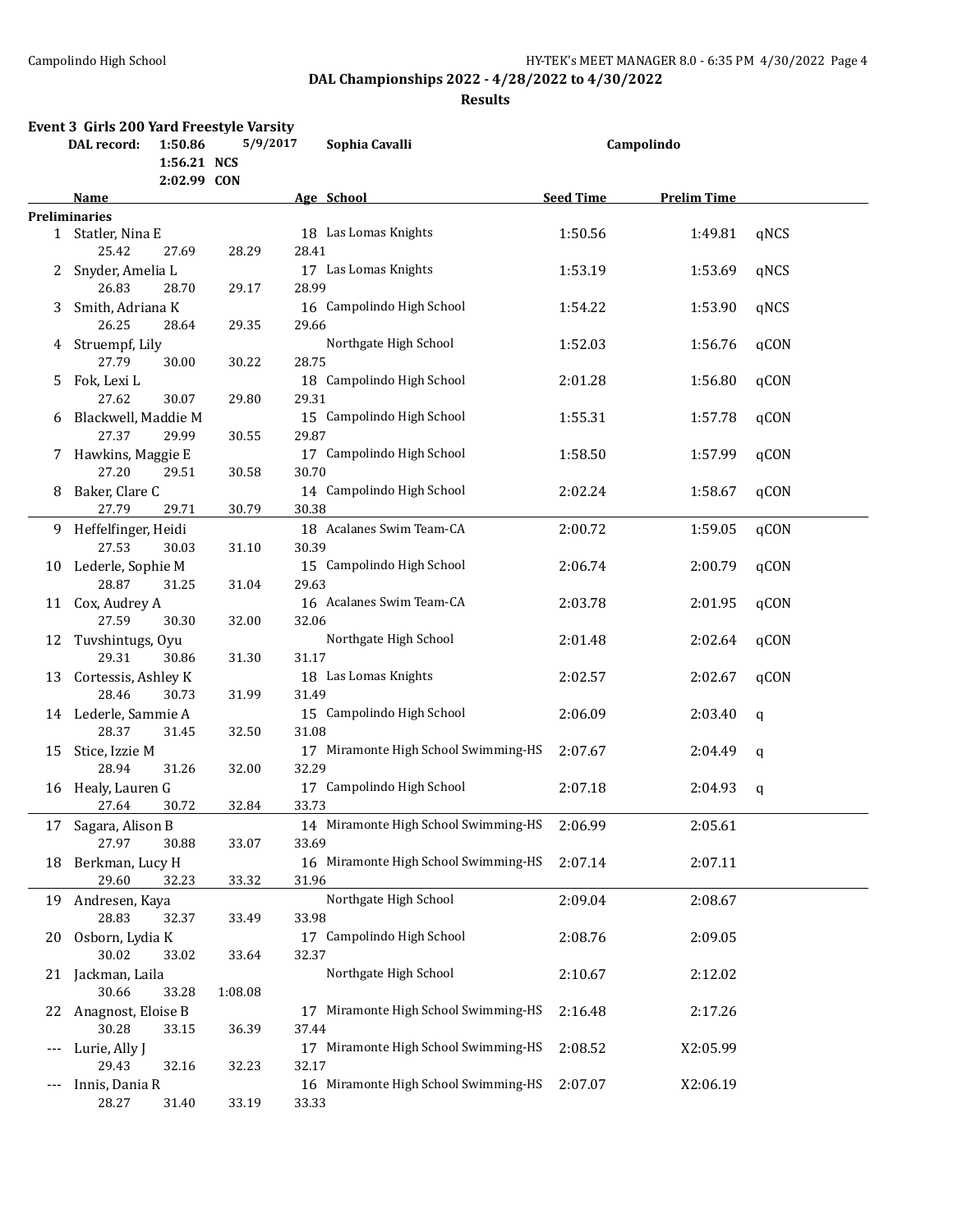|                  | <b>Event 4 Boys 200 Yard Freestyle Varsity</b><br>DAL record: | 1:35.71<br>1:44.01 NCS<br>1:50.99 CON | 5/9/2017 | <b>Alexei Sancov</b>                 |                    | <b>Northgate</b>   |            |        |
|------------------|---------------------------------------------------------------|---------------------------------------|----------|--------------------------------------|--------------------|--------------------|------------|--------|
|                  | <b>Name</b>                                                   |                                       |          | Age School                           | <b>Prelim Time</b> | <b>Finals Time</b> |            | Points |
| A - Final        |                                                               |                                       |          |                                      |                    |                    |            |        |
|                  | 1 Yavuzer-Judd, Theoden                                       |                                       |          | 17 Campolindo High School            | 1:44.73            | 1:42.74            | <b>NCS</b> | 20     |
|                  | 23.84                                                         | 25.73                                 | 26.82    | 26.35                                |                    |                    |            |        |
|                  | 2 McMillan, Scott                                             |                                       |          | Northgate High School                | 1:45.99            | 1:44.16            | CON        | 17     |
|                  | 22.78                                                         | 25.00                                 | 27.26    | 29.12                                |                    |                    |            |        |
| 3                | Gunn, Logan M                                                 |                                       |          | 16 Miramonte High School Swimming-HS | 1:46.42            | 1:46.42            | CON        | 16     |
|                  | 24.83                                                         | 26.80                                 | 27.42    | 27.37                                |                    |                    |            |        |
|                  | 4 Etnyre, Parker R                                            |                                       |          | 16 Acalanes Swim Team-CA             | 1:45.88            | 1:47.00            | CON        | 15     |
|                  | 24.51                                                         | 27.13                                 | 27.34    | 28.02                                |                    |                    |            |        |
|                  | Davidson, Donovan C                                           |                                       |          | 18 Miramonte High School Swimming-HS | 1:49.31            |                    | CON        | 14     |
| 5.               | 25.53                                                         | 27.55                                 |          | 27.20                                |                    | 1:48.40            |            |        |
|                  |                                                               |                                       | 28.12    |                                      |                    |                    |            |        |
| 6                | Monroy, Mateo T                                               |                                       |          | 17 Las Lomas Knights                 | 1:49.89            | 1:49.22            | CON        | 13     |
|                  | 25.91                                                         | 27.79                                 | 27.77    | 27.75                                |                    |                    |            |        |
|                  | 7 Parker, Colin                                               |                                       |          | Northgate High School                | 1:49.14            | 1:49.39            | CON        | 12     |
|                  | 25.05                                                         | 27.37                                 | 28.49    | 28.48                                |                    |                    |            |        |
| 8                | Galabow, Jacob R                                              |                                       |          | 17 Las Lomas Knights                 | 1:50.66            | 1:50.77            | CON        | 11     |
|                  | 25.98                                                         | 27.74                                 | 28.37    | 28.68                                |                    |                    |            |        |
| <b>B</b> - Final |                                                               |                                       |          |                                      |                    |                    |            |        |
|                  | 9 Cannon, Brady                                               |                                       |          | Northgate High School                | 1:52.62            | 1:51.05            |            | 9      |
|                  | 25.80                                                         | 28.32                                 | 28.54    | 28.39                                |                    |                    |            |        |
|                  | 10 Fleming, Caleb L                                           |                                       |          | 17 Campolindo High School            | 1:50.81            | 1:51.90            |            | 7      |
|                  | 26.58                                                         | 28.89                                 | 29.53    | 26.90                                |                    |                    |            |        |
|                  | 11 Hollander, John D                                          |                                       |          | 15 Las Lomas Knights                 | 1:54.22            | 1:52.75            |            | 6      |
|                  | 25.22                                                         | 28.15                                 | 29.38    | 30.00                                |                    |                    |            |        |
|                  | 12 King, Dylan M                                              |                                       |          | 15 Campolindo High School            | 1:51.63            | 1:53.39            |            | 5      |
|                  | 26.86                                                         | 29.34                                 | 29.41    | 27.78                                |                    |                    |            |        |
|                  | 13 Stice, Patrick P                                           |                                       |          | 15 Miramonte High School Swimming-HS | 1:56.20            | 1:56.18            |            | 4      |
|                  | 25.99                                                         | 29.21                                 | 31.25    | 29.73                                |                    |                    |            |        |
|                  | 14 Tunney, Griff A                                            |                                       |          | 15 Miramonte High School Swimming-HS | 1:56.83            | 1:56.88            |            | 3      |
|                  | 26.13                                                         | 29.52                                 | 30.57    | 30.66                                |                    |                    |            |        |
|                  | --- Ramirez, Hans A                                           |                                       |          | 15 Acalanes Swim Team-CA             | 2:03.00            | DQ                 |            |        |
|                  |                                                               |                                       |          |                                      |                    |                    |            |        |
|                  | <b>Event 4 Boys 200 Yard Freestyle Varsity</b>                |                                       |          |                                      |                    |                    |            |        |
|                  | DAL record: 1:35.71 5/9/2017                                  |                                       |          | <b>Alexei Sancov</b>                 |                    | <b>Northgate</b>   |            |        |
|                  |                                                               | 1:44.01 NCS                           |          |                                      |                    |                    |            |        |
|                  |                                                               | 1:50.99 CON                           |          |                                      |                    |                    |            |        |
|                  | Name                                                          |                                       |          | Age School                           | <b>Seed Time</b>   | <b>Prelim Time</b> |            |        |
|                  | <b>Preliminaries</b>                                          |                                       |          |                                      |                    |                    |            |        |
|                  | 1 Yavuzer-Judd, Theoden                                       |                                       |          | 17 Campolindo High School            | 1:45.70            | 1:44.73            | qCON       |        |
|                  | 24.08                                                         | 26.26                                 | 27.08    | 27.31                                |                    |                    |            |        |
| 2                | Etnyre, Parker R                                              |                                       |          | 16 Acalanes Swim Team-CA             | 1:49.81            | 1:45.88            | qCON       |        |
|                  | 24.45                                                         | 26.91                                 | 27.26    | 27.26                                |                    |                    |            |        |
| 3                | McMillan, Scott                                               |                                       |          | Northgate High School                | 1:43.59            | 1:45.99            | qCON       |        |
|                  | 24.28                                                         | 26.34                                 | 27.69    | 27.68                                |                    |                    |            |        |
| 4                | Gunn, Logan M                                                 |                                       |          | 16 Miramonte High School Swimming-HS | 1:50.49            | 1:46.42            | qCON       |        |
|                  | 24.61                                                         | 26.72                                 | 27.76    | 27.33                                |                    |                    |            |        |
| 5.               | Parker, Colin                                                 |                                       |          | Northgate High School                | 1:49.47            | 1:49.14            | qCON       |        |
|                  | 24.68                                                         | 27.03                                 | 28.24    | 29.19                                |                    |                    |            |        |
|                  | Davidson, Donovan C                                           |                                       |          | 18 Miramonte High School Swimming-HS | 1:51.16            | 1:49.31            | qCON       |        |
|                  | 25.92                                                         | 27.84                                 | 28.38    | 27.17                                |                    |                    |            |        |
|                  |                                                               |                                       |          |                                      |                    |                    |            |        |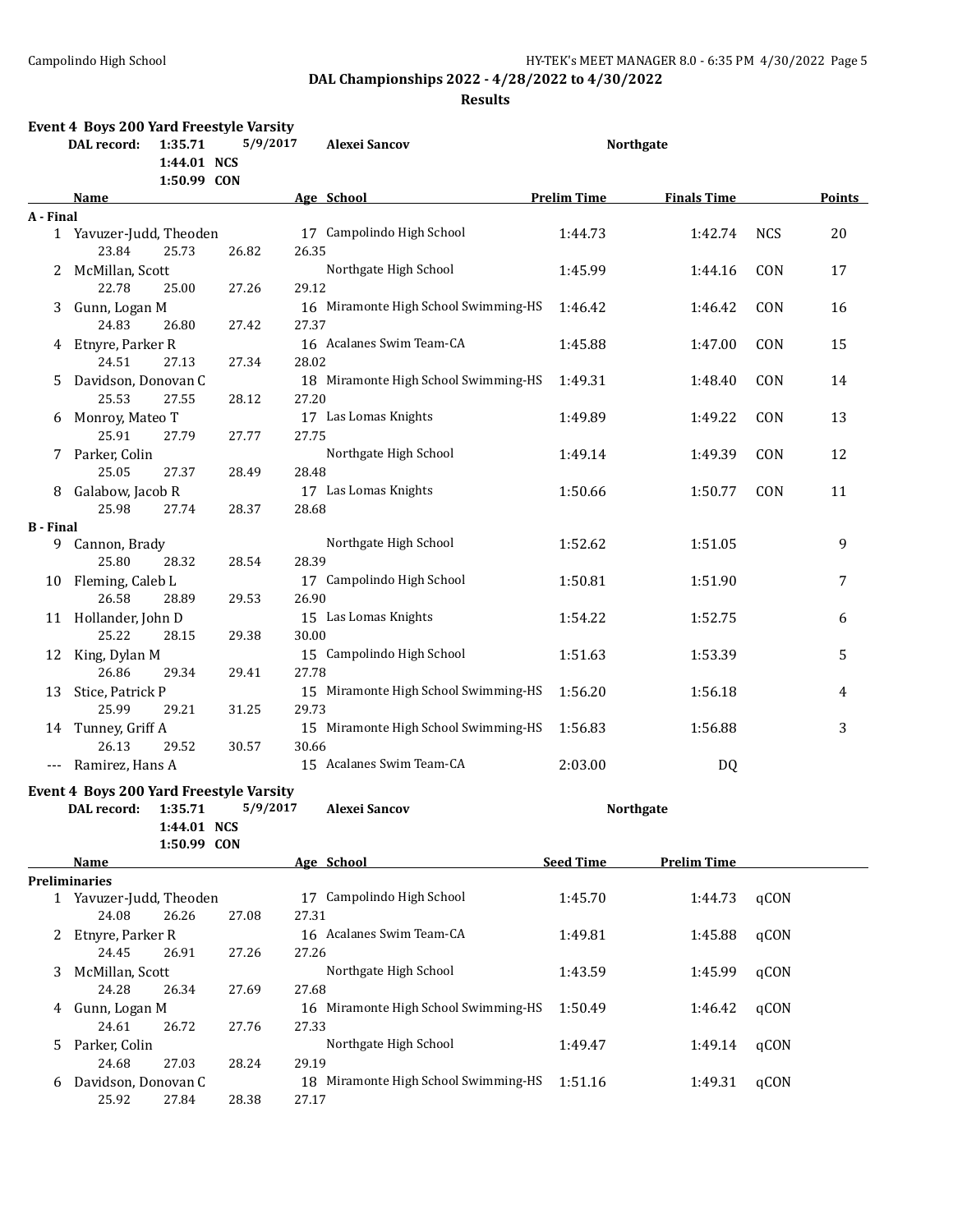**Results**

**Name Age School Seed Time Prelim Time**

## 7 Monroy, Mateo T 17 Las Lomas Knights 1:49.04 1:49.89 qCON 25.57 27.45 28.27 28.60 8 Galabow, Jacob R 17 Las Lomas Knights 1:52.36 1:50.66 qCON 25.15 27.54 28.29 29.68 26.17 28.30 28.36 27.98

**Preliminaries ... (Event 4 Boys 200 Yard Freestyle Varsity)**

|    | 25.15             | 27.54 | 28.29 | 29.68                                   |         |         |      |
|----|-------------------|-------|-------|-----------------------------------------|---------|---------|------|
| 9. | Fleming, Caleb L  |       |       | Campolindo High School<br>17            | 1:51.80 | 1:50.81 | qCON |
|    | 26.17             | 28.30 | 28.36 | 27.98                                   |         |         |      |
| 10 | King, Dylan M     |       |       | Campolindo High School<br>15            | 1:58.06 | 1:51.63 | q    |
|    | 26.08             | 28.69 | 29.31 | 27.55                                   |         |         |      |
| 11 | Cannon, Brady     |       |       | Northgate High School                   | 1:54.11 | 1:52.62 | q    |
|    | 25.48             | 28.81 | 29.23 | 29.10                                   |         |         |      |
| 12 | Moreland, Kyle    |       |       | Northgate High School                   | 1:54.24 | 1:52.90 | q    |
|    | 25.76             | 28.49 | 29.74 | 28.91                                   |         |         |      |
| 13 | Hollander, John D |       |       | Las Lomas Knights<br>15                 | 1:53.96 | 1:54.22 | - q  |
|    | 26.16             | 28.94 | 29.86 | 29.26                                   |         |         |      |
| 14 | Stice, Patrick P  |       |       | 15 Miramonte High School Swimming-HS    | 2:00.07 | 1:56.20 | q    |
|    | 25.60             | 28.75 | 30.51 | 31.34                                   |         |         |      |
| 15 | Tunney, Griff A   |       |       | Miramonte High School Swimming-HS<br>15 | 1:57.88 | 1:56.83 | q    |
|    | 25.29             | 28.23 | 30.83 | 32.48                                   |         |         |      |
| 16 | Ramirez, Hans A   |       |       | Acalanes Swim Team-CA<br>15             | 1:59.43 | 2:03.00 | q    |
|    | 26.85             | 30.51 | 32.34 | 33.30                                   |         |         |      |

#### **Event 5 Girls 200 Yard IM Varsity**

| .<br>DAL record: 2:01.71 |             | 5/9/2015 | <b>Brittany Usinger</b> | <b>Acalanes</b> |
|--------------------------|-------------|----------|-------------------------|-----------------|
|                          | 2:08.65 NCS |          |                         |                 |

**2:17.60 CON Name Age School Prelim Time Finals Time Points A - Final** 1 Fok, Jasmine V 16 Campolindo High School 2:10.34 2:04.54 NCS 20 27.21 31.17 37.06 29.10 2 Barck, Emilia I 15 Campolindo High School 2:10.08 2:04.76 NCS 17 27.54 30.39 37.03 29.80 3 Indrisano, Ariel R 14 Campolindo High School 2:14.02 2:14.27 CON 16 29.29 33.36 41.27 30.35 4 Chan, Cady **Northgate High School** 2:16.82 2:14.75 CON 15 29.42 31.79 41.08 32.46 5 Carlson, Gemma P 17 Las Lomas Knights 2:12.98 2:15.07 CON 14 29.12 33.55 39.57 32.83 6 Curran, Sofie School Northgate High School 2:19.04 2:18.60 2:18 29.45 35.86 40.13 33.16 7 Hearey, Bea D 14 Miramonte High School Swimming-HS 2:19.99 2:19.47 12 29.80 35.33 42.24 32.10 8 Joyce, Delaney L 15 Campolindo High School 2:20.19 2:21.28 11 29.51 34.82 43.25 33.70 **B - Final** 9 Kaelle, Reagan C 16 Miramonte High School Swimming-HS 2:22.94 2:20.55 9 29.39 34.55 42.97 33.64 10 Kohlmeyer, Jasmine Northgate High School 2:21.55 2:20.66 7 29.89 35.72 41.16 33.89 11 Petty, Zoe M 16 Miramonte High School Swimming-HS 2:23.19 2:23.37 6 30.85 35.34 43.84 33.34 12 Veronda, Taryn L 16 Acalanes Swim Team-CA 2:23.87 2:23.62 5 32.29 34.19 43.64 33.50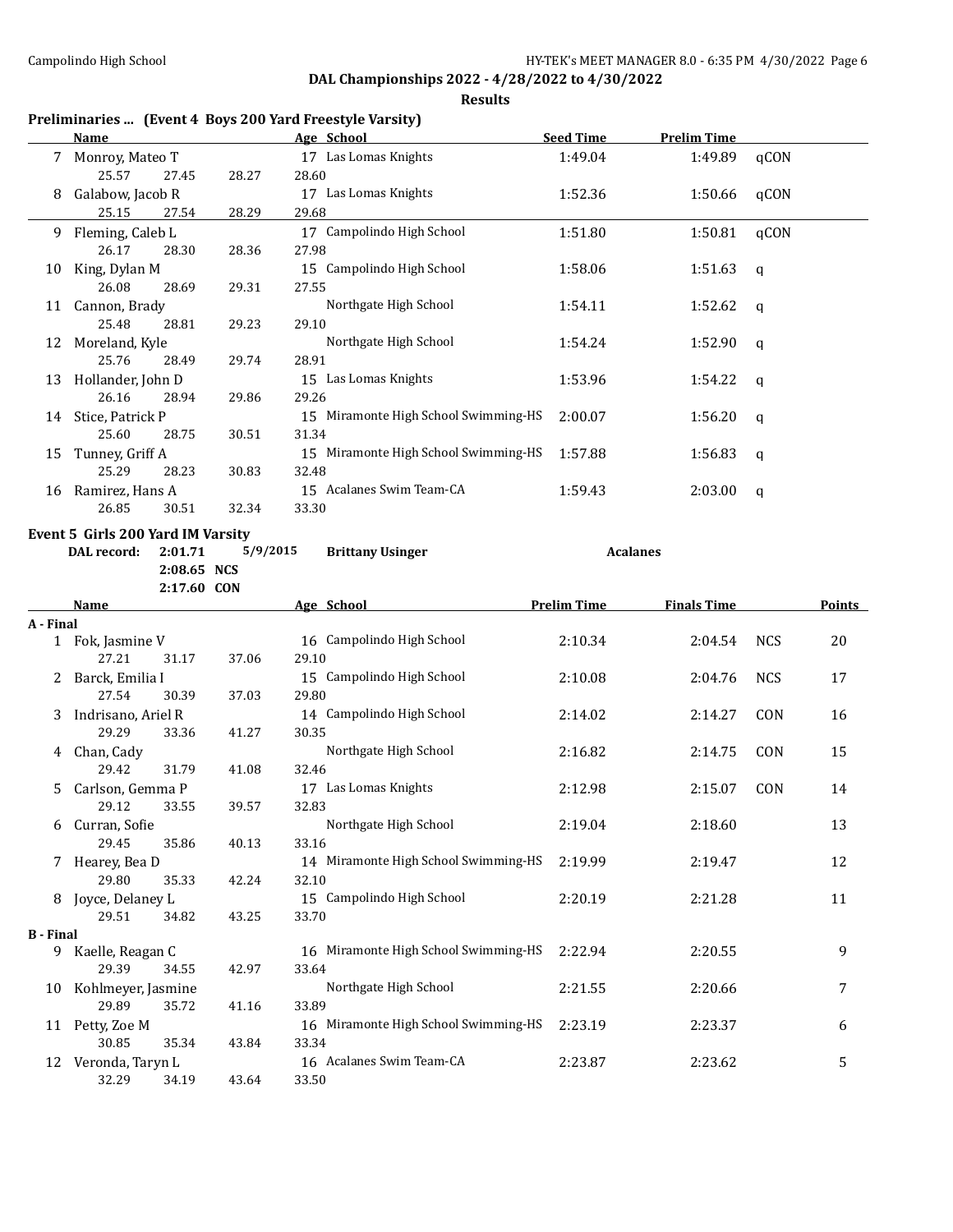|    | B - Final  (Event 5 Girls 200 Yard IM Varsity) |             |          |            |                                      |                    |                    |             |               |
|----|------------------------------------------------|-------------|----------|------------|--------------------------------------|--------------------|--------------------|-------------|---------------|
|    | <b>Name</b>                                    |             |          | Age School |                                      | <b>Prelim Time</b> | <b>Finals Time</b> |             | <b>Points</b> |
|    | 13 Park, Madeline                              |             |          |            | 17 Miramonte High School Swimming-HS | 2:23.29            | 2:27.19            |             | 4             |
|    | 31.96                                          | 37.94       | 41.51    | 35.78      |                                      |                    |                    |             |               |
|    | 14 Weiss, Kyra J                               |             |          |            | 16 Acalanes Swim Team-CA             | 2:26.99            | 2:28.55            |             | 3             |
|    | 30.75                                          | 38.70       | 44.56    | 34.54      | 15 Las Lomas Knights                 |                    |                    |             |               |
| 15 | Eger, Rachel I                                 |             |          | 35.69      |                                      | 2:29.64            | 2:31.04            |             | 2             |
|    | 30.88                                          | 35.07       | 49.40    |            | 15 Acalanes Swim Team-CA             |                    |                    |             |               |
|    | 16 Meyers, Katie E<br>31.90                    | 38.93       | 47.89    | 36.72      |                                      | 2:37.55            | 2:35.44            |             | 1             |
|    |                                                |             |          |            |                                      |                    |                    |             |               |
|    | Event 5 Girls 200 Yard IM Varsity              |             |          |            |                                      |                    |                    |             |               |
|    | DAL record:                                    | 2:01.71     | 5/9/2015 |            | <b>Brittany Usinger</b>              |                    | <b>Acalanes</b>    |             |               |
|    |                                                | 2:08.65 NCS |          |            |                                      |                    |                    |             |               |
|    | Name                                           | 2:17.60 CON |          |            |                                      | <b>Seed Time</b>   | <b>Prelim Time</b> |             |               |
|    | <b>Preliminaries</b>                           |             |          | Age School |                                      |                    |                    |             |               |
|    | 1 Barck, Emilia I                              |             |          |            | 15 Campolindo High School            | 2:05.88            | 2:10.08            | qCON        |               |
|    | 28.63                                          | 32.96       | 37.69    | 30.80      |                                      |                    |                    |             |               |
| 2  | Fok, Jasmine V                                 |             |          |            | 16 Campolindo High School            | 2:08.33            | 2:10.34            | qCON        |               |
|    | 28.12                                          | 32.61       | 39.03    | 30.58      |                                      |                    |                    |             |               |
| 3. | Carlson, Gemma P                               |             |          |            | 17 Las Lomas Knights                 | 2:13.01            | 2:12.98            | qCON        |               |
|    | 28.85                                          | 34.13       | 38.24    | 31.76      |                                      |                    |                    |             |               |
|    | 4 Indrisano, Ariel R                           |             |          |            | 14 Campolindo High School            | 2:14.14            | 2:14.02            | qCON        |               |
|    | 29.62                                          | 35.57       | 39.20    | 29.63      |                                      |                    |                    |             |               |
| 5. | Chan, Cady                                     |             |          |            | Northgate High School                | 2:14.98            | 2:16.82            | qCON        |               |
|    | 30.21                                          | 32.59       | 41.65    | 32.37      |                                      |                    |                    |             |               |
| 6  | Curran, Sofie                                  |             |          |            | Northgate High School                | 2:19.58            | 2:19.04            | q           |               |
|    | 29.93                                          | 35.77       | 41.16    | 32.18      |                                      |                    |                    |             |               |
| 7. | Hearey, Bea D                                  |             |          |            | 14 Miramonte High School Swimming-HS | 2:20.61            | 2:19.99            | q           |               |
|    | 30.14                                          | 36.07       | 42.52    | 31.26      |                                      |                    |                    |             |               |
| 8  | Joyce, Delaney L                               |             |          |            | 15 Campolindo High School            | 2:22.72            | 2:20.19            | q           |               |
|    | 29.67                                          | 35.40       | 42.27    | 32.85      |                                      |                    |                    |             |               |
| 9. | Kohlmeyer, Jasmine                             |             |          |            | Northgate High School                | 2:20.59            | 2:21.55            | $\mathbf q$ |               |
|    | 29.97                                          | 36.30       | 41.17    | 34.11      |                                      |                    |                    |             |               |
| 10 | Kaelle, Reagan C                               |             |          |            | 16 Miramonte High School Swimming-HS | 2:27.54            | 2:22.94            | q           |               |
|    | 29.33                                          | 34.40       | 44.42    | 34.79      |                                      |                    |                    |             |               |
|    | 11 Petty, Zoe M                                |             |          |            | 16 Miramonte High School Swimming-HS | 2:25.40            | 2:23.19            | q           |               |
|    | 30.81                                          | 36.10       | 43.88    | 32.40      |                                      |                    |                    |             |               |
| 12 | Park, Madeline                                 |             |          |            | 17 Miramonte High School Swimming-HS | 2:28.18            | 2:23.29            | q           |               |
|    | 31.71                                          | 38.35       | 39.13    | 34.10      |                                      |                    |                    |             |               |
|    | 13 Veronda, Taryn L                            |             |          |            | 16 Acalanes Swim Team-CA             | 2:25.53            | 2:23.87            | q           |               |
|    | 31.60                                          | 34.48       | 44.36    | 33.43      |                                      |                    |                    |             |               |
|    | 14 Hassett, Mary D                             |             |          |            | 16 Miramonte High School Swimming-HS | NT                 | 2:24.63            | q           |               |
|    | 30.17                                          | 34.74       | 45.13    | 34.59      |                                      |                    |                    |             |               |
| 15 | Weiss, Kyra J                                  |             |          |            | 16 Acalanes Swim Team-CA             | 2:26.85            | 2:26.99            | q           |               |
|    | 30.96                                          | 37.56       | 44.03    | 34.44      |                                      |                    |                    |             |               |
| 16 | Eger, Rachel I                                 |             |          |            | 15 Las Lomas Knights                 | 2:29.31            | 2:29.64            | q           |               |
|    | 31.01                                          | 34.64       | 48.37    | 35.62      |                                      |                    |                    |             |               |
| 17 | Budke, Ellie K                                 |             |          |            | 15 Acalanes Swim Team-CA             | 2:36.38            | 2:33.15            |             |               |
|    | 32.74                                          | 39.41       | 45.76    | 35.24      |                                      |                    |                    |             |               |
| 18 | Meyers, Katie E                                |             |          |            | 15 Acalanes Swim Team-CA             | 2:42.89            | 2:37.55            |             |               |
|    | 31.37                                          | 38.21       | 49.28    | 38.69      |                                      |                    |                    |             |               |
| 19 | Cheung, Kallie                                 |             |          |            | 17 Las Lomas Knights                 | 2:43.59            | 2:46.96            |             |               |
|    | 37.79                                          | 42.99       | 47.40    | 38.78      |                                      |                    |                    |             |               |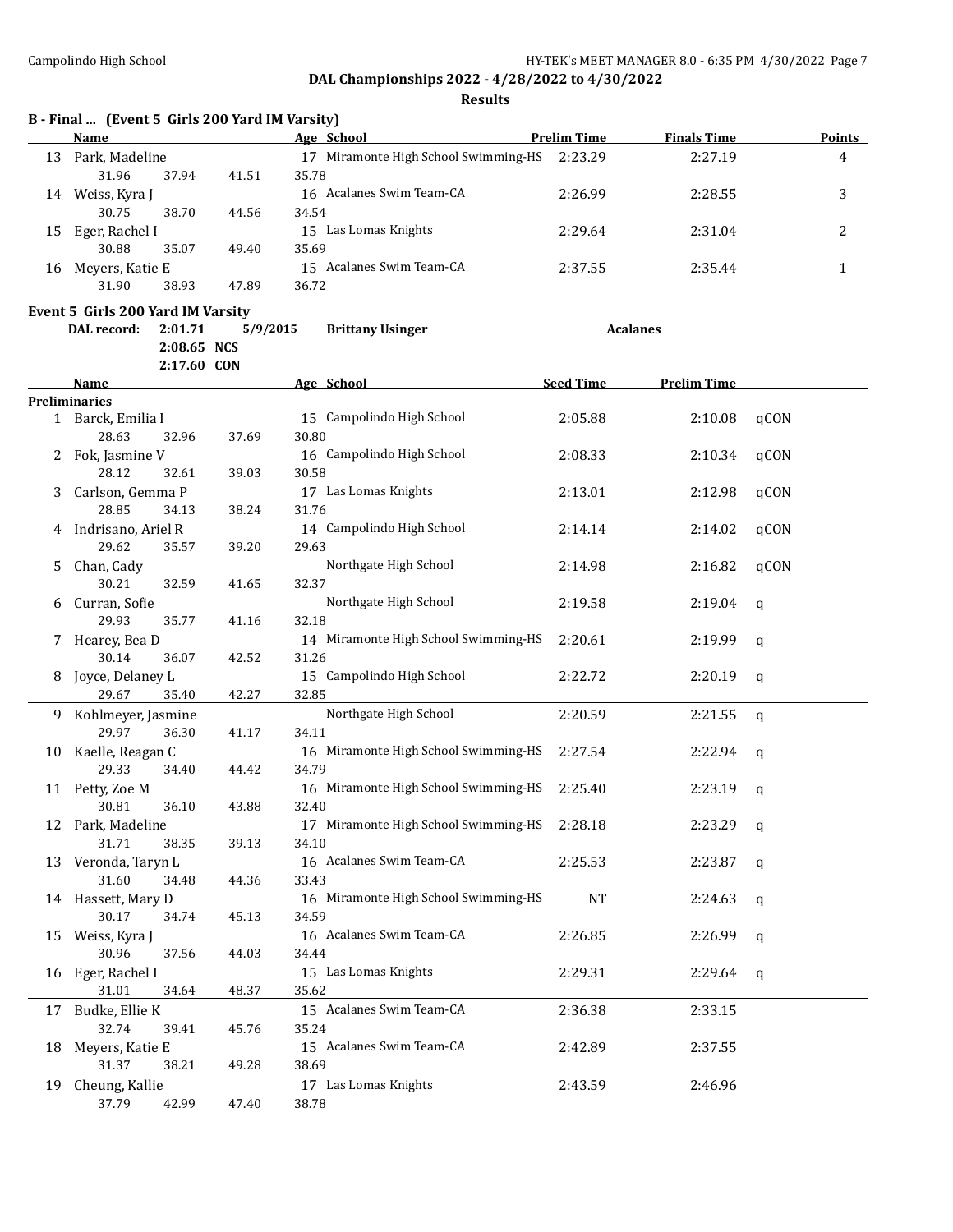|                  | Event 6 Boys 200 Yard IM Varsity |                        |           |       |                                      |                    |                    |            |        |
|------------------|----------------------------------|------------------------|-----------|-------|--------------------------------------|--------------------|--------------------|------------|--------|
|                  | DAL record:                      | 1:49.35<br>1:55.64 NCS | 5/12/2012 |       | <b>Steven Stumph</b>                 | Campo              |                    |            |        |
|                  |                                  | 2:04.99 CON            |           |       |                                      |                    |                    |            | Points |
| A - Final        | Name                             |                        |           |       | Age School                           | <b>Prelim Time</b> | <b>Finals Time</b> |            |        |
|                  | 1 Wendler, Mason                 |                        |           |       | Northgate High School                | 1:57.16            | 1:54.26            | <b>NCS</b> | 20     |
|                  | 24.66                            | 28.34                  | 33.84     | 27.42 |                                      |                    |                    |            |        |
| 2                | Barck, Henrik N                  |                        |           |       | 17 Campolindo High School            | 1:59.62            | 1:55.80            | CON        | 17     |
|                  | 25.18                            | 29.07                  | 34.52     | 27.03 |                                      |                    |                    |            |        |
|                  |                                  |                        |           |       | 16 Campolindo High School            |                    |                    |            |        |
| 3                | Levy, Nate A<br>25.63            | 30.61                  |           | 28.22 |                                      | 2:00.51            | 1:58.07            | CON        | 16     |
|                  |                                  |                        | 33.61     |       |                                      |                    |                    |            |        |
| 4                | Solorzano, Tulio A               |                        |           |       | 17 Las Lomas Knights                 | 1:58.77            | 1:59.47            | CON        | 15     |
|                  | 25.83                            | 32.03                  | 32.63     | 28.98 |                                      |                    |                    |            |        |
| 5.               | Chu, Michael P                   |                        |           |       | 15 Campolindo High School            | 2:01.52            | 2:00.91            | CON        | 14     |
|                  | 25.47                            | 30.87                  | 35.91     | 28.66 |                                      |                    |                    |            |        |
| 6                | Lalli, Reid G                    |                        |           |       | 16 Campolindo High School            | 2:02.21            | 2:01.29            | CON        | 13     |
|                  | 25.98                            | 31.95                  | 34.53     | 28.83 |                                      |                    |                    |            |        |
|                  | 7 Lewis, Daniel                  |                        |           |       | Northgate High School                | 2:02.31            | 2:02.70            | CON        | 12     |
|                  | 25.48                            | 31.79                  | 35.99     | 29.44 |                                      |                    |                    |            |        |
| 8                | Manuel, Michael                  |                        |           |       | Northgate High School                | 2:03.78            | 2:03.60            | CON        | 11     |
|                  | 25.58                            | 30.16                  | 38.34     | 29.52 |                                      |                    |                    |            |        |
| <b>B</b> - Final |                                  |                        |           |       |                                      |                    |                    |            |        |
| 9                | Wisk, Ryan A                     |                        |           |       | 15 Miramonte High School Swimming-HS | 2:06.69            | 2:04.73            | CON        | 9      |
|                  | 26.53                            | 31.50                  | 38.37     | 28.33 |                                      |                    |                    |            |        |
|                  | 10 Washburn, Loron W             |                        |           |       | 16 Miramonte High School Swimming-HS | 2:06.61            | 2:04.88            | CON        | 7      |
|                  | 26.42                            | 31.89                  | 36.33     | 30.24 |                                      |                    |                    |            |        |
|                  | 11 Petty, Matteo J               |                        |           |       | 16 Miramonte High School Swimming-HS | 2:08.39            | 2:07.04            |            | 6      |
|                  | 26.42                            | 30.92                  | 39.35     | 30.35 |                                      |                    |                    |            |        |
| 12               | Seward, Carter D                 |                        |           |       | 14 Las Lomas Knights                 | 2:07.50            | 2:07.76            |            | 5      |
|                  | 27.86                            | 33.27                  | 36.75     | 29.88 |                                      |                    |                    |            |        |
|                  | 13 Sonoda, Evan                  |                        |           |       | Northgate High School                | 2:09.09            | 2:09.00            |            | 4      |
|                  | 27.96                            | 32.67                  | 37.45     | 30.92 |                                      |                    |                    |            |        |
|                  | 14 Devlin, Christopher M         |                        |           |       | 18 Miramonte High School Swimming-HS | 2:11.40            | 2:15.76            |            | 3      |
|                  | 27.72                            | 34.63                  | 39.29     | 34.12 |                                      |                    |                    |            |        |
|                  | 15 Ramirez, Andreas M            |                        |           |       | 18 Acalanes Swim Team-CA             | 2:24.36            | 2:25.75            |            | 2      |
|                  | 29.28                            | 37.22                  | 43.22     | 36.03 |                                      |                    |                    |            |        |
|                  | Event 6 Boys 200 Yard IM Varsity |                        |           |       |                                      |                    |                    |            |        |
|                  | DAL record:                      | 1:49.35                | 5/12/2012 |       | <b>Steven Stumph</b>                 | Campo              |                    |            |        |
|                  |                                  | 1:55.64 NCS            |           |       |                                      |                    |                    |            |        |
|                  |                                  | 2:04.99 CON            |           |       |                                      |                    |                    |            |        |
|                  | Name                             |                        |           |       | Age School                           | <b>Seed Time</b>   | <b>Prelim Time</b> |            |        |
|                  | <b>Preliminaries</b>             |                        |           |       |                                      |                    |                    |            |        |
|                  | 1 Wendler, Mason                 |                        |           |       | Northgate High School                | 1:56.27            | 1:57.16            | qCON       |        |
|                  | 25.86                            | 29.62                  | 33.63     | 28.05 |                                      |                    |                    |            |        |
|                  | 2 Solorzano, Tulio A             |                        |           |       | 17 Las Lomas Knights                 | 2:02.23            | 1:58.77            | qCON       |        |
|                  | 26.04                            | 31.86                  | 32.57     | 28.30 |                                      |                    |                    |            |        |
| 3                | Barck, Henrik N                  |                        |           |       | 17 Campolindo High School            | 1:57.67            | 1:59.62            | qCON       |        |
|                  | 25.55                            | 30.13                  | 35.59     | 28.35 |                                      |                    |                    |            |        |
|                  | 4 Levy, Nate A                   |                        |           |       | 16 Campolindo High School            | 1:59.94            | 2:00.51            | qCON       |        |
|                  | 25.87                            | 31.23                  | 34.32     | 29.09 |                                      |                    |                    |            |        |
| 5.               | Chu, Michael P                   |                        |           |       | 15 Campolindo High School            | 2:06.54            | 2:01.52            | qCON       |        |
|                  | 25.94                            | 31.95                  | 35.28     | 28.35 |                                      |                    |                    |            |        |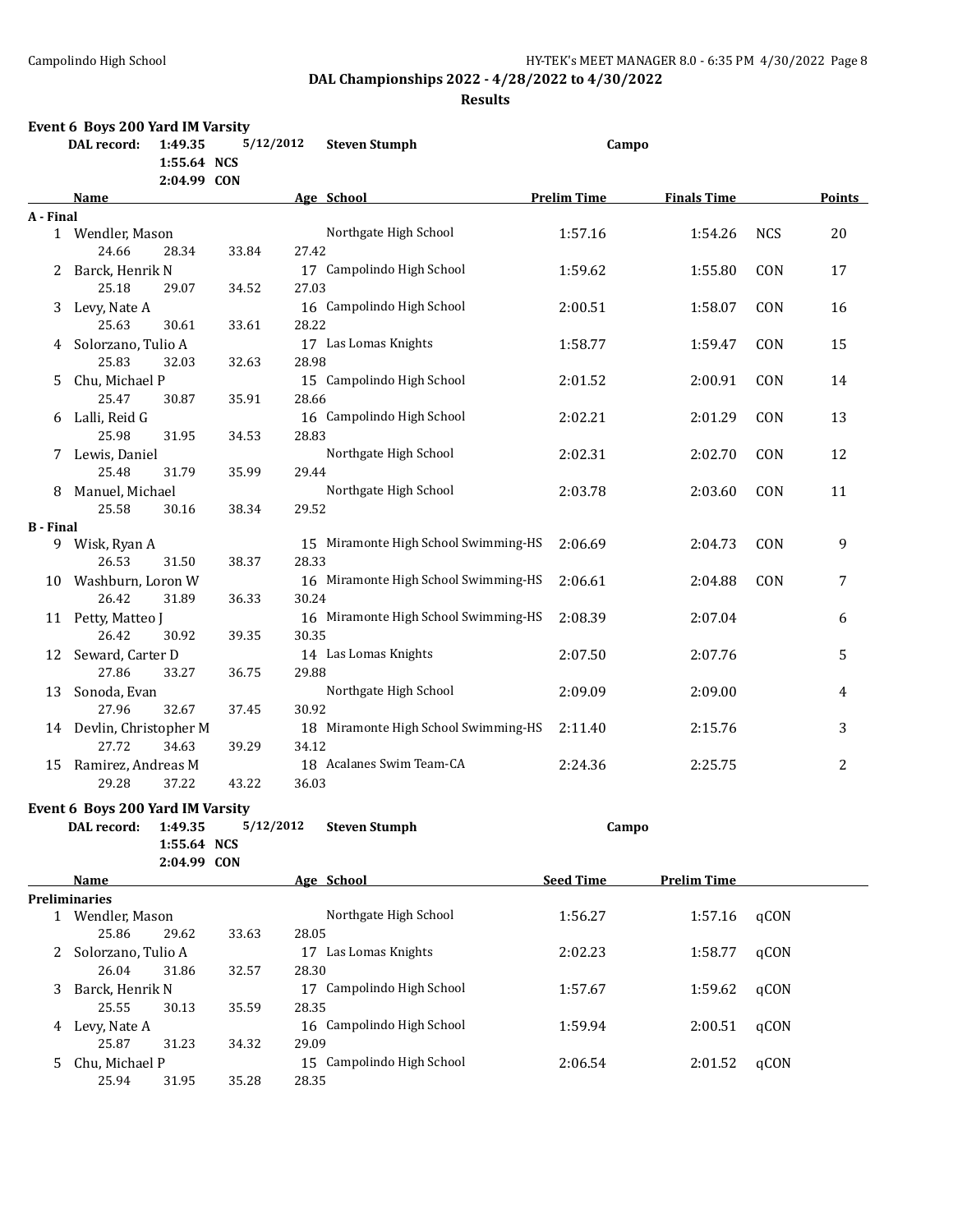**Results**

## **Preliminaries ... (Event 6 Boys 200 Yard IM Varsity)**

|    | Name                     |       |       |       | <u>Age School</u>                    | <b>Seed Time</b> | <b>Prelim Time</b> |              |
|----|--------------------------|-------|-------|-------|--------------------------------------|------------------|--------------------|--------------|
| 6  | Lalli, Reid G            |       |       |       | 16 Campolindo High School            | 2:03.92          | 2:02.21            | qCON         |
|    | 26.32                    | 32.50 | 34.75 | 28.64 |                                      |                  |                    |              |
| 7  | Lewis, Daniel            |       |       |       | Northgate High School                | 2:03.80          | 2:02.31            | qCON         |
|    | 25.71                    | 31.27 | 35.72 | 29.61 |                                      |                  |                    |              |
| 8  | Manuel, Michael          |       |       |       | Northgate High School                | 2:07.72          | 2:03.78            | qCON         |
|    | 25.84                    | 30.31 | 38.27 | 29.36 |                                      |                  |                    |              |
| 9  | Washburn, Loron W        |       |       |       | 16 Miramonte High School Swimming-HS | 2:07.09          | 2:06.61            | $\mathsf{q}$ |
|    | 26.26                    | 31.53 | 37.29 | 31.53 |                                      |                  |                    |              |
| 10 | Wisk, Ryan A             |       |       |       | 15 Miramonte High School Swimming-HS | 2:07.75          | 2:06.69            | q            |
|    | 26.77                    | 32.68 | 38.49 | 28.75 |                                      |                  |                    |              |
| 11 | Seward, Carter D         |       |       |       | 14 Las Lomas Knights                 | 2:06.19          | 2:07.50            | q            |
|    | 26.77                    | 32.37 | 37.66 | 30.70 |                                      |                  |                    |              |
| 12 | Petty, Matteo J          |       |       |       | 16 Miramonte High School Swimming-HS | 2:08.79          | 2:08.39            | q            |
|    | 26.58                    | 31.62 | 38.83 | 31.36 |                                      |                  |                    |              |
| 13 | Sonoda, Evan             |       |       |       | Northgate High School                | 2:13.47          | 2:09.09            | q            |
|    | 28.92                    | 32.15 | 37.11 | 30.91 |                                      |                  |                    |              |
|    | 14 Devlin, Christopher M |       |       |       | 18 Miramonte High School Swimming-HS | 2:15.72          | 2:11.40            | q            |
|    | 27.24                    | 33.82 | 38.26 | 32.08 |                                      |                  |                    |              |
| 15 | Ramirez, Andreas M       |       |       |       | 18 Acalanes Swim Team-CA             | 2:22.62          | 2:24.36            | q            |
|    | 29.60                    | 35.92 | 43.50 | 35.34 |                                      |                  |                    |              |
|    | Smith, Parker R          |       |       |       | 15 Campolindo High School            | 2:07.36          | DQ                 |              |
|    | 26.82                    | 31.98 | 35.12 | 29.61 |                                      |                  |                    |              |

#### **Event 7 Girls 50 Yard Freestyle Varsity**

**DAL record: 22.99 5/14/2010 Kasey Carlson Las Lomas-**

**24.57 NCS 25.59 CON**

|                  | Name                |    | Age School                        | <b>Prelim Time</b> | <b>Finals Time</b> |            | Points |
|------------------|---------------------|----|-----------------------------------|--------------------|--------------------|------------|--------|
| A - Final        |                     |    |                                   |                    |                    |            |        |
|                  | Stryker, Tali A     | 15 | Miramonte High School Swimming-HS | 24.14              | 23.90              | <b>NCS</b> | 20     |
| 2                | Lund, Alyssa        |    | Northgate High School             | 24.10              | 23.97              | <b>NCS</b> | 17     |
| 3                | van Meines, Amber E | 18 | Campolindo High School            | 24.85              | 24.25              | <b>NCS</b> | 16     |
| 4                | Le-Nguyen, Audrey Q | 16 | Campolindo High School            | 24.77              | 24.51              | <b>NCS</b> | 15     |
| 5                | MacKay, Sophi R     | 16 | Acalanes Swim Team-CA             | 24.79              | 24.58              | <b>CON</b> | 14     |
| 6                | Waechter, Lila E    | 17 | Acalanes Swim Team-CA             | 24.48              | 24.75              | <b>CON</b> | 13     |
|                  | Pieper, Ana E       | 16 | Campolindo High School            | 25.32              | 24.97              | <b>CON</b> | 12     |
| 8                | Lucas, Lindsey E    |    | Miramonte High School Swimming-HS | 25.65              | 25.40              | <b>CON</b> | 11     |
| <b>B</b> - Final |                     |    |                                   |                    |                    |            |        |
| 9                | Roggensack, Sisi A  | 14 | Campolindo High School            | 25.67              | 25.22              | <b>CON</b> | 9      |
| 10               | Dulski, Ella M      | 18 | Miramonte High School Swimming-HS | 25.69              | 25.35              | <b>CON</b> | 7      |
| 11               | Lee, Noni           |    | Northgate High School             | 25.67              | 25.57              | <b>CON</b> | 6      |
| 12               | Walburg, Sydney K   | 16 | Las Lomas Knights                 | 25.67              | 25.70              |            | 5      |
| 13               | Sullivan, Brooke    |    | Northgate High School             | 26.04              | 25.80              |            | 4      |
| 14               | Welsh, Sydney       |    | Northgate High School             | 25.94              | 25.81              |            | 3      |
| 15               | Claus, Kate V       | 17 | Las Lomas Knights                 | 25.79              | 25.97              |            | 2      |
| 16               | Wright, Jessie S    | 16 | Las Lomas Knights                 | 25.87              | 26.20              |            |        |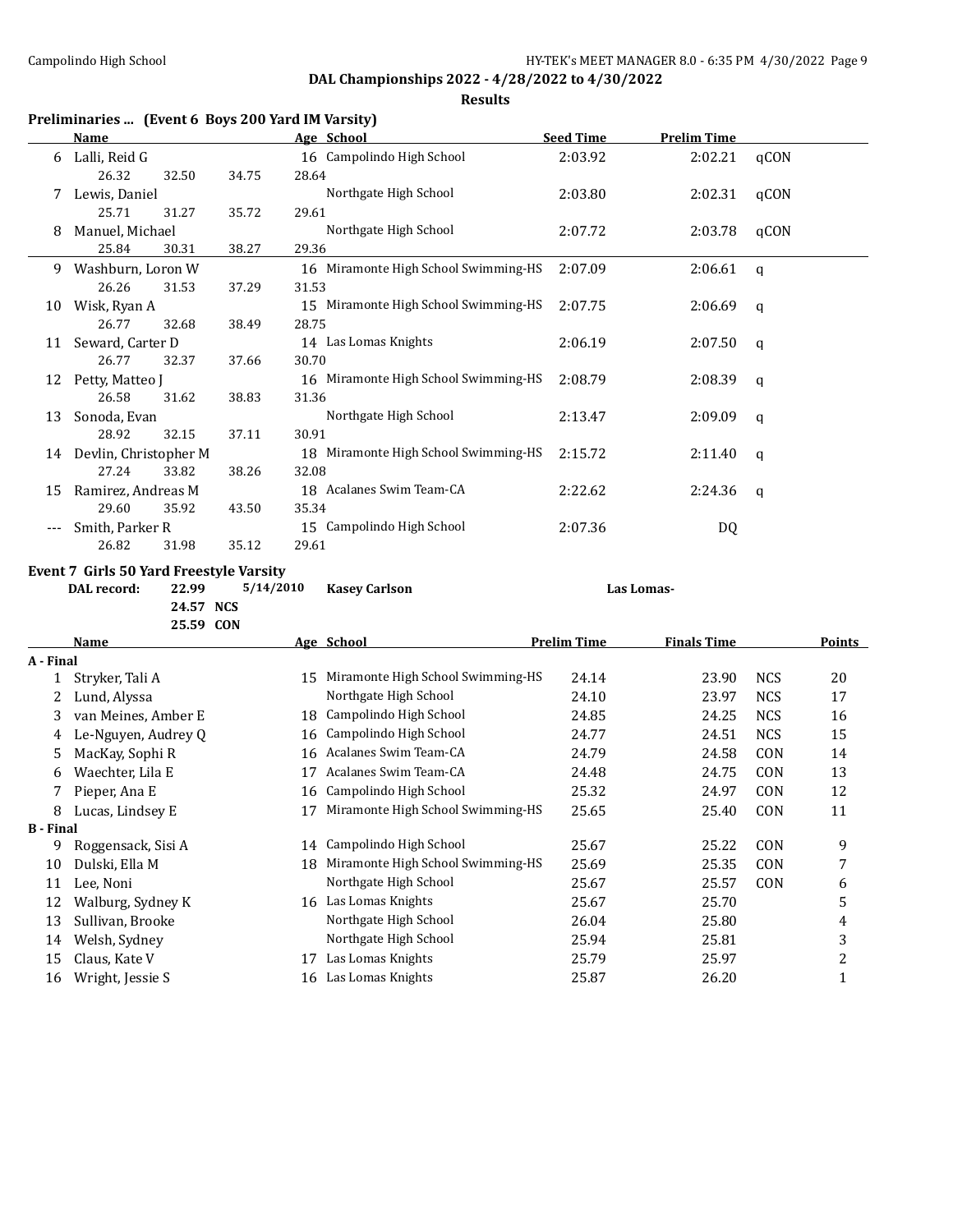|       | DAL record:           | 22.99                  | 5/14/2010 |    | <b>Kasey Carlson</b>              |                  | Las Lomas-         |             |
|-------|-----------------------|------------------------|-----------|----|-----------------------------------|------------------|--------------------|-------------|
|       |                       | 24.57 NCS<br>25.59 CON |           |    |                                   |                  |                    |             |
|       | Name                  |                        |           |    | Age School                        | <b>Seed Time</b> | <b>Prelim Time</b> |             |
|       | <b>Preliminaries</b>  |                        |           |    |                                   |                  |                    |             |
| 1     | Lund, Alyssa          |                        |           |    | Northgate High School             | 23.94            | 24.10              | qNCS        |
| 2     | Stryker, Tali A       |                        |           | 15 | Miramonte High School Swimming-HS | 24.86            | 24.14              | qNCS        |
| 3     | Waechter, Lila E      |                        |           | 17 | Acalanes Swim Team-CA             | 24.67            | 24.48              | qNCS        |
| 4     | Le-Nguyen, Audrey Q   |                        |           | 16 | Campolindo High School            | 25.37            | 24.77              | qCON        |
| 5     | MacKay, Sophi R       |                        |           | 16 | Acalanes Swim Team-CA             | 25.05            | 24.79              | qCON        |
| 6     | van Meines, Amber E   |                        |           | 18 | Campolindo High School            | 25.58            | 24.85              | qCON        |
| 7     | Pieper, Ana E         |                        |           | 16 | Campolindo High School            | 25.63            | 25.32              | qCON        |
| 8     | Lucas, Lindsey E      |                        |           | 17 | Miramonte High School Swimming-HS | 26.11            | 25.65              | q           |
| *9    | Walburg, Sydney K     |                        |           |    | 16 Las Lomas Knights              | 25.96            | 25.67              | $\mathbf q$ |
| *9    | Lee, Noni             |                        |           |    | Northgate High School             | 25.70            | 25.67              | q           |
| *9    | Roggensack, Sisi A    |                        |           |    | 14 Campolindo High School         | 26.09            | 25.67              | q           |
| 12    | Dulski, Ella M        |                        |           | 18 | Miramonte High School Swimming-HS | 26.09            | 25.69              | q           |
| 13    | Claus, Kate V         |                        |           | 17 | Las Lomas Knights                 | 25.71            | 25.79              | q           |
| 14    | Wright, Jessie S      |                        |           |    | 16 Las Lomas Knights              | 27.12            | 25.87              | q           |
| 15    | Welsh, Sydney         |                        |           |    | Northgate High School             | 26.14            | 25.94              | q           |
| 16    | Roggensack, Clara L   |                        |           |    | 16 Campolindo High School         | 25.96            | 25.97              | $\mathbf q$ |
| 17    | Sullivan, Brooke      |                        |           |    | Northgate High School             | 26.12            | 26.04              |             |
| 18    | Keely, Kaitlyn M      |                        |           |    | 16 Acalanes Swim Team-CA          | 26.63            | 26.05              |             |
| 19    | Hendrickson, Sophie R |                        |           |    | 15 Acalanes Swim Team-CA          | 26.33            | 26.07              |             |
| 20    | Rohrlick, Madison     |                        |           |    | Northgate High School             | 26.52            | 26.17              |             |
| 21    | Roux, Fiona M         |                        |           | 15 | Acalanes Swim Team-CA             | 26.85            | 26.18              |             |
| 22    |                       |                        |           | 17 | Acalanes Swim Team-CA             | 26.23            | 26.26              |             |
|       | Potter, Sarah J       |                        |           |    | Miramonte High School Swimming-HS | 26.36            | 26.29              |             |
| 23    | Cherry, Petra F       |                        |           | 16 | Campolindo High School            |                  |                    |             |
| 24    | Roux, Kiera D         |                        |           | 18 | Campolindo High School            | 26.76            | 26.44              |             |
| 25    | Gubser, Marlena R     |                        |           | 16 | Acalanes Swim Team-CA             | 27.36            | 26.48              |             |
| 26    | Hoppe, Liv H          |                        |           | 15 |                                   | 26.21            | 26.57              |             |
| 27    | Painter, Anna C       |                        |           | 17 | Miramonte High School Swimming-HS | 26.87            | 26.67              |             |
| 28    | Cohen, Cece J         |                        |           | 17 | Miramonte High School Swimming-HS | 26.75            | 26.78              |             |
| 29    | Naldoza, Degen D      |                        |           | 17 | Miramonte High School Swimming-HS | 26.86            | 26.82              |             |
| 30    | Smith, Rylan H        |                        |           | 17 | Campolindo High School            | 27.31            | 26.83              |             |
| 31    | Kenney, Payton A      |                        |           |    | 17 Las Lomas Knights              | 26.93            | 26.90              |             |
| 32    | Fox, Abby             |                        |           |    | Northgate High School             | 27.33            | 27.03              |             |
| 33    | Kannan, Nikki         |                        |           |    | Northgate High School             | 26.98            | 27.05              |             |
| 34    | Hansel, Maddy         |                        |           |    | Northgate High School             | 27.84            | 27.08              |             |
| 35    | Smith, Ally C         |                        |           | 17 | Miramonte High School Swimming-HS | 26.89            | 27.20              |             |
| 36    | Daughters, Franny A   |                        |           |    | 17 Acalanes Swim Team-CA          | 27.36            | 27.21              |             |
| 37    | Mohrland, Claire      |                        |           |    | Northgate High School             | 27.04            | 27.23              |             |
| 38    | Rorabaugh, Emma D     |                        |           | 18 | Campolindo High School            | 27.87            | 27.30              |             |
| 39    | Jones, Emily M        |                        |           |    | 16 Acalanes Swim Team-CA          | 27.05            | 27.32              |             |
| 40    | Meriam, Emma          |                        |           |    | Northgate High School             | 27.21            | 27.41              |             |
| 41    | Conner, Ellie A       |                        |           | 16 | Las Lomas Knights                 | 27.48            | 27.50              |             |
| 42    | Forschler, Elle E     |                        |           | 17 | Acalanes Swim Team-CA             | 28.23            | 27.55              |             |
| 43    | Walsh, Maddie O       |                        |           | 14 | Acalanes Swim Team-CA             | 28.35            | 27.59              |             |
| 44    | Rohr, Emma A          |                        |           | 17 | Miramonte High School Swimming-HS | 27.10            | 27.79              |             |
| *45   | Hoskins, Carly L      |                        |           | 18 | Miramonte High School Swimming-HS | 28.39            | 27.80              |             |
| $*45$ | Charlton, Sophia M    |                        |           | 17 | Campolindo High School            | 27.81            | 27.80              |             |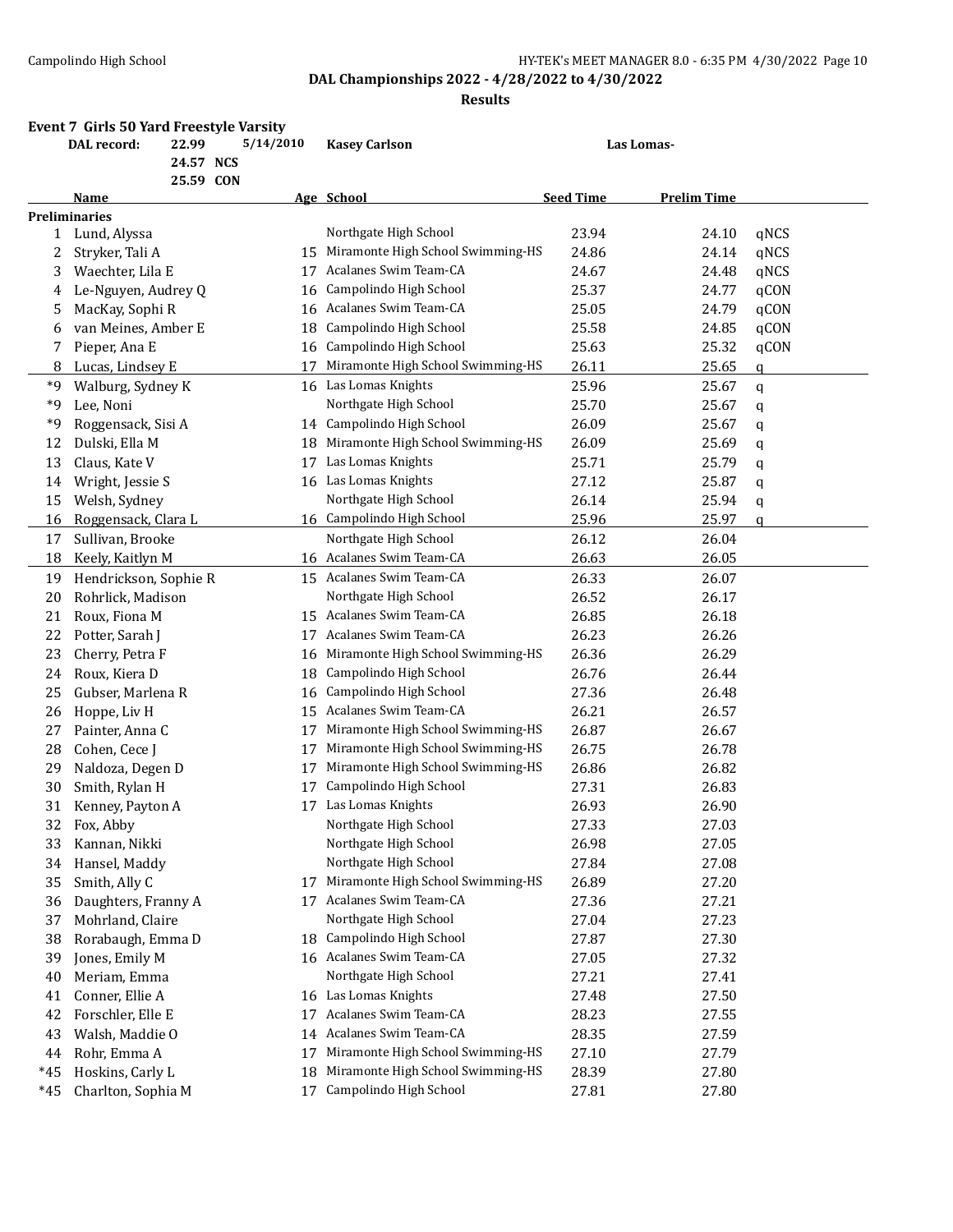#### **Results**

## **Preliminaries ... (Event 7 Girls 50 Yard Freestyle Varsity)**

|       | Name                   |    | Age School                        | <b>Seed Time</b> | <b>Prelim Time</b> |
|-------|------------------------|----|-----------------------------------|------------------|--------------------|
| 47    | Duff, Shipley E        |    | 16 Acalanes Swim Team-CA          | 27.98            | 27.85              |
| 48    | McIlwain, Juliet C     |    | 14 Acalanes Swim Team-CA          | 27.78            | 27.96              |
| 49    | Haugner, Jenny A       | 15 | Acalanes Swim Team-CA             | 28.36            | 27.97              |
| 50    | Williams, Daylor C     | 16 | Acalanes Swim Team-CA             | 27.90            | 28.01              |
| 51    | Rasmussen, Reagan      |    | Northgate High School             | 28.45            | 28.06              |
| 52    | Bauer, Madison S       |    | 14 Acalanes Swim Team-CA          | 28.08            | 28.16              |
| 53    | Chandrasekaran, Geetha |    | Northgate High School             | 28.71            | 28.19              |
| 54    | Berloui, Apameh        | 17 | Miramonte High School Swimming-HS | 28.28            | 28.23              |
| *55   | McCarthy, Sarah R      | 17 | Acalanes Swim Team-CA             | 28.94            | 28.34              |
| $*55$ | Bundy, Bella R         | 15 | Acalanes Swim Team-CA             | 28.66            | 28.34              |
| 57    | Kuo, Lauren S          | 17 | Acalanes Swim Team-CA             | 28.32            | 28.42              |
| 58    | Thompson, Georgia C    | 17 | Campolindo High School            | 28.69            | 28.50              |
| 59    | Keely, Krista P        | 16 | Acalanes Swim Team-CA             | 28.90            | 28.53              |
| 60    | Doggett, Mckenna       |    | Northgate High School             | 28.76            | 28.84              |
| 61    | Sinha, Kate A          | 17 | Miramonte High School Swimming-HS | 29.21            | 28.91              |
| 62    | Ahmed, Nilab R         | 16 | Miramonte High School Swimming-HS | 29.36            | 28.93              |
| 63    | Wilson, Ava S          | 18 | Campolindo High School            | 29.50            | 29.16              |
| 64    | Carter, Kate E         | 16 | Acalanes Swim Team-CA             | 30.05            | 29.29              |
| 65    | Carter, Alexa          |    | Acalanes Swim Team-CA             | 30.10            | 30.79              |
| 66    | Uffelman, Emma R       | 16 | Acalanes Swim Team-CA             | 31.01            | 31.75              |
| 67    | Vojta, Catherine M     | 17 | Campolindo High School            | 33.01            | 32.21              |
| 68    | McAuliffe, Molly C     | 17 | Campolindo High School            | 33.29            | 33.75              |
| 69    | Dillon, Gwendolyn R    | 17 | Miramonte High School Swimming-HS | 35.58            | 34.16              |

# **Event 8 Boys 50 Yard Freestyle Varsity<br>DAL record:** 20.33 5/10/2013

**21.72 NCS**

|                  | 22.88 CON           |    |                                   |                    |                    |            |        |
|------------------|---------------------|----|-----------------------------------|--------------------|--------------------|------------|--------|
|                  | Name                |    | Age School                        | <b>Prelim Time</b> | <b>Finals Time</b> |            | Points |
| A - Final        |                     |    |                                   |                    |                    |            |        |
|                  | Hallett, Andrew     |    | Northgate High School             | 22.14              | 21.06              | <b>NCS</b> | 20     |
|                  | Kennedy, Andrew F   | 16 | Las Lomas Knights                 | 21.43              | 21.21              | <b>NCS</b> | 17     |
| 3.               | Kengla, Kyle        |    | Northgate High School             | 22.28              | 21.48              | <b>NCS</b> | 16     |
| 4                | Fong, A.J.          |    | Northgate High School             | 22.08              | 21.69              | <b>NCS</b> | 15     |
| 5.               | Younger, Owen C     | 18 | Campolindo High School            | 21.93              | 21.74              | <b>CON</b> | 14     |
| 6                | Richards, Tommy H   | 17 | Campolindo High School            | 22.03              | 21.76              | <b>CON</b> | 13     |
|                  | Hirsch, Mark        |    | Northgate High School             | 22.15              | 22.10              | CON        | 12     |
| 8                | Roesch, Grant H     | 17 | Campolindo High School            | 22.37              | 22.21              | CON        | 11     |
| <b>B</b> - Final |                     |    |                                   |                    |                    |            |        |
| 9                | Temkin, West J      | 18 | Campolindo High School            | 22.44              | 22.47              | CON        | 9      |
| 10               | Nelson, Brett J     | 16 | Las Lomas Knights                 | 22.85              | 22.55              | CON        | 7      |
| 11               | Mendelssohn, Jon D  | 15 | Las Lomas Knights                 | 22.88              | 22.79              | CON        | 6      |
| 12               | Bellanca, Ian N     | 15 | Las Lomas Knights                 | 23.25              | 22.83              | CON        | 5      |
| 13               | Quinnild, Samuel R  | 18 | Miramonte High School Swimming-HS | 23.08              | 22.86              | CON        | 4      |
| 14               | Sappal, Andrew T    | 17 | Acalanes Swim Team-CA             | 22.81              | 22.96              |            | 3      |
| 15               | Cole, Justin J      | 16 | Miramonte High School Swimming-HS | 23.27              | 23.29              |            | 2      |
| 16               | Godderup, Christian |    | Acalanes Swim Team-CA             | 22.86              | 23.60              |            | 1      |

**Damage Sven Campbell Campolindo**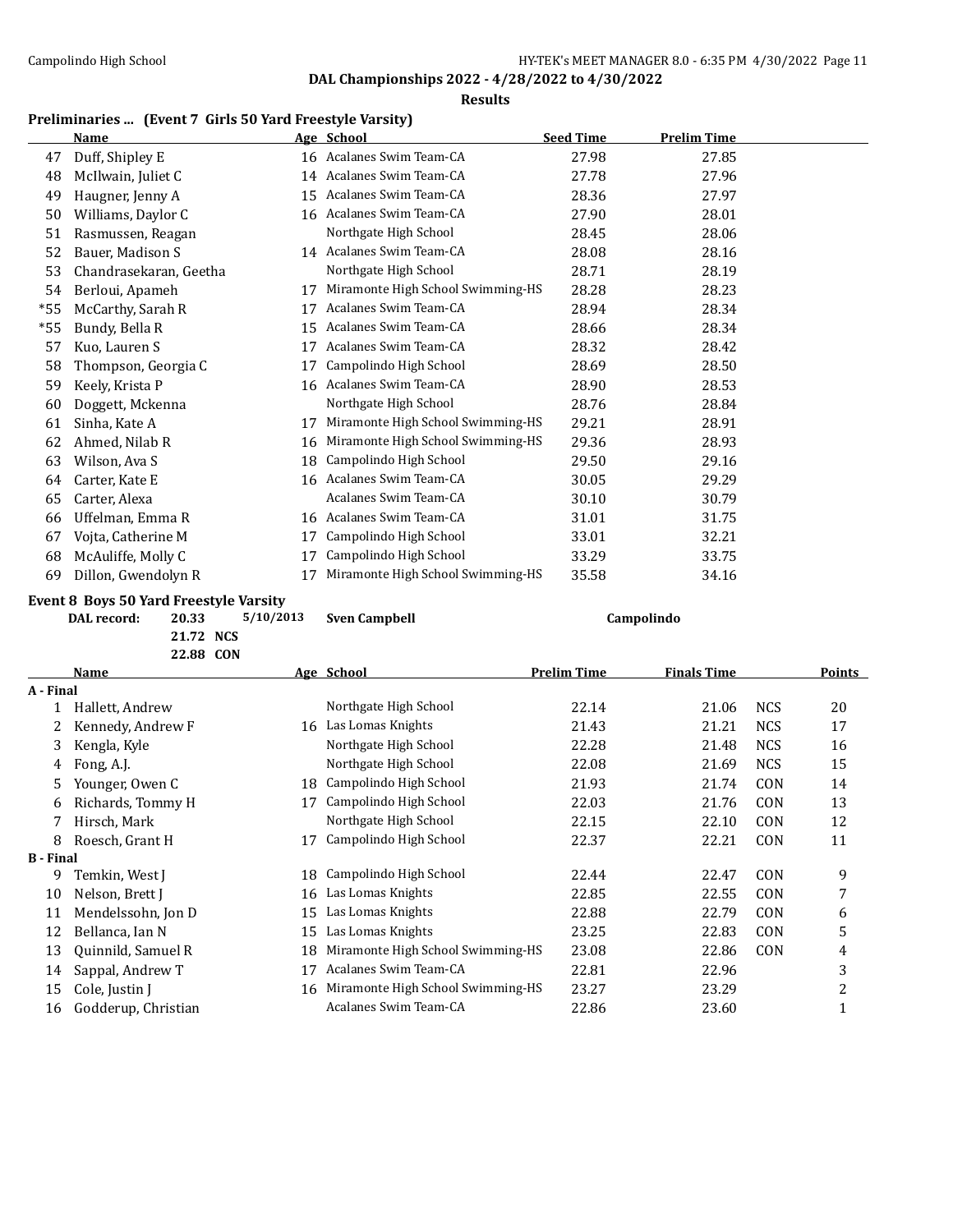## Campolindo High School **Exampolindo High School** HY-TEK's MEET MANAGER 8.0 - 6:35 PM 4/30/2022 Page 12

## **DAL Championships 2022 - 4/28/2022 to 4/30/2022**

|       | <b>Event 8 Boys 50 Yard Freestyle Varsity</b><br>DAL record: | 20.33     | 5/10/2013 |    |                                   |                  |                    |             |
|-------|--------------------------------------------------------------|-----------|-----------|----|-----------------------------------|------------------|--------------------|-------------|
|       |                                                              | 21.72 NCS |           |    | <b>Sven Campbell</b>              |                  | Campolindo         |             |
|       |                                                              | 22.88 CON |           |    |                                   |                  |                    |             |
|       | Name                                                         |           |           |    | Age School                        | <b>Seed Time</b> | <b>Prelim Time</b> |             |
|       | <b>Preliminaries</b>                                         |           |           |    |                                   |                  |                    |             |
| 1     | Kennedy, Andrew F                                            |           |           | 16 | Las Lomas Knights                 | 21.44            | 21.43              | qNCS        |
| 2     | Younger, Owen C                                              |           | 18        |    | Campolindo High School            | 22.64            | 21.93              | qCON        |
| 3     | Richards, Tommy H                                            |           |           |    | 17 Campolindo High School         | 22.46            | 22.03              | qCON        |
| 4     | Fong, A.J.                                                   |           |           |    | Northgate High School             | 22.12            | 22.08              | qCON        |
| 5     | Hallett, Andrew                                              |           |           |    | Northgate High School             | 21.09            | 22.14              | qCON        |
| 6     | Hirsch, Mark                                                 |           |           |    | Northgate High School             | 22.66            | 22.15              | qCON        |
| 7     | Kengla, Kyle                                                 |           |           |    | Northgate High School             | 21.81            | 22.28              | qCON        |
| 8     | Meriam, Tommy                                                |           |           |    | Northgate High School             | 22.56            | 22.31              | qCON        |
| 9     | Roesch, Grant H                                              |           |           | 17 | Campolindo High School            | 23.09            | 22.37              | qCON        |
| 10    | Temkin, West J                                               |           |           | 18 | Campolindo High School            | 22.84            | 22.44              | qCON        |
| 11    | Sappal, Andrew T                                             |           |           | 17 | Acalanes Swim Team-CA             | 22.93            | 22.81              | qCON        |
| 12    | Nelson, Brett J                                              |           |           |    | 16 Las Lomas Knights              | 22.77            | 22.85              | qCON        |
| 13    | Godderup, Christian                                          |           |           |    | Acalanes Swim Team-CA             | 22.91            | 22.86              | qCON        |
| 14    | Mendelssohn, Jon D                                           |           |           |    | 15 Las Lomas Knights              | 22.93            | 22.88              | qCON        |
| 15    | Lee, Ryan                                                    |           |           |    | Northgate High School             | 22.94            | 22.97              | q           |
| 16    | Rego, Nate                                                   |           |           |    | 18 Campolindo High School         | 22.81            | 23.00              | $\mathbf q$ |
| 17    | Thomas, Larwence                                             |           |           |    | Northgate High School             | 23.13            | 23.06              |             |
| 18    | Quinnild, Samuel R                                           |           |           | 18 | Miramonte High School Swimming-HS | 23.57            | 23.08              |             |
| 19    | Bellanca, Ian N                                              |           |           | 15 | Las Lomas Knights                 | 23.28            | 23.25              |             |
| 20    | Cole, Justin J                                               |           | 16        |    | Miramonte High School Swimming-HS | 23.53            | 23.27              |             |
| 21    | Kurtz, Grant A                                               |           | 15        |    | Miramonte High School Swimming-HS | 23.85            | 23.29              |             |
| 22    | Dreyer, Will I                                               |           | 16        |    | Acalanes Swim Team-CA             | 23.79            | 23.33              |             |
| 23    | Stice, Patrick P                                             |           |           | 15 | Miramonte High School Swimming-HS | 23.99            | 23.38              |             |
| 24    | Brock-Utne, Matt B                                           |           |           |    | 17 Acalanes Swim Team-CA          | 23.57            | 23.43              |             |
| 25    | Kengla, Ethan                                                |           |           |    | Northgate High School             | 23.67            | 23.46              |             |
| $*26$ | Venable, Harley R                                            |           |           |    | 17 Campolindo High School         | 23.11            | 23.47              |             |
| $*26$ | Rago, Luca J                                                 |           |           | 18 | Campolindo High School            | 23.76            | 23.47              |             |
| 28    | Stryker, Will H                                              |           |           | 18 | Miramonte High School Swimming-HS | 24.13            | 23.67              |             |
| 29    | Rosenstein, Ethan                                            |           |           |    | Northgate High School             | 24.41            | 23.71              |             |
| 30    | Golan, Dylan                                                 |           |           |    | Northgate High School             | 24.28            | 23.75              |             |
| 31    | Blatt, Ben G                                                 |           |           |    | 18 Campolindo High School         | 24.29            | 23.77              |             |
| 32    | Lenk, Chase T                                                |           |           | 17 | Miramonte High School Swimming-HS | 24.80            | 23.78              |             |
| 33    | Melfi, Beck G                                                |           |           | 18 | Acalanes Swim Team-CA             | 24.23            | 24.10              |             |
| 34    | Gong, Mateo T                                                |           |           | 18 | Campolindo High School            | 24.55            | 24.37              |             |
| 35    | Flora, Kyle                                                  |           |           |    | Northgate High School             | 24.57            | 24.65              |             |
| 36    | Manuel, Marcus                                               |           |           |    | Northgate High School             | 24.67            | 24.66              |             |
| 37    | Strittmatter, Miguel K                                       |           |           |    | 16 Acalanes Swim Team-CA          | 24.48            | 25.05              |             |
| 38    | Bausley, Colin                                               |           |           |    | Northgate High School             | 25.04            | 25.36              |             |
| 39    | Chenault, Aidan                                              |           |           |    | Northgate High School             | 25.64            | 25.92              |             |
| 40    | Hanson, Cale T                                               |           |           |    | 15 Acalanes Swim Team-CA          | 26.20            | 26.16              |             |
| 41    | Smith, Benjamin                                              |           |           |    | Northgate High School             | 27.02            | 27.16              |             |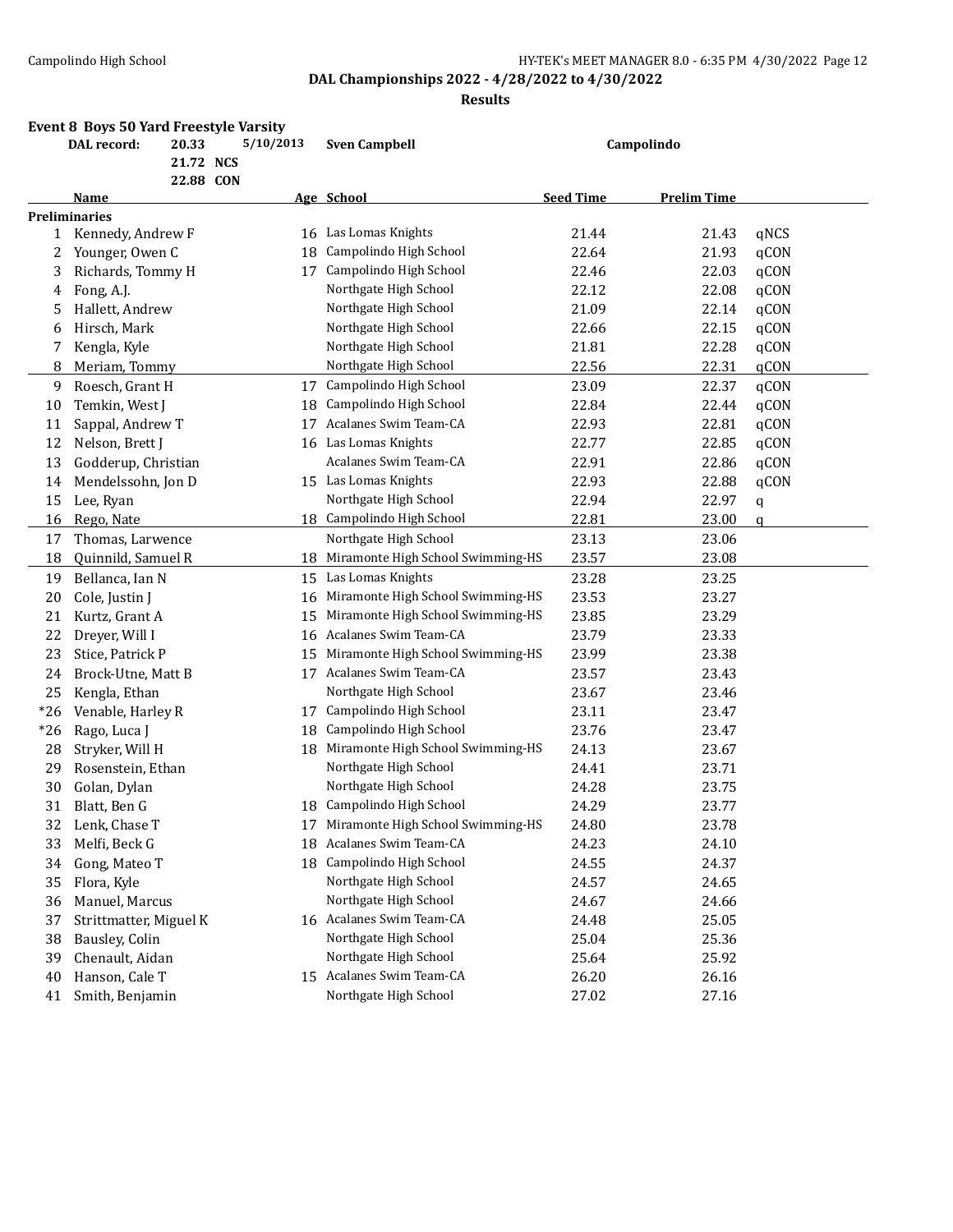**Results**

|                       | Event 9 Girls 100 Yard Butterfly Varsity |                    |          |                                      |                    |                    |            |               |
|-----------------------|------------------------------------------|--------------------|----------|--------------------------------------|--------------------|--------------------|------------|---------------|
|                       | DAL record:                              | 54.71<br>58.88 NCS | 5/9/2017 | <b>Emily Lo</b>                      | <b>Acalanes</b>    |                    |            |               |
|                       | Name                                     | 1:01.99 CON        |          | Age School                           | <b>Prelim Time</b> | <b>Finals Time</b> |            | <b>Points</b> |
| A - Final             |                                          |                    |          |                                      |                    |                    |            |               |
|                       | 1 Fok, Jasmine V<br>26.41                | 28.64              |          | 16 Campolindo High School            | 57.02              | 55.05              | <b>NCS</b> | 20            |
| 2                     | Levenfeld, Kaia E<br>26.68               | 29.93              |          | 16 Campolindo High School            | 58.79              | 56.61              | <b>NCS</b> | 17            |
| 3                     | Meyers, Paige E<br>27.69                 | 31.77              |          | 17 Miramonte High School Swimming-HS | 1:00.26            | 59.46              | CON        | 16            |
|                       | 4 Wilkalis, Whitney R<br>28.39           | 31.40              |          | 15 Campolindo High School            | 59.72              | 59.79              | CON        | 15            |
| 5.                    | Waechter, Lila E<br>28.19                | 31.84              |          | 17 Acalanes Swim Team-CA             | 1:00.36            | 1:00.03            | CON        | 14            |
| 6                     | Clark, Grace E<br>28.87                  |                    |          | 17 Miramonte High School Swimming-HS | 1:01.07            | 1:00.39            | CON        | 13            |
| 7                     | Shane, Emma R                            | 31.52              |          | 14 Campolindo High School            | 1:01.60            | 1:00.59            | CON        | 12            |
| 8                     | 27.95<br>Carlson, Gemma P                | 32.64              |          | 17 Las Lomas Knights                 | 1:01.80            | 1:01.34            | CON        | 11            |
|                       | 28.61                                    | 32.73              |          |                                      |                    |                    |            |               |
| <b>B</b> - Final<br>9 | Chekurova, Vlada<br>28.51                | 32.08              |          | Northgate High School                | 1:02.61            | 1:00.59            | CON        | 9             |
| 10                    | Kaelle, Reagan C<br>28.79                | 32.22              |          | 16 Miramonte High School Swimming-HS | 1:01.90            | 1:01.01            | CON        | 7             |
|                       | 11 Curran, Sofie<br>30.33                | 32.25              |          | Northgate High School                | 1:04.28            | 1:02.58            |            | 6             |
|                       | 12 Larsen, Ally E<br>28.66               | 34.09              |          | 14 Miramonte High School Swimming-HS | 1:02.00            | 1:02.75            |            | 5             |
| 13                    | Croy, Jaley<br>29.38                     | 34.31              |          | Northgate High School                | 1:04.45            | 1:03.69            |            | 4             |
| 14                    | Morgan, Hailey<br>29.00                  | 35.22              |          | Northgate High School                | 1:05.56            | 1:04.22            |            | 3             |
| 15                    | Wright, Jessie S<br>30.61                | 35.70              |          | 16 Las Lomas Knights                 | 1:05.38            | 1:06.31            |            | 2             |
| 16                    | Brown, Kelsey E<br>30.85                 | 37.05              |          | 15 Las Lomas Knights                 | 1:08.21            | 1:07.90            |            | 1             |
|                       |                                          |                    |          |                                      |                    |                    |            |               |
|                       | Event 9 Girls 100 Yard Butterfly Varsity |                    |          |                                      |                    |                    |            |               |
|                       | DAL record:                              | 54.71<br>58.88 NCS | 5/9/2017 | <b>Emily Lo</b>                      | <b>Acalanes</b>    |                    |            |               |
|                       |                                          | 1:01.99 CON        |          |                                      |                    |                    |            |               |
|                       | Name                                     |                    |          | Age School                           | <b>Seed Time</b>   | <b>Prelim Time</b> |            |               |
|                       | <b>Preliminaries</b>                     |                    |          |                                      |                    |                    |            |               |
|                       | 1 Fok, Jasmine V<br>27.32                | 29.70              |          | 16 Campolindo High School            | 56.71              | 57.02              | qNCS       |               |
| 2.                    | McAninch, Meghan K<br>26.64              | 30.89              |          | 17 Miramonte High School Swimming-HS | 59.88              | 57.53              | qNCS       |               |
| 3                     | Levenfeld, Kaia E<br>27.80               | 30.99              |          | 16 Campolindo High School            | 59.28              | 58.79              | qNCS       |               |
|                       | 4 Wilkalis, Whitney R                    |                    |          | 15 Campolindo High School            | 1:01.89            | 59.72              | qCON       |               |

28.25 31.47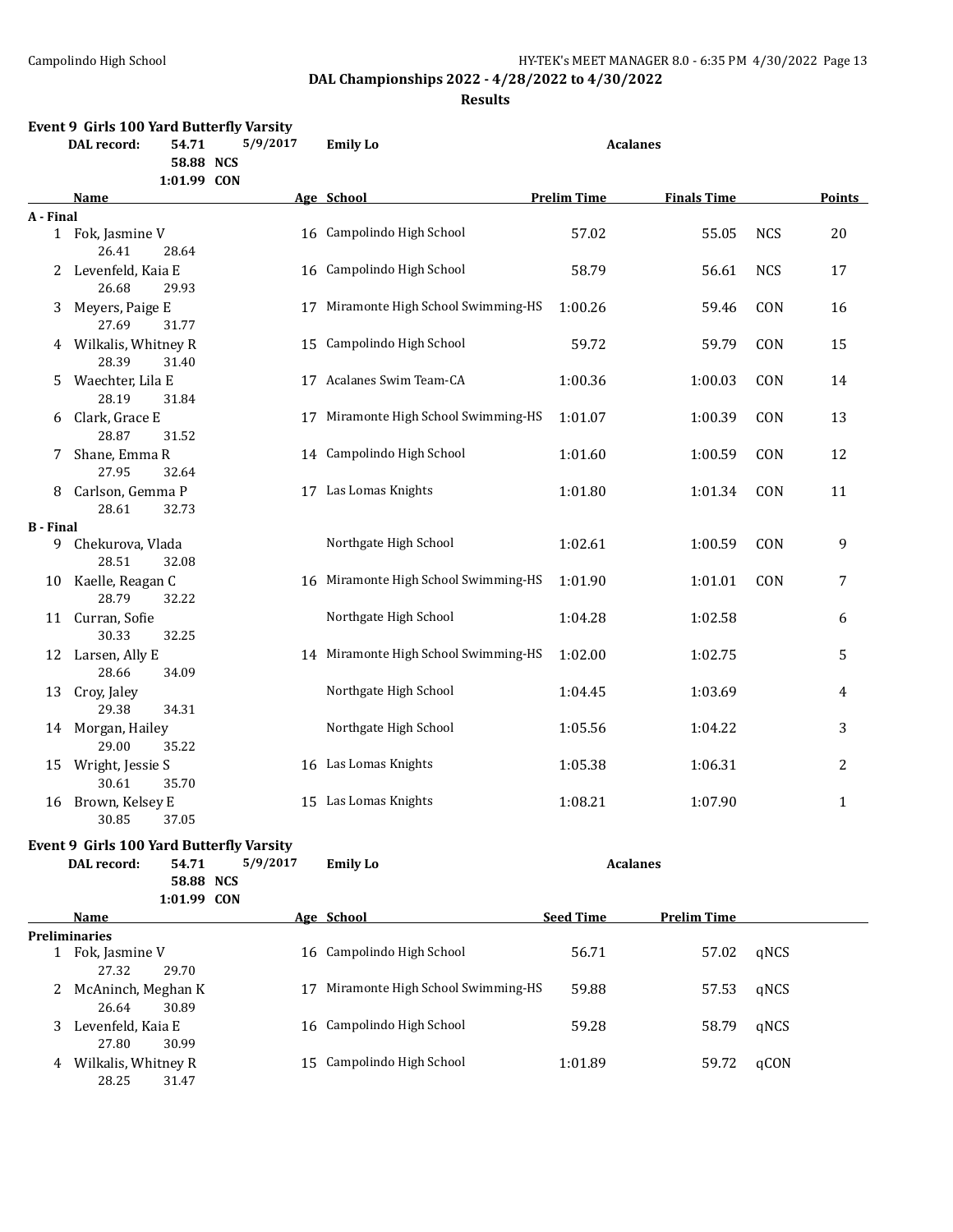**Results**

## **Preliminaries ... (Event 9 Girls 100 Yard Butterfly Varsity)**

|     | <b>Name</b>                             |    | Age School                           | <b>Seed Time</b> | <b>Prelim Time</b> |      |
|-----|-----------------------------------------|----|--------------------------------------|------------------|--------------------|------|
| 5   | Meyers, Paige E<br>29.01<br>31.25       |    | 17 Miramonte High School Swimming-HS | 1:00.91          | 1:00.26            | qCON |
| 6   | Waechter, Lila E<br>28.60<br>31.76      | 17 | Acalanes Swim Team-CA                | 1:00.11          | 1:00.36            | qCON |
| 7.  | Clark, Grace E<br>27.70<br>33.37        | 17 | Miramonte High School Swimming-HS    | 1:02.20          | 1:01.07            | qCON |
| 8   | Shane, Emma R<br>28.64<br>32.96         |    | 14 Campolindo High School            | 1:02.65          | 1:01.60            | qCON |
| 9.  | Carlson, Gemma P<br>29.03<br>32.77      |    | 17 Las Lomas Knights                 | 1:01.06          | 1:01.80            | qCON |
| 10  | Kaelle, Reagan C<br>29.96<br>31.94      |    | 16 Miramonte High School Swimming-HS | 1:03.00          | 1:01.90            | qCON |
|     | 11 Larsen, Ally E<br>28.78<br>33.22     |    | 14 Miramonte High School Swimming-HS | 1:02.72          | 1:02.00            | q    |
| 12  | Chekurova, Vlada<br>28.68<br>33.93      |    | Northgate High School                | 1:01.81          | 1:02.61            | q    |
| 13  | Reiner, Adelie G<br>29.36<br>33.98      |    | 16 Miramonte High School Swimming-HS | 1:04.46          | 1:03.34            | q    |
|     | 14 Osborn, Lydia K<br>30.07<br>33.83    | 17 | Campolindo High School               | 1:05.80          | 1:03.90            | q    |
| 15  | Curran, Sofie<br>29.92<br>34.36         |    | Northgate High School                | 1:03.02          | 1:04.28            | q    |
|     | 16 Croy, Jaley<br>29.55<br>34.90        |    | Northgate High School                | 1:04.59          | 1:04.45            | q    |
|     | 17 Wright, Jessie S<br>30.16<br>35.22   |    | 16 Las Lomas Knights                 | 1:07.64          | 1:05.38            |      |
| 18  | Morgan, Hailey<br>30.08<br>35.48        |    | Northgate High School                | 1:05.65          | 1:05.56            |      |
|     | 19 Naldoza, Degen D<br>29.87<br>36.22   |    | 17 Miramonte High School Swimming-HS | 1:04.83          | 1:06.09            |      |
| 20  | Pope, Frances P<br>30.67<br>36.33       | 17 | Miramonte High School Swimming-HS    | 1:07.20          | 1:07.00            |      |
| 21  | Battersby, Caroline R<br>31.21<br>36.50 |    | 18 Miramonte High School Swimming-HS | 1:08.59          | 1:07.71            |      |
|     | 22 Zhang, Sydney A<br>30.83<br>37.03    |    | 17 Campolindo High School            | 1:06.20          | 1:07.86            |      |
|     | 23 Zinman, Natalie M<br>30.75<br>37.23  |    | 17 Campolindo High School            | 1:08.24          | 1:07.98            |      |
|     | 24 Brown, Kelsey E<br>31.98<br>36.23    |    | 15 Las Lomas Knights                 | 1:06.27          | 1:08.21            |      |
| 25. | Andresen, Kaya<br>30.49<br>37.79        |    | Northgate High School                | 1:07.87          | 1:08.28            |      |
| 26  | Meyers, Katie E<br>32.27<br>38.29       |    | 15 Acalanes Swim Team-CA             | 1:11.56          | 1:10.56            |      |
| 27. | Judson, Catherine L<br>33.57<br>37.57   |    | 16 Acalanes Swim Team-CA             | 1:08.28          | 1:11.14            |      |
|     | Hoppe, Liv H<br>30.30<br>36.89          |    | 15 Acalanes Swim Team-CA             | 1:07.31          | DQ                 |      |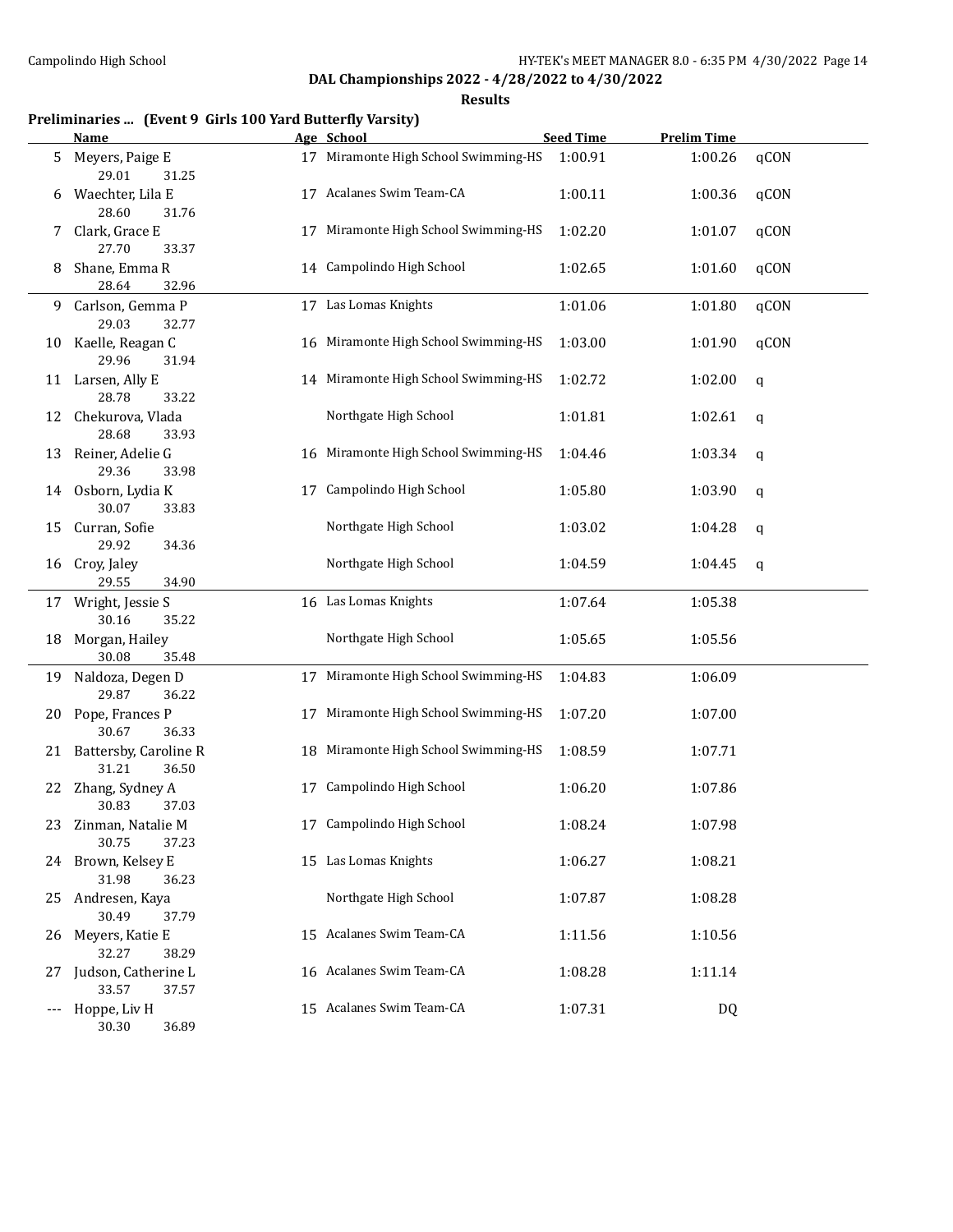25.04 28.56

**DAL Championships 2022 - 4/28/2022 to 4/30/2022**

**Results**

|                  | <b>DAL</b> record:                | 48.02<br>51.55 NCS<br>54.99 CON | Event 10 Boys 100 Yard Butterfly Varsity<br>5/9/2017 | <b>Alexei Sancov</b>                 |                    | <b>Northgate</b>   |            |              |
|------------------|-----------------------------------|---------------------------------|------------------------------------------------------|--------------------------------------|--------------------|--------------------|------------|--------------|
|                  | Name                              |                                 |                                                      | Age School                           | <b>Prelim Time</b> | <b>Finals Time</b> |            | Points       |
| A - Final        |                                   |                                 |                                                      |                                      |                    |                    |            |              |
|                  | 1 Fong, A.J.<br>23.83             | 27.08                           |                                                      | Northgate High School                | 52.38              | 50.91              | <b>NCS</b> | 20           |
| 2                | Mohrland, Jacob<br>23.88          | 27.24                           |                                                      | Northgate High School                | 53.33              | 51.12              | <b>NCS</b> | 17           |
| 3                | Barck, Henrik N<br>24.47          | 27.56                           |                                                      | 17 Campolindo High School            | 52.83              | 52.03              | CON        | 16           |
|                  | 4 Meriam, Tommy<br>24.51          | 28.43                           |                                                      | Northgate High School                | 53.93              | 52.94              | CON        | 15           |
| 5                | Thomas, Larwence<br>24.82         | 28.36                           |                                                      | Northgate High School                | 53.60              | 53.18              | CON        | 14           |
| 6                | Hoffman, Zachary I<br>25.27       | 28.28                           |                                                      | 16 Miramonte High School Swimming-HS | 54.14              | 53.55              | CON        | 13           |
| 7                | Kaelle, Ryan S<br>24.91           | 29.04                           | 16                                                   | Miramonte High School Swimming-HS    | 54.78              | 53.95              | CON        | 12           |
| 8                | Lalli, Reid G<br>25.30            | 28.94                           |                                                      | 16 Campolindo High School            | 54.64              | 54.24              | CON        | 11           |
| <b>B</b> - Final |                                   |                                 |                                                      |                                      |                    |                    |            |              |
|                  | 9 Venable, Harley R<br>25.46      | 28.68                           |                                                      | 17 Campolindo High School            | 55.27              | 54.14              | CON        | 9            |
| 10               | Crouch, Brody H<br>25.63          | 28.59                           | 18                                                   | Campolindo High School               | 55.15              | 54.22              | CON        | 7            |
|                  | 11 Wisk, Ryan A<br>26.14          | 29.53                           | 15                                                   | Miramonte High School Swimming-HS    | 56.09              | 55.67              |            | 6            |
| 12               | Eubanks, Grant E<br>25.77         | 29.94                           |                                                      | 16 Acalanes Swim Team-CA             | 56.28              | 55.71              |            | 5            |
| 13               | Hudson, Dallas C<br>26.64         | 29.56                           |                                                      | 15 Las Lomas Knights                 | 56.51              | 56.20              |            | 4            |
| 14               | Kurtz, Grant A<br>25.74           | 30.47                           |                                                      | 15 Miramonte High School Swimming-HS | 55.95              | 56.21              |            | 3            |
| 15               | Melfi, Beck G<br>27.23            | 33.09                           |                                                      | 18 Acalanes Swim Team-CA             | 1:01.01            | 1:00.32            |            | 2            |
| 16               | Harrington, Sean L<br>30.18 36.29 |                                 |                                                      | 17 Acalanes Swim Team-CA             | 1:04.72            | 1:06.47            |            | $\mathbf{1}$ |
|                  |                                   |                                 | <b>Event 10 Boys 100 Yard Butterfly Varsity</b>      |                                      |                    |                    |            |              |
|                  | <b>DAL</b> record:                | 48.02<br>51.55 NCS              | 5/9/2017                                             | <b>Alexei Sancov</b>                 |                    | <b>Northgate</b>   |            |              |
|                  |                                   | 54.99 CON                       |                                                      |                                      |                    |                    |            |              |
|                  | Name                              |                                 |                                                      | Age School                           | <b>Seed Time</b>   | <b>Prelim Time</b> |            |              |
|                  | <b>Preliminaries</b>              |                                 |                                                      |                                      |                    |                    |            |              |
| 1                | Fong, A.J.<br>24.62               | 27.76                           |                                                      | Northgate High School                | 51.31              | 52.38              | qCON       |              |
| 2                | Barck, Henrik N<br>25.09          | 27.74                           | 17                                                   | Campolindo High School               | 52.88              | 52.83              | qCON       |              |
| 3                | Mohrland, Jacob<br>25.33          | 28.00                           |                                                      | Northgate High School                | 50.29              | 53.33              | qCON       |              |

4 Thomas, Larwence Morthgate High School 53.94 53.60 qCON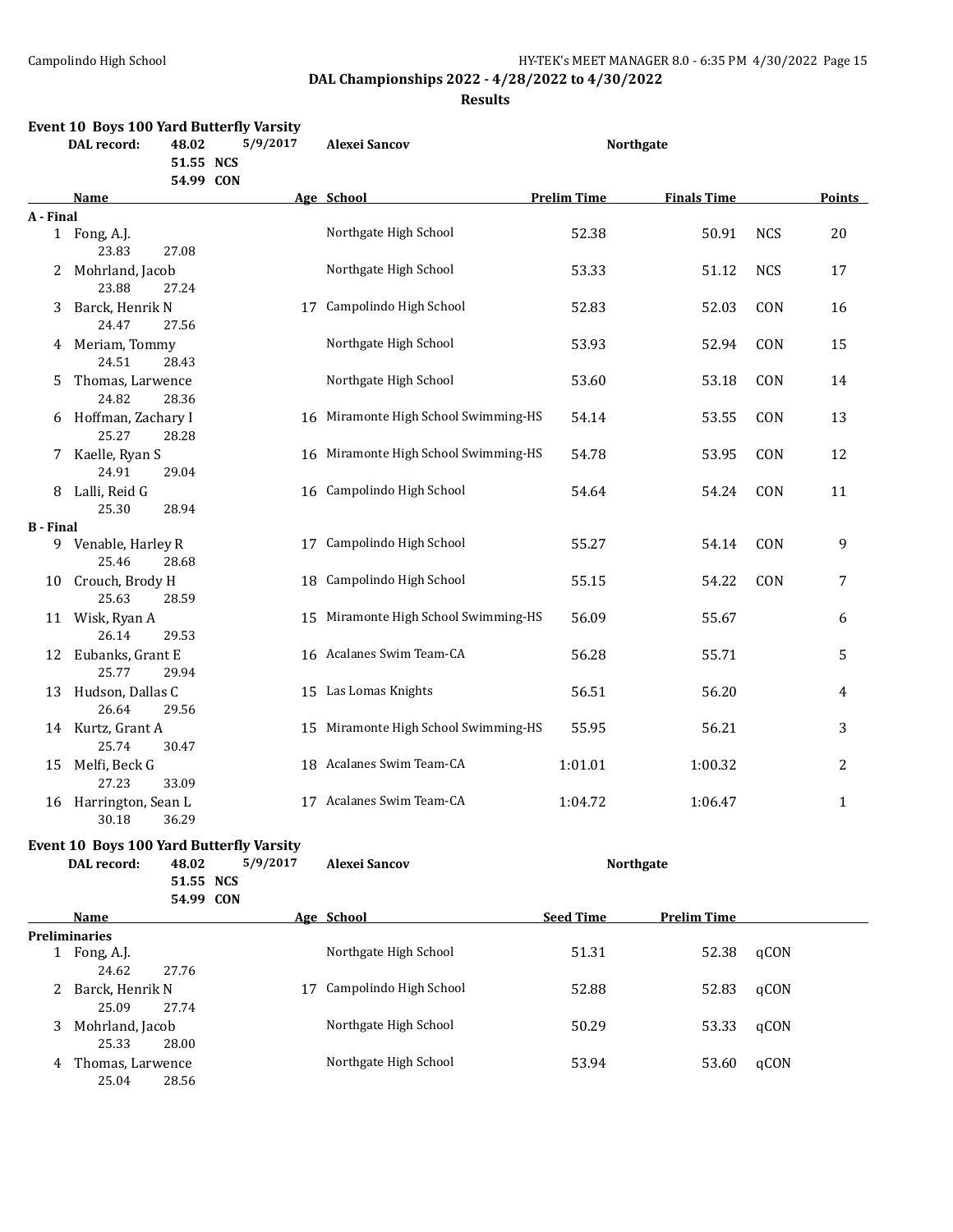**Results**

#### **Preliminaries ... (Event 10 Boys 100 Yard Butterfly Varsity)**

28.15

25.86 27.95

**B - Final**

|           | <u>Name</u>                               |          | Age School                           | <b>Seed Time</b>   | <b>Prelim Time</b> |            |               |
|-----------|-------------------------------------------|----------|--------------------------------------|--------------------|--------------------|------------|---------------|
| 5         | Meriam, Tommy<br>25.24<br>28.69           |          | Northgate High School                | 55.68              | 53.93              | qCON       |               |
| 6         | Hoffman, Zachary I<br>25.43<br>28.71      |          | 16 Miramonte High School Swimming-HS | 55.15              | 54.14              | qCON       |               |
|           | Lalli, Reid G<br>25.92<br>28.72           |          | 16 Campolindo High School            | 54.70              | 54.64              | qCON       |               |
| 8         | Kaelle, Ryan S<br>25.66<br>29.12          |          | 16 Miramonte High School Swimming-HS | 56.81              | 54.78              | qCON       |               |
| 9.        | Crouch, Brody H<br>26.08<br>29.07         |          | 18 Campolindo High School            | 57.02              | 55.15              | q          |               |
|           | 10 Venable, Harley R<br>27.08<br>28.19    |          | 17 Campolindo High School            | 55.22              | 55.27              | q          |               |
|           | 11 Kurtz, Grant A<br>26.72<br>29.23       |          | 15 Miramonte High School Swimming-HS | 57.66              | 55.95              | q          |               |
|           | 12 Wisk, Ryan A<br>26.48<br>29.61         |          | 15 Miramonte High School Swimming-HS | 57.67              | 56.09              | q          |               |
|           | 13 Eubanks, Grant E<br>26.61<br>29.67     |          | 16 Acalanes Swim Team-CA             | 57.97              | 56.28              | q          |               |
|           | 14 Hudson, Dallas C<br>26.56<br>29.95     |          | 15 Las Lomas Knights                 | 57.10              | 56.51              | q          |               |
| 15        | Haines, Logan E<br>26.93<br>30.72         |          | 16 Miramonte High School Swimming-HS | 59.89              | 57.65              | q          |               |
|           | 16 Melfi, Beck G<br>27.78<br>33.23        |          | 18 Acalanes Swim Team-CA             | 1:00.78            | 1:01.01            | q          |               |
|           | 17 Harrington, Sean L<br>29.55<br>35.17   |          | 17 Acalanes Swim Team-CA             | 1:04.19            | 1:04.72            |            |               |
|           | Event 11 Girls 100 Yard Freestyle Varsity |          |                                      |                    |                    |            |               |
|           | 49.53<br>DAL record:                      | 5/9/2009 | <b>Kasey Carlson</b>                 |                    | <b>Las Lomas</b>   |            |               |
|           | 53.42 NCS<br>55.99 CON                    |          |                                      |                    |                    |            |               |
| A - Final | <b>Name</b>                               |          | Age School                           | <b>Prelim Time</b> | <b>Finals Time</b> |            | <b>Points</b> |
|           | 1 Statler, Nina E<br>24.38<br>26.45       |          | 18 Las Lomas Knights                 | 51.28              | 50.83              | <b>NCS</b> | 20            |
|           | Snyder, Amelia L<br>25.12<br>27.04        |          | 17 Las Lomas Knights                 | 53.04              | 52.16              | <b>NCS</b> | 17            |
|           | 3 Stryker, Tali A<br>24.84<br>27.35       |          | 15 Miramonte High School Swimming-HS | 52.54              | 52.19              | <b>NCS</b> | 16            |
| 4         | Suppiger, Sadie E<br>25.27<br>27.61       |          | 14 Acalanes Swim Team-CA             | 52.63              | 52.88              | <b>NCS</b> | 15            |
| 5         | Lund, Alyssa<br>25.28<br>27.63            |          | Northgate High School                | 52.94              | 52.91              | <b>NCS</b> | 14            |
|           | 6 van Meines, Amber E<br>25.65<br>27.33   |          | 18 Campolindo High School            | 53.93              | 52.98              | <b>NCS</b> | 13            |
| 7.        | MacKay, Sophi R<br>25.58<br>27.75         |          | 16 Acalanes Swim Team-CA             | 53.75              | 53.33              | <b>NCS</b> | 12            |

8 Le-Nguyen, Audrey Q 16 Campolindo High School 53.87 53.81 CON 11<br>25.66 28.15

9 Fok, Lexi L<br>
9 Fok, Lexi L<br>
9 Fok, Lexi L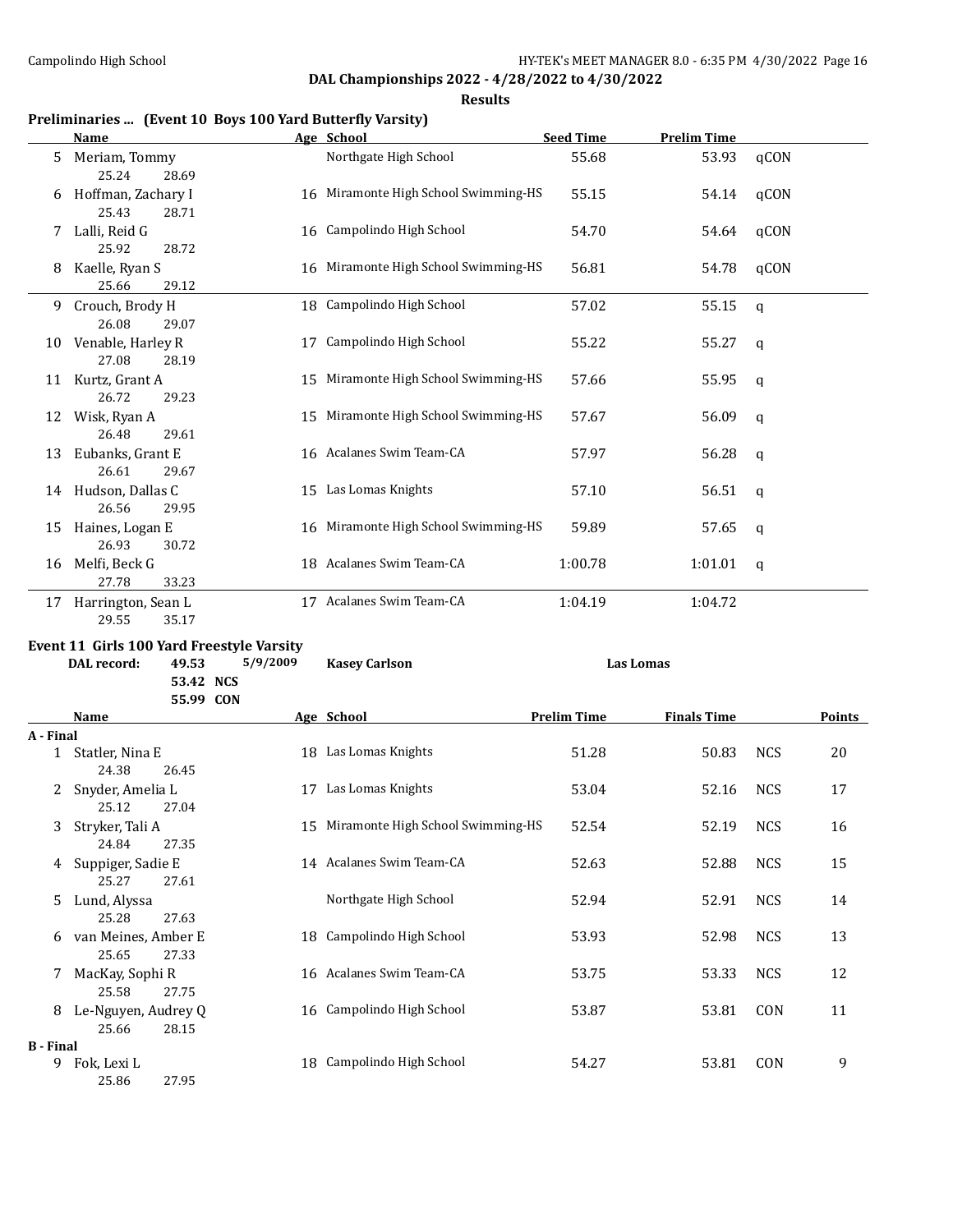**Results**

| B - Final  (Event 11 Girls 100 Yard Freestyle Varsity) |  |  |  |  |
|--------------------------------------------------------|--|--|--|--|
|--------------------------------------------------------|--|--|--|--|

|    | Name                                 |    | Age School                           | <b>Prelim Time</b> | <b>Finals Time</b> |     | <b>Points</b> |
|----|--------------------------------------|----|--------------------------------------|--------------------|--------------------|-----|---------------|
| 10 | Roggensack, Sisi A<br>28.54<br>26.55 |    | 14 Campolindo High School            | 55.13              | 55.09              | CON | 7             |
| 11 | Archer, Sara E<br>26.53<br>29.06     | 17 | Acalanes Swim Team-CA                | 55.67              | 55.59              | CON | 6             |
| 12 | Hearey, Bea D<br>26.99<br>29.32      |    | 14 Miramonte High School Swimming-HS | 56.52              | 56.31              |     | 5             |
| 13 | Lee, Noni<br>26.77<br>29.77          |    | Northgate High School                | 56.84              | 56.54              |     | 4             |
| 14 | Claus, Kate V<br>27.41<br>29.58      | 17 | Las Lomas Knights                    | 57.42              | 56.99              |     | 3             |
| 15 | Rohrlick, Madison<br>27.06<br>30.19  |    | Northgate High School                | 57.33              | 57.25              |     | 2             |
| 16 | Larsen, Ally E<br>27.45<br>30.89     |    | 14 Miramonte High School Swimming-HS | 56.92              | 58.34              |     | 1             |

## **Event 11 Girls 100 Yard Freestyle Varsity**

|    | DAL record:                               | 49.53     | 5/9/2009 | <b>Kasey Carlson</b>                 | <b>Las Lomas</b> |                    |             |
|----|-------------------------------------------|-----------|----------|--------------------------------------|------------------|--------------------|-------------|
|    |                                           | 53.42 NCS |          |                                      |                  |                    |             |
|    |                                           | 55.99 CON |          |                                      |                  |                    |             |
|    | <b>Name</b>                               |           |          | Age School                           | <b>Seed Time</b> | <b>Prelim Time</b> |             |
|    | <b>Preliminaries</b><br>1 Statler, Nina E |           |          | 18 Las Lomas Knights                 | 50.88            | 51.28              | qNCS        |
|    | 24.59                                     | 26.69     |          |                                      |                  |                    |             |
| 2  | Stryker, Tali A<br>25.23                  | 27.31     | 15       | Miramonte High School Swimming-HS    | 54.16            | 52.54              | qNCS        |
| 3  | Suppiger, Sadie E<br>25.24                | 27.39     |          | 14 Acalanes Swim Team-CA             | 53.23            | 52.63              | qNCS        |
| 4  | Lund, Alyssa<br>25.35                     | 27.59     |          | Northgate High School                | 51.64            | 52.94              | qNCS        |
| 5  | Snyder, Amelia L<br>25.64                 | 27.40     |          | 17 Las Lomas Knights                 | 53.66            | 53.04              | qNCS        |
| 6  | MacKay, Sophi R<br>25.91                  | 27.84     |          | 16 Acalanes Swim Team-CA             | 54.87            | 53.75              | qCON        |
| 7  | Le-Nguyen, Audrey Q<br>25.97              | 27.90     |          | 16 Campolindo High School            | 55.60            | 53.87              | qCON        |
| 8  | van Meines, Amber E<br>26.20              | 27.73     |          | 18 Campolindo High School            | 55.42            | 53.93              | qCON        |
| 9  | Fok, Lexi L<br>26.25                      | 28.02     |          | 18 Campolindo High School            | 55.90            | 54.27              | qCON        |
| 10 | Roggensack, Sisi A<br>26.74               | 28.39     |          | 14 Campolindo High School            | 56.48            | 55.13              | qCON        |
|    | 11 Archer, Sara E<br>26.65                | 29.02     | 17       | Acalanes Swim Team-CA                | 57.36            | 55.67              | qCON        |
| 12 | Stambaugh, Regan A<br>27.16               | 28.55     |          | 18 Campolindo High School            | 58.58            | 55.71              | qCON        |
| 13 | Hearey, Bea D<br>26.78                    | 29.74     |          | 14 Miramonte High School Swimming-HS | 56.11            | 56.52              | $\mathbf q$ |
|    | 14 Lederle, Sammie A<br>27.42             | 29.21     | 15       | Campolindo High School               | 57.65            | 56.63              | q           |
| 15 | Pieper, Ana E<br>26.90                    | 29.82     |          | 16 Campolindo High School            | 56.26            | 56.72              | q           |
| 16 | Lee, Noni<br>26.89                        | 29.95     |          | Northgate High School                | 58.02            | 56.84              | q           |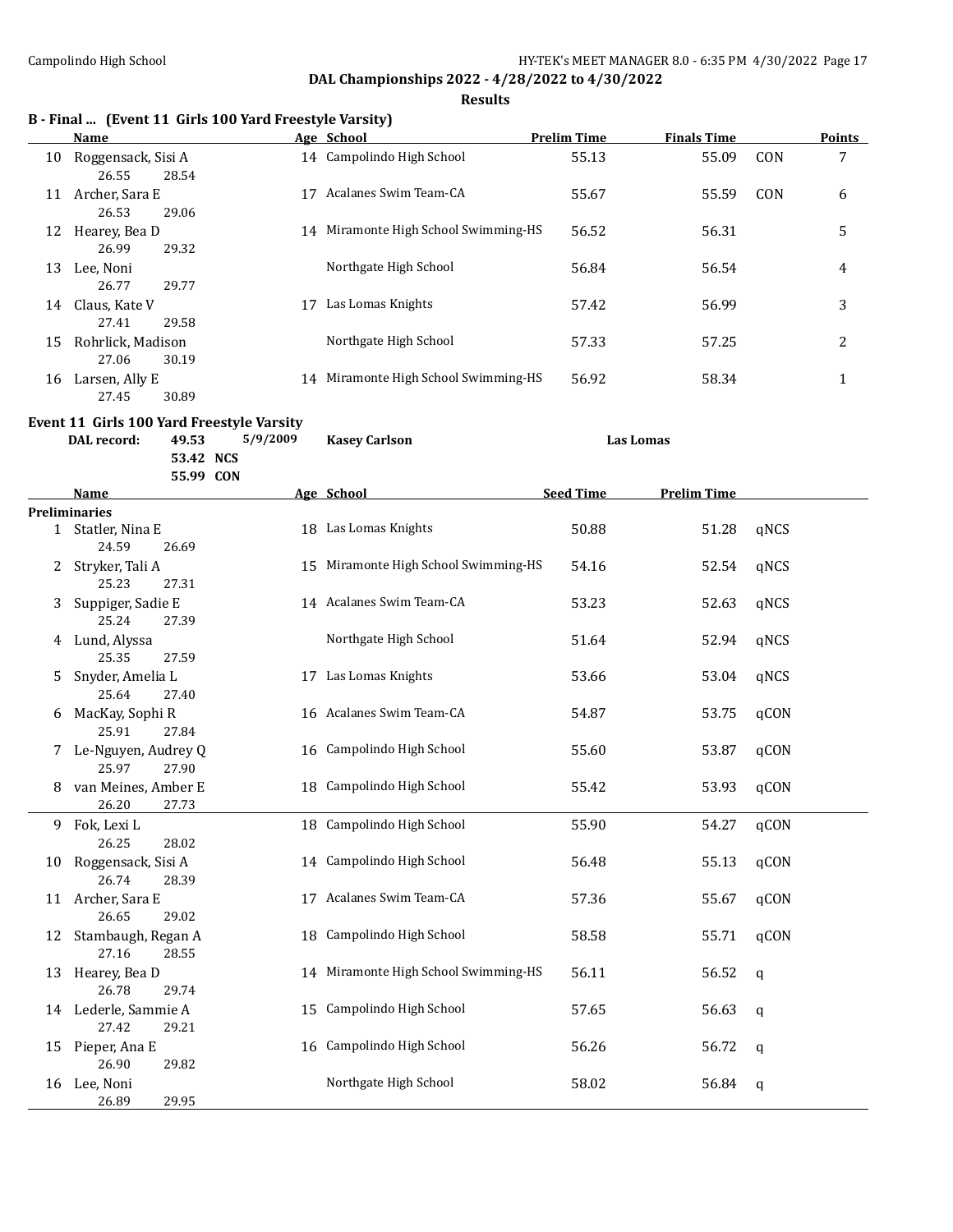**Results**

## **Preliminaries ... (Event 11 Girls 100 Yard Freestyle Varsity)**

|       | <b>Name</b>                                             |    | Age School                           | <b>Seed Time</b> | <b>Prelim Time</b> |  |
|-------|---------------------------------------------------------|----|--------------------------------------|------------------|--------------------|--|
|       | 17 Larsen, Ally E<br>27.28<br>29.64                     |    | 14 Miramonte High School Swimming-HS | 57.16            | 56.92              |  |
| 18    | Healy, Lauren G<br>27.35<br>29.64                       | 17 | Campolindo High School               | 58.64            | 56.99              |  |
|       | 19 Bove, Natalie H<br>27.31<br>29.72                    |    | 15 Campolindo High School            | 57.40            | 57.03              |  |
| 20    | Rohrlick, Madison<br>27.15<br>30.18                     |    | Northgate High School                | 57.76            | 57.33              |  |
| 21    | Claus, Kate V<br>27.23<br>30.19                         |    | 17 Las Lomas Knights                 | 56.66            | 57.42              |  |
| 22    | Keely, Kaitlyn M                                        |    | 16 Acalanes Swim Team-CA             | 58.14            | 57.47              |  |
| 23    | Dendinger, Anna R                                       |    | 17 Campolindo High School            | 1:00.34          | 57.99              |  |
|       | 27.84<br>30.15                                          |    |                                      |                  |                    |  |
|       | 24 Cherry, Petra F<br>27.64<br>30.39                    |    | 16 Miramonte High School Swimming-HS | 58.05            | 58.03              |  |
|       | 25 Hendrickson, Sophie R<br>28.11<br>30.03              |    | 15 Acalanes Swim Team-CA             | 58.25            | 58.14              |  |
|       | 26 Roux, Kiera D<br>28.36<br>30.09                      |    | 18 Campolindo High School            | 1:00.78          | 58.45              |  |
|       | 27 Potter, Sarah J<br>28.18<br>30.33                    |    | 17 Acalanes Swim Team-CA             | 58.82            | 58.51              |  |
| 28    | Smith, Rylan H<br>28.49<br>30.05                        |    | 17 Campolindo High School            | 59.76            | 58.54              |  |
| 29.   | Kenney, Payton A<br>28.20<br>30.67                      |    | 17 Las Lomas Knights                 | 58.78            | 58.87              |  |
|       | 30 Painter, Anna C<br>27.96<br>30.98                    |    | 17 Miramonte High School Swimming-HS | 58.57            | 58.94              |  |
| 31    | Ohare, Maizie K<br>28.79<br>30.45                       |    | 17 Acalanes Swim Team-CA             | 1:02.10          | 59.24              |  |
|       | 32 Fox, Abby<br>28.73<br>30.54                          |    | Northgate High School                | 1:00.04          | 59.27              |  |
|       | 33 Weiss, Kyra J<br>28.63<br>30.75                      |    | 16 Acalanes Swim Team-CA             | 1:00.53          | 59.38              |  |
|       | 34 Resnick, Ashley A<br>28.27<br>31.13                  |    | 17 Campolindo High School            | 1:00.82          | 59.40              |  |
| 35    | Smith, Ally C<br>28.91<br>30.86                         |    | 17 Miramonte High School Swimming-HS | 57.74            | 59.77              |  |
|       | 36 Jones, Emily M<br>28.61<br>31.23                     |    | 16 Acalanes Swim Team-CA             | 59.46            | 59.84              |  |
| 37    | Heffelfinger, Wendy<br>29.24<br>30.71                   |    | 16 Acalanes Swim Team-CA             | 1:01.52          | 59.95              |  |
| 38    | Croy, Jaley<br>28.95<br>31.05                           |    | Northgate High School                | 1:00.79          | 1:00.00            |  |
| 39    | Hansel, Maddy<br>28.76<br>31.48                         |    | Northgate High School                | 1:01.30          | 1:00.24            |  |
| *40   | Forschler, Elle E<br>28.84<br>31.46                     |    | 17 Acalanes Swim Team-CA             | 1:02.08          | 1:00.30            |  |
| $*40$ | Meriam, Emma                                            |    | Northgate High School                | 1:00.01          | 1:00.30            |  |
|       | 28.79<br>31.51<br>42 Hoskins, Carly L<br>28.90<br>31.50 | 18 | Miramonte High School Swimming-HS    | 1:01.44          | 1:00.40            |  |
| 43    | Jackman, Laila<br>29.30<br>31.50                        |    | Northgate High School                | 1:00.86          | 1:00.80            |  |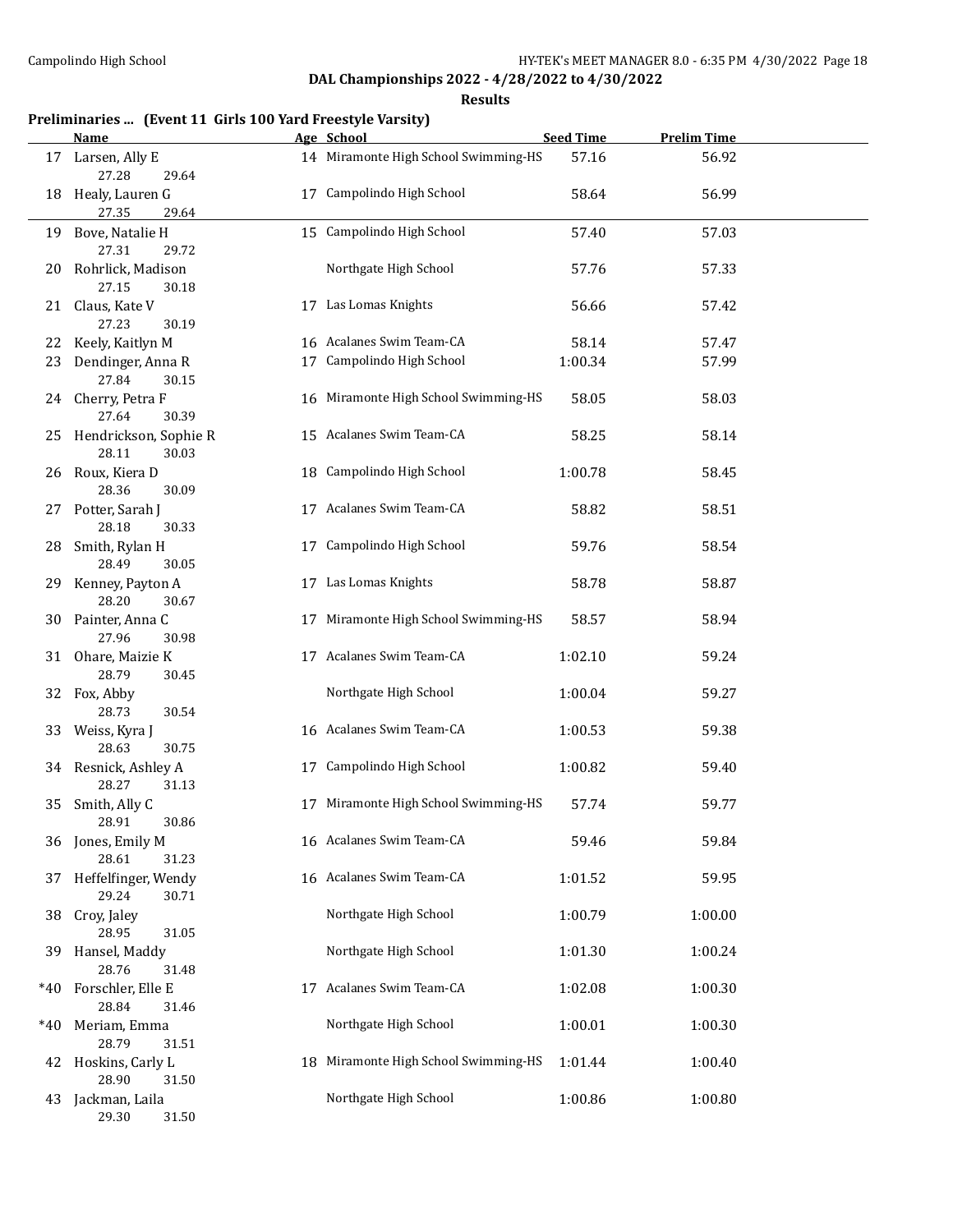**Results**

## **Preliminaries ... (Event 11 Girls 100 Yard Freestyle Varsity)**

|    | Name                                     |    | Age School                           | <b>Seed Time</b> | <b>Prelim Time</b> |     |
|----|------------------------------------------|----|--------------------------------------|------------------|--------------------|-----|
|    | 44 Haugner, Jenny A<br>29.03<br>32.09    |    | 15 Acalanes Swim Team-CA             | 1:02.65          | 1:01.12            |     |
| 45 | Roux, Fiona M<br>28.43<br>32.70          |    | 15 Acalanes Swim Team-CA             | 1:00.28          | 1:01.13            |     |
| 46 | Charlton, Sophia M<br>29.50<br>31.83     |    | 17 Campolindo High School            | 1:02.53          | 1:01.33            |     |
| 47 | O'Sullivan, Caroline<br>28.51<br>33.02   |    | Northgate High School                | 1:03.63          | 1:01.53            |     |
| 48 | Thompson, Georgia C<br>29.65<br>32.14    |    | 17 Campolindo High School            | 1:02.23          | 1:01.79            |     |
| 49 | McIlwain, Juliet C<br>29.63<br>32.32     |    | 14 Acalanes Swim Team-CA             | 1:02.08          | 1:01.95            |     |
| 50 | Budke, Ellie K<br>30.51<br>31.54         |    | 15 Acalanes Swim Team-CA             | 1:02.57          | 1:02.05            |     |
|    | 51 Anagnost, Eloise B<br>29.83<br>32.28  |    | 17 Miramonte High School Swimming-HS | 1:05.06          | 1:02.11            |     |
|    | 52 Walsh, Maddie O<br>30.21<br>32.18     |    | 14 Acalanes Swim Team-CA             | 1:02.14          | 1:02.39            |     |
| 53 | Mitchell, Elizabeth<br>28.76<br>33.67    |    | Northgate High School                | 1:00.09          | 1:02.43            |     |
|    | 54 Rorabaugh, Emma D<br>29.84<br>32.97   |    | 18 Campolindo High School            | 1:02.47          | 1:02.81            |     |
| 55 | Zinman, Natalie M<br>30.55<br>32.89      |    | 17 Campolindo High School            | 1:02.75          | 1:03.44            |     |
| 56 | Berloui, Apameh<br>30.57<br>33.14        |    | 17 Miramonte High School Swimming-HS | 1:03.66          | 1:03.71            |     |
| 57 | Duff, Shipley E<br>29.72<br>34.51        |    | 16 Acalanes Swim Team-CA             | 1:04.15          | 1:04.23            |     |
| 58 | Doggett, Mckenna<br>30.38<br>34.24       |    | Northgate High School                | 1:02.26          | 1:04.62            |     |
| 59 | Obrero, Miranda A<br>30.87<br>34.85      |    | 17 Las Lomas Knights                 | 1:03.97          | 1:05.72            |     |
| 60 | Carter, Kate E<br>31.28<br>34.79         |    | 16 Acalanes Swim Team-CA             | 1:07.75          | 1:06.07            |     |
|    | 61 Vojta, Catherine M<br>33.70<br>38.45  |    | 17 Campolindo High School            | 1:16.68          | 1:12.15            |     |
|    | 62 Dillon, Gwendolyn R<br>36.47<br>40.61 |    | 17 Miramonte High School Swimming-HS | 1:21.14          | 1:17.08            |     |
| 63 | McAuliffe, Molly C<br>36.38<br>41.33     |    | 17 Campolindo High School            | 1:19.37          | 1:17.71            |     |
|    | McAninch, Meghan K<br>25.55<br>27.94     | 17 | Miramonte High School Swimming-HS    | 55.80            | X53.49             | CON |
|    | Hassett, Rosalie K<br>27.55<br>29.44     | 15 | Miramonte High School Swimming-HS    | 56.88            | X56.99             |     |
|    | Carter, Alexa                            |    | Acalanes Swim Team-CA                | 1:06.99          | DQ                 |     |

31.64 34.26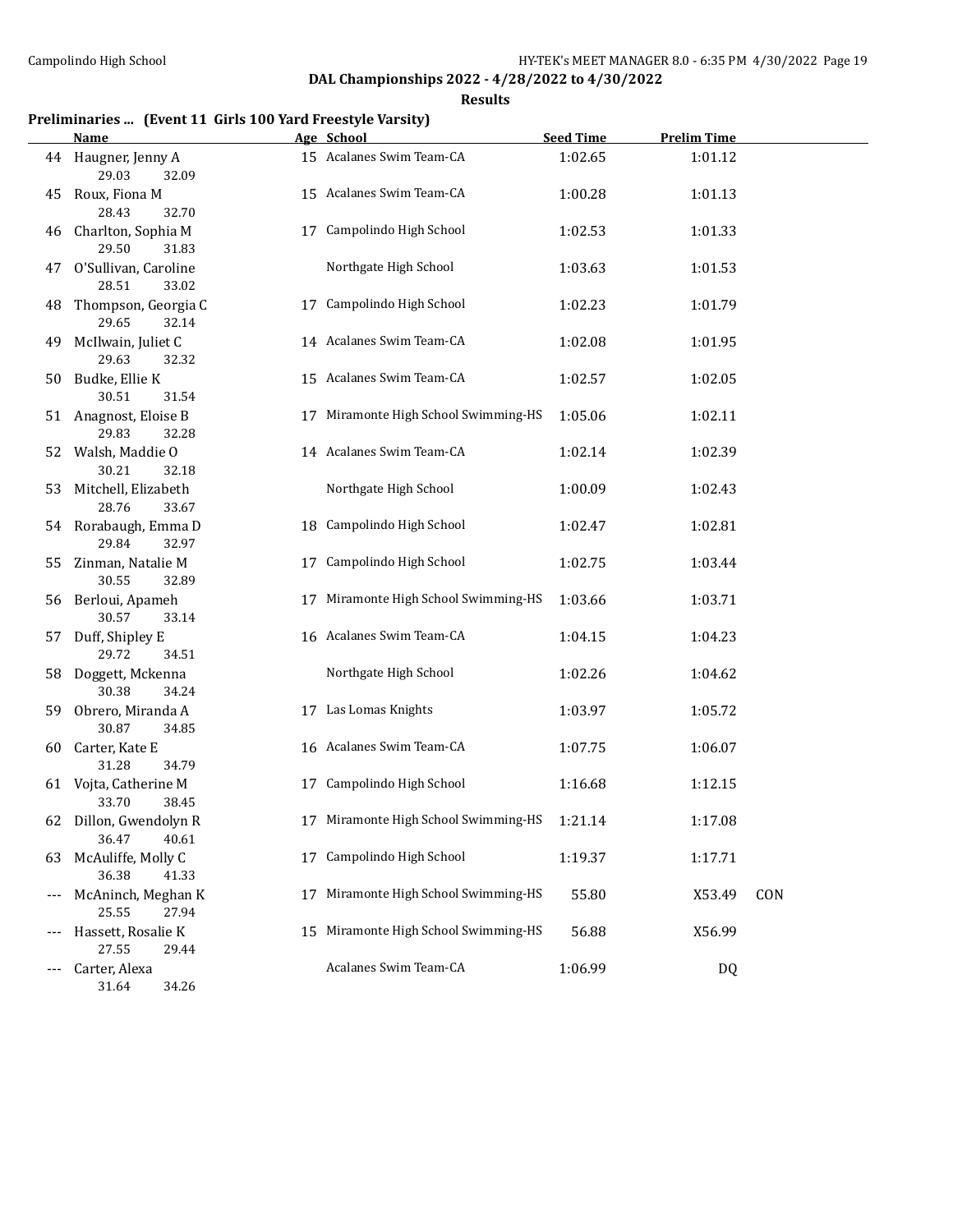23.21 24.45

23.55 24.38

**DAL Championships 2022 - 4/28/2022 to 4/30/2022**

**Results**

|                  |                              |                    | Event 12 Boys 100 Yard Freestyle Varsity              |                                      |                    |                    |            |        |
|------------------|------------------------------|--------------------|-------------------------------------------------------|--------------------------------------|--------------------|--------------------|------------|--------|
|                  | <b>DAL</b> record:           | 43.92<br>47.20 NCS | 5/10/2018                                             | <b>Alexei Sancov</b>                 |                    | <b>Northgate</b>   |            |        |
|                  | Name                         | 49.99 CON          |                                                       | Age School                           | <b>Prelim Time</b> | <b>Finals Time</b> |            | Points |
| A - Final        |                              |                    |                                                       |                                      |                    |                    |            |        |
|                  | 1 Hallett, Andrew<br>22.24   | 23.87              |                                                       | Northgate High School                | 47.93              | 46.11              | <b>NCS</b> | 20     |
| 2.               | Kennedy, Andrew F<br>22.97   | 23.91              |                                                       | 16 Las Lomas Knights                 | 47.11              | 46.88              | <b>NCS</b> | 17     |
| 3                | Kengla, Kyle<br>22.71        | 24.18              |                                                       | Northgate High School                | 47.66              | 46.89              | <b>NCS</b> | 16     |
| 4                | Sherwood, Dax M<br>22.55     | 25.12              |                                                       | 18 Miramonte High School Swimming-HS | 46.98              | 47.67              | CON        | 15     |
| 5.               | Richards, Tommy H<br>23.13   | 24.77              | 17                                                    | Campolindo High School               | 48.05              | 47.90              | CON        | 14     |
| 6                | Davidson, Donovan C<br>23.79 | 24.86              |                                                       | 18 Miramonte High School Swimming-HS | 48.85              | 48.65              | CON        | 13     |
| 7.               | Etnyre, Parker R<br>23.24    | 25.61              |                                                       | 16 Acalanes Swim Team-CA             | 49.10              | 48.85              | CON        | 12     |
| 8                | Roesch, Grant H<br>23.51     | 25.81              | 17                                                    | Campolindo High School               | 49.08              | 49.32              | CON        | 11     |
| <b>B</b> - Final |                              |                    |                                                       |                                      |                    |                    |            |        |
| 9                | Chivers, Garrett M<br>24.12  | 25.58              |                                                       | 15 Campolindo High School            | 49.13              | 49.70              | CON        | 9      |
| 10               | Quinnild, Samuel R<br>23.74  | 26.17              |                                                       | 18 Miramonte High School Swimming-HS | 50.69              | 49.91              | CON        | 7      |
|                  | 11 Lee, Ryan<br>24.67        | 25.33              |                                                       | Northgate High School                | 49.94              | 50.00              |            | 6      |
| 12               | Godderup, Christian<br>23.84 | 26.25              |                                                       | Acalanes Swim Team-CA                | 50.12              | 50.09              |            | 5      |
| 13               | Monroy, Mateo T<br>24.11     | 26.10              |                                                       | 17 Las Lomas Knights                 | 50.72              | 50.21              |            | 4      |
|                  | 14 Cannon, Brady<br>24.36    | 25.94              |                                                       | Northgate High School                | 50.18              | 50.30              |            | 3      |
| 15               | Fleming, Caleb L<br>24.78    | 25.66              |                                                       | 17 Campolindo High School            | 50.58              | 50.44              |            | 2      |
|                  | 16 Sappal, Andrew T<br>24.69 | 26.32              |                                                       | 17 Acalanes Swim Team-CA             | 50.54              | 51.01              |            | 1      |
|                  | DAL record:                  | 43.92<br>47.20 NCS | Event 12 Boys 100 Yard Freestyle Varsity<br>5/10/2018 | <b>Alexei Sancov</b>                 |                    | <b>Northgate</b>   |            |        |
|                  |                              | 49.99 CON          |                                                       |                                      |                    |                    |            |        |
|                  | Name                         |                    |                                                       | Age School                           | <b>Seed Time</b>   | <b>Prelim Time</b> |            |        |
|                  | <b>Preliminaries</b>         |                    |                                                       |                                      |                    |                    |            |        |
|                  | 1 Sherwood, Dax M<br>22.60   | 24.38              |                                                       | 18 Miramonte High School Swimming-HS | 49.43              | 46.98              | qNCS       |        |
|                  | 2 Kennedy, Andrew F<br>22.98 | 24.13              |                                                       | 16 Las Lomas Knights                 | 47.58              | 47.11              | qNCS       |        |
| 3                | Kengla, Kyle                 |                    |                                                       | Northgate High School                | 47.76              | 47.66              | qCON       |        |

4 Hallett, Andrew **Northgate High School** 46.11 47.93 qCON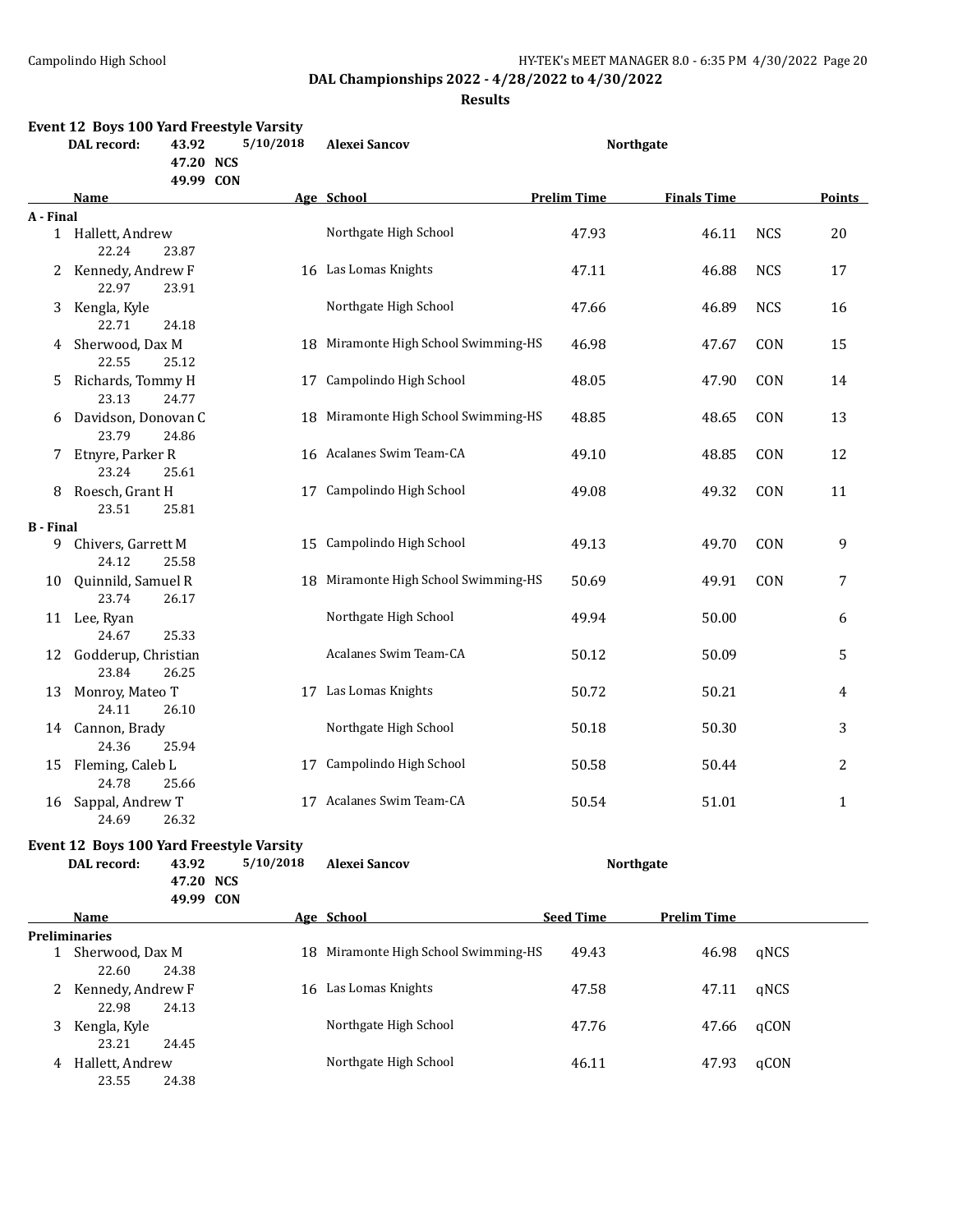**Results**

## **Preliminaries ... (Event 12 Boys 100 Yard Freestyle Varsity)**

|       | Name                                     |    | Age School                           | <b>Seed Time</b> | <b>Prelim Time</b> |             |
|-------|------------------------------------------|----|--------------------------------------|------------------|--------------------|-------------|
| 5     | Richards, Tommy H<br>23.23<br>24.82      |    | 17 Campolindo High School            | 48.97            | 48.05              | qCON        |
| 6     | Davidson, Donovan C<br>23.75<br>25.10    |    | 18 Miramonte High School Swimming-HS | 50.32            | 48.85              | qCON        |
| 7     | Roesch, Grant H<br>23.58<br>25.50        | 17 | Campolindo High School               | 50.64            | 49.08              | qCON        |
| 8     | Etnyre, Parker R<br>23.73<br>25.37       |    | 16 Acalanes Swim Team-CA             | 50.66            | 49.10              | qCON        |
| 9.    | Chivers, Garrett M<br>23.53<br>25.60     |    | 15 Campolindo High School            | 50.26            | 49.13              | qCON        |
| 10    | Lee, Ryan<br>24.46<br>25.48              |    | Northgate High School                | 50.17            | 49.94              | qCON        |
|       | 11 Godderup, Christian<br>24.00<br>26.12 |    | Acalanes Swim Team-CA                | 49.99            | 50.12              | q           |
|       | 12 Cannon, Brady<br>24.20<br>25.98       |    | Northgate High School                | 51.56            | 50.18              | $\mathbf q$ |
| 13    | Sappal, Andrew T<br>24.24<br>26.30       | 17 | Acalanes Swim Team-CA                | 51.23            | 50.54              | q           |
|       | 14 Fleming, Caleb L<br>24.39<br>26.19    |    | 17 Campolindo High School            | 51.50            | 50.58              | q           |
| 15    | Quinnild, Samuel R<br>24.26<br>26.43     |    | 18 Miramonte High School Swimming-HS | 52.09            | 50.69              | $\mathbf q$ |
| 16    | Monroy, Mateo T<br>25.12<br>25.60        |    | 17 Las Lomas Knights                 | 50.07            | 50.72              | q           |
|       | 17 Bellanca, Ian N<br>23.96<br>27.02     |    | 15 Las Lomas Knights                 | 50.72            | 50.98              |             |
| 18    | Kaelle, Ryan S<br>24.29<br>26.89         |    | 16 Miramonte High School Swimming-HS | 53.24            | 51.18              |             |
| $*19$ | Quinnild, Thomas H<br>24.85<br>26.45     |    | 18 Miramonte High School Swimming-HS | 52.76            | 51.30              |             |
| $*19$ | Hirsch, Mark<br>24.25<br>27.05           |    | Northgate High School                | 51.31            | 51.30              |             |
|       | 21 Moreland, Kyle<br>24.72<br>26.77      |    | Northgate High School                | 51.47            | 51.49              |             |
|       | 22 Kengla, Ethan<br>25.10<br>26.59       |    | Northgate High School                | 51.80            | 51.69              |             |
|       | 23 Rosenstein, Ethan<br>25.39<br>26.37   |    | Northgate High School                | 54.49            | 51.76              |             |
|       | 24 Blatt, Ben G<br>25.08<br>27.03        |    | 18 Campolindo High School            | 53.51            | 52.11              |             |
| 25    | Harris, Nicholas B<br>25.13<br>27.13     |    | 15 Las Lomas Knights                 | 53.16            | 52.26              |             |
| 26    | Lenk, Tyler C<br>25.07<br>27.23          | 17 | Miramonte High School Swimming-HS    | 54.27            | 52.30              |             |
| *27   | Stryker, Will H<br>24.70<br>27.65        |    | 18 Miramonte High School Swimming-HS | 58.12            | 52.35              |             |
| $*27$ | Rago, Luca J<br>25.04<br>27.31           |    | 18 Campolindo High School            | 52.99            | 52.35              |             |
| 29    | Tunney, Griff A<br>25.13<br>27.52        |    | 15 Miramonte High School Swimming-HS | 54.44            | 52.65              |             |
| 30-   | Velek, Evan J<br>25.29<br>27.64          |    | 16 Campolindo High School            | 55.92            | 52.93              |             |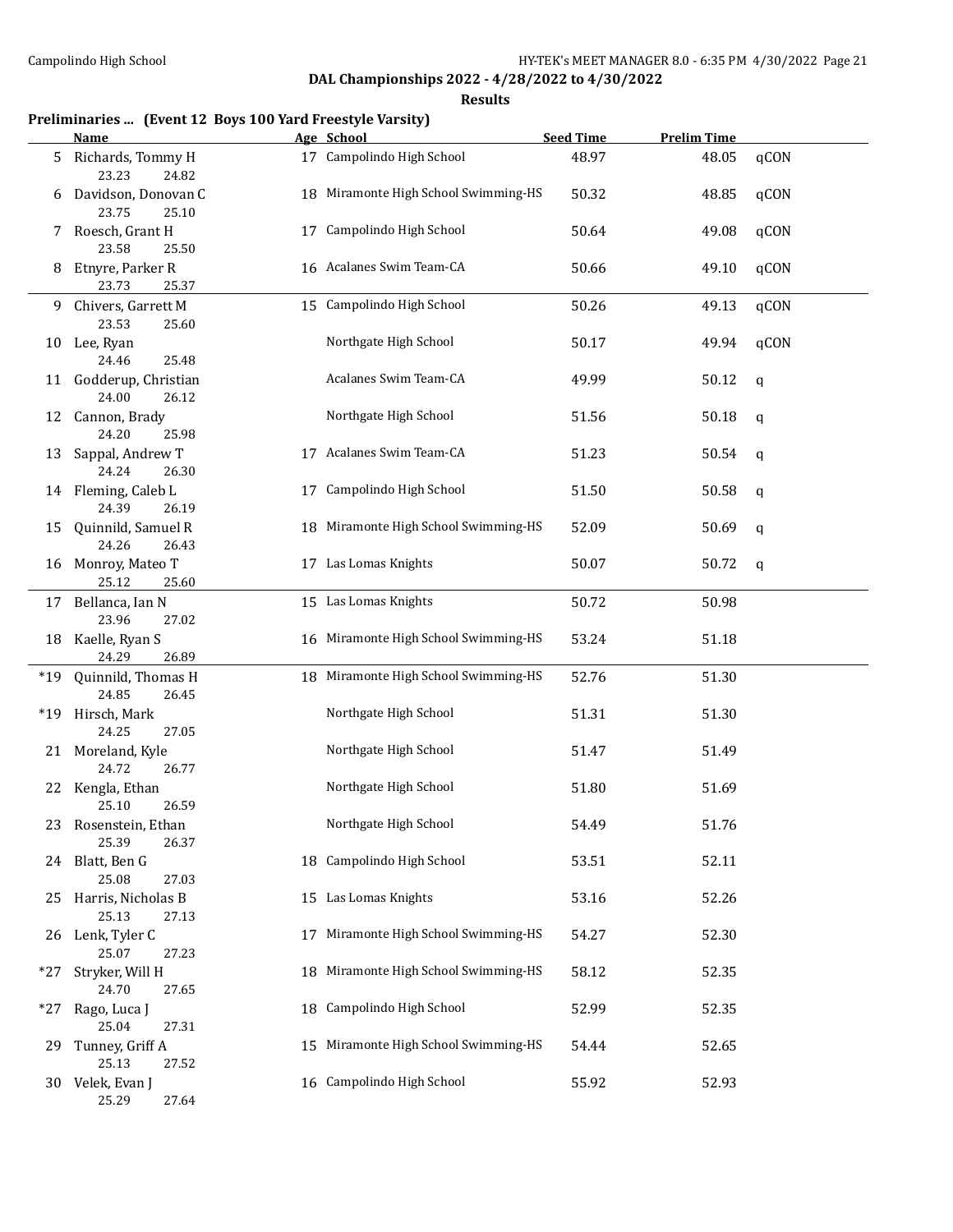**Results**

## **Preliminaries ... (Event 12 Boys 100 Yard Freestyle Varsity)**

|                   | Name               |    | Age School                | <b>Seed Time</b> | <b>Prelim Time</b> |  |
|-------------------|--------------------|----|---------------------------|------------------|--------------------|--|
|                   | 31 Gong, Mateo T   |    | 18 Campolindo High School | 53.91            | 53.47              |  |
|                   | 27.92<br>25.55     |    |                           |                  |                    |  |
| 32                | Brock-Utne, Matt B | 17 | Acalanes Swim Team-CA     | 53.70            | 53.66              |  |
|                   | 25.84<br>27.82     |    |                           |                  |                    |  |
| 33                | Mann, Easton D     | 17 | Las Lomas Knights         | 52.08            | 54.13              |  |
|                   | 28.22<br>25.91     |    |                           |                  |                    |  |
| 34                | Pignotti, Kai      |    | Northgate High School     | 55.06            | 54.98              |  |
|                   | 26.32<br>28.66     |    |                           |                  |                    |  |
| 35                | Ramirez, Andreas M | 18 | Acalanes Swim Team-CA     | 57.02            | 56.21              |  |
|                   | 29.15<br>27.06     |    |                           |                  |                    |  |
| 36                | Bausley, Colin     |    | Northgate High School     | 56.63            | 57.36              |  |
|                   | 30.14<br>27.22     |    |                           |                  |                    |  |
| 37                | Smith, Benjamin    |    | Northgate High School     | 1:02.43          | 1:01.55            |  |
|                   | 32.88<br>28.67     |    |                           |                  |                    |  |
| $\qquad \qquad -$ | Lenahan, Cooper M  |    | Campolindo High School    | 54.56            | DQ                 |  |
|                   | 25.88<br>29.60     |    |                           |                  |                    |  |

|                  | DAL record:         | Event 13 Girls 500 Yard Freestyle Varsity<br>4:57.11<br>5/9/2008<br>5:10.42 NCS |       |            | <b>Shelley Harper</b>     |       |                                      | <b>Las Lomas</b>   |                    |            |               |
|------------------|---------------------|---------------------------------------------------------------------------------|-------|------------|---------------------------|-------|--------------------------------------|--------------------|--------------------|------------|---------------|
|                  | <b>Name</b>         | 5:29.99 CON                                                                     |       | Age School |                           |       |                                      | <b>Prelim Time</b> | <b>Finals Time</b> |            | <b>Points</b> |
| A - Final        |                     |                                                                                 |       |            |                           |       |                                      |                    |                    |            |               |
|                  | 1 Struempf, Lily    |                                                                                 |       |            | Northgate High School     |       |                                      | 5:17.14            | 5:08.73            | <b>NCS</b> | 20            |
|                  | 27.81<br>31.41      | 30.04<br>30.88                                                                  | 30.73 | 30.95      | 31.32                     | 31.95 | 31.81                                | 31.83              |                    |            |               |
| 2                | Heffelfinger, Heidi |                                                                                 |       |            | 18 Acalanes Swim Team-CA  |       |                                      | 5:17.08            | 5:13.02            | CON        | 17            |
|                  | 28.66<br>31.68      | 30.85<br>30.69                                                                  | 31.88 | 31.88      | 31.80                     | 31.85 | 31.87                                | 31.86              |                    |            |               |
| 3                | Baker, Clare C      |                                                                                 |       |            | 14 Campolindo High School |       |                                      | 5:21.07            | 5:17.03            | CON        | 16            |
|                  | 29.34<br>32.07      | 32.06<br>29.87                                                                  | 32.39 | 32.42      | 32.28                     | 32.59 | 32.10                                | 31.91              |                    |            |               |
| 4                | Cox, Audrey A       |                                                                                 |       |            | 16 Acalanes Swim Team-CA  |       |                                      | 5:16.15            | 5:17.06            | CON        | 15            |
|                  | 29.11<br>32.18      | 30.84<br>30.89                                                                  | 31.81 | 31.64      | 32.42                     | 32.47 | 32.78                                | 32.92              |                    |            |               |
| 5.               | Levenfeld, Kaia E   |                                                                                 |       |            | 16 Campolindo High School |       |                                      | 5:18.87            | 5:22.44            | CON        | 14            |
|                  | 28.64<br>33.30      | 31.28<br>32.11                                                                  | 32.31 | 32.85      | 32.98                     | 32.90 | 32.95                                | 33.12              |                    |            |               |
| 6                | Wilkalis, Whitney R |                                                                                 |       |            | 15 Campolindo High School |       |                                      | 5:21.66            | 5:22.59            | CON        | 13            |
|                  | 29.61<br>33.33      | 31.93<br>31.08                                                                  | 32.38 | 32.77      | 32.92                     | 32.86 | 32.88                                | 32.83              |                    |            |               |
| 7                | Tuvshintugs, Oyu    |                                                                                 |       |            | Northgate High School     |       |                                      | 5:20.36            | 5:28.98            | CON        | 12            |
|                  | 29.58<br>34.04      | 31.58<br>33.36                                                                  | 32.72 | 33.19      | 33.39                     | 33.43 | 33.75                                | 33.94              |                    |            |               |
| 8                | Indrisano, Ariel R  |                                                                                 |       |            | 14 Campolindo High School |       |                                      | 5:26.76            | 5:31.75            |            | 11            |
|                  | 29.97<br>33.32      | 32.91<br>32.40                                                                  | 34.17 | 33.86      | 33.77                     | 33.59 | 33.96                                | 33.80              |                    |            |               |
| <b>B</b> - Final |                     |                                                                                 |       |            |                           |       |                                      |                    |                    |            |               |
| 9                | Meyers, Paige E     |                                                                                 |       |            |                           |       | 17 Miramonte High School Swimming-HS | 5:29.35            | 5:27.39            | CON        | 9             |
|                  | 29.96<br>33.14      | 31.89<br>31.58                                                                  | 32.98 | 33.29      | 33.37                     | 33.57 | 33.78                                | 33.83              |                    |            |               |
| 10               | Cortessis, Ashley K |                                                                                 |       |            | 18 Las Lomas Knights      |       |                                      | 5:34.20            | 5:33.04            |            | 7             |

29.39 32.21 33.49 33.50 34.28 34.46 34.32 34.78

34.42 32.19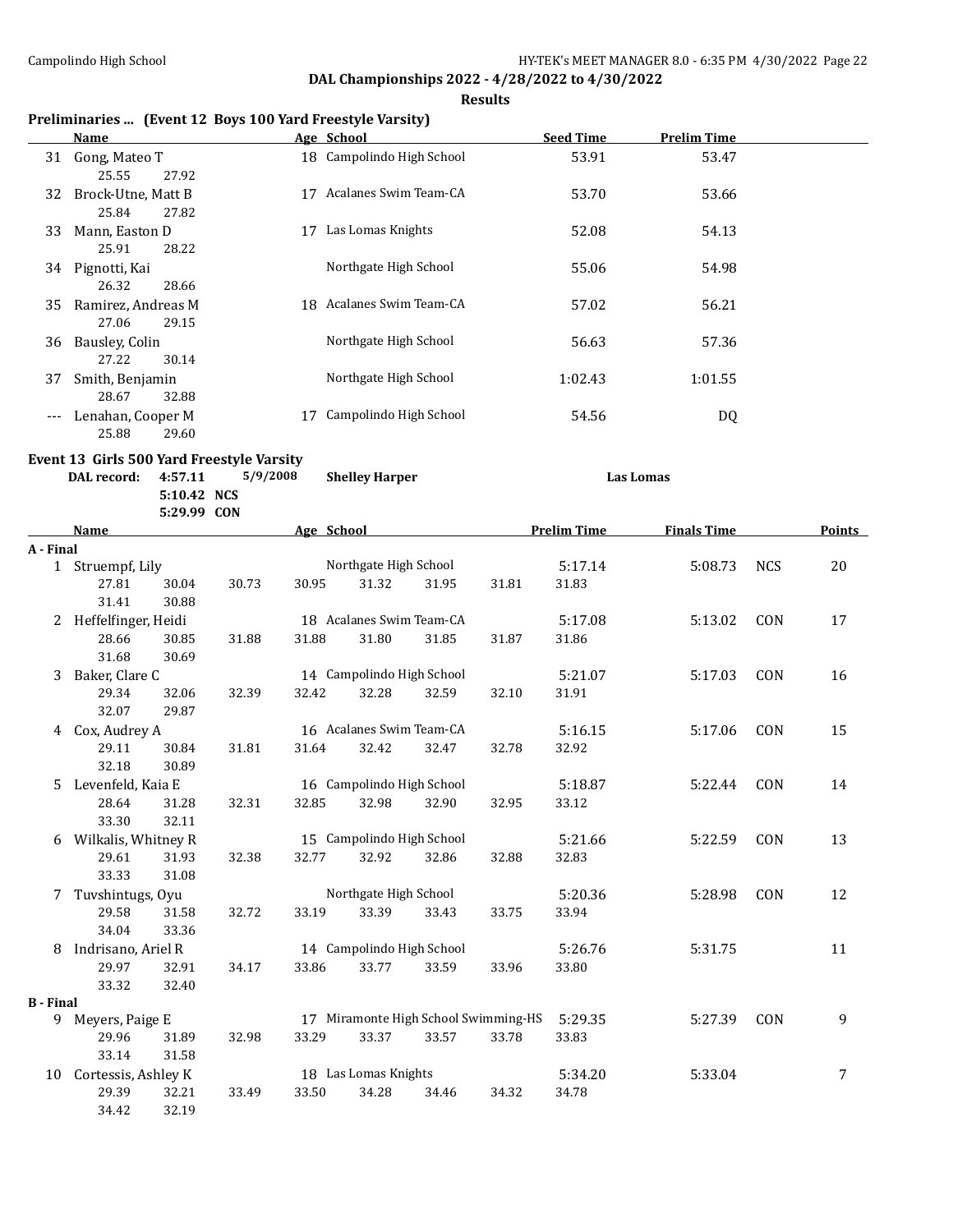#### **Results**

|    | B - Final  (Event 13 Girls 500 Yard Freestyle Varsity) |             |          |            |                           |       |                                      |                    |                    |      |               |
|----|--------------------------------------------------------|-------------|----------|------------|---------------------------|-------|--------------------------------------|--------------------|--------------------|------|---------------|
|    | <b>Name</b>                                            |             |          | Age School |                           |       |                                      | <b>Prelim Time</b> | <b>Finals Time</b> |      | <b>Points</b> |
|    | 11 Stice, Izzie M                                      |             |          |            |                           |       | 17 Miramonte High School Swimming-HS | 5:36.38            | 5:35.50            |      | 6             |
|    | 31.04                                                  | 34.03       | 34.70    | 34.91      | 34.55                     | 33.86 | 33.69                                | 33.42              |                    |      |               |
|    | 33.20                                                  | 32.10       |          |            |                           |       |                                      |                    |                    |      |               |
|    | 12 Kannan, Nikki                                       |             |          |            | Northgate High School     |       |                                      | 5:41.83            | 5:38.93            |      | 5             |
|    | 28.95                                                  | 31.96       | 34.05    | 34.32      | 34.54                     | 35.26 | 35.43                                | 35.72              |                    |      |               |
|    | 35.48                                                  | 33.22       |          |            |                           |       |                                      |                    |                    |      |               |
| 13 | Reiner, Adelie G                                       |             |          |            |                           |       | 16 Miramonte High School Swimming-HS | 5:29.67            | 5:39.08            |      | 4             |
|    | 30.73                                                  | 33.39       | 34.16    | 34.30      | 34.66                     | 34.42 | 34.65                                | 34.52              |                    |      |               |
|    | 34.62                                                  | 33.63       |          |            |                           |       |                                      |                    |                    |      |               |
|    | 14 Sagara, Alison B                                    |             |          |            |                           |       | 14 Miramonte High School Swimming-HS | 5:35.43            | 5:45.42            |      | 3             |
|    | 30.59                                                  | 34.19       | 35.03    | 35.00      | 35.07                     | 35.04 | 34.97                                | 35.27              |                    |      |               |
|    | 35.40                                                  | 34.86       |          |            |                           |       |                                      |                    |                    |      |               |
|    | 15 Kohlmeyer, Jasmine                                  |             |          |            | Northgate High School     |       |                                      | 5:47.66            | 5:52.65            |      | 2             |
|    | 30.85                                                  | 33.26       | 34.43    | 35.15      | 36.08                     | 36.31 | 36.76                                | 36.78              |                    |      |               |
|    | 37.19                                                  | 35.84       |          |            |                           |       |                                      |                    |                    |      |               |
|    | --- Joyce, Delaney L                                   |             |          |            | 15 Campolindo High School |       |                                      | 5:27.71            | X5:31.67           |      |               |
|    | 29.16                                                  | 32.58       | 33.26    | 34.26      | 33.68                     | 33.59 | 34.21                                | 34.22              |                    |      |               |
|    | 34.23                                                  | 32.48       |          |            |                           |       |                                      |                    |                    |      |               |
|    | Event 13 Girls 500 Yard Freestyle Varsity              |             |          |            |                           |       |                                      |                    |                    |      |               |
|    | DAL record:                                            | 4:57.11     | 5/9/2008 |            | <b>Shelley Harper</b>     |       |                                      |                    | <b>Las Lomas</b>   |      |               |
|    |                                                        | 5:10.42 NCS |          |            |                           |       |                                      |                    |                    |      |               |
|    |                                                        | 5:29.99 CON |          |            |                           |       |                                      |                    |                    |      |               |
|    | Name                                                   |             |          | Age School |                           |       |                                      | <b>Seed Time</b>   | <b>Prelim Time</b> |      |               |
|    | <b>Preliminaries</b>                                   |             |          |            |                           |       |                                      |                    |                    |      |               |
|    | 1 Cox, Audrey A                                        |             |          |            | 16 Acalanes Swim Team-CA  |       |                                      | 5:22.29            | 5:16.15            | qCON |               |
|    | 29.42                                                  | 31.50       | 31.97    | 31.95      | 32.44                     | 32.40 | 32.37                                | 32.22              |                    |      |               |
|    | 31.20                                                  | 30.68       |          |            |                           |       |                                      |                    |                    |      |               |
|    | 2 Heffelfinger, Heidi                                  |             |          |            | 18 Acalanes Swim Team-CA  |       |                                      | 5:22.13            | 5:17.08            | qCON |               |
|    | 29.52                                                  | 31.60       | 32.00    | 32.33      | 31.99                     | 32.15 | 32.35                                | 32.59              |                    |      |               |
|    | 32.02                                                  | 30.53       |          |            |                           |       |                                      |                    |                    |      |               |
| 3  | Struempf, Lily                                         |             |          |            | Northgate High School     |       |                                      | 5:00.90            | 5:17.14            | qCON |               |
|    | 28.51                                                  | 31.30       | 31.57    | 32.19      | 32.33                     | 32.89 | 32.73                                | 32.79              |                    |      |               |
|    | 31.99                                                  | 30.84       |          |            |                           |       |                                      |                    |                    |      |               |
|    | 4 Levenfeld, Kaia E                                    |             |          |            | 16 Campolindo High School |       |                                      | 5:24.33            | 5:18.87            | qCON |               |
|    | 28.40                                                  | 31.34       | 31.92    | 32.70      | 32.88                     | 32.38 | 32.74                                | 32.17              |                    |      |               |
|    | 32.00                                                  | 32.34       |          |            |                           |       |                                      |                    |                    |      |               |
|    | Tuvshintugs, Oyu                                       |             |          |            | Northgate High School     |       |                                      | 5:22.47            | 5:20.36            | qCON |               |
|    | 29.72                                                  | 31.81       | 32.10    | 32.47      | 32.48                     | 32.40 | 32.39                                | 32.40              |                    |      |               |
|    | 32.41                                                  | 32.18       |          |            |                           |       |                                      |                    |                    |      |               |
| 6  | Baker, Clare C                                         |             |          |            | 14 Campolindo High School |       |                                      | 5:24.29            | 5:21.07            | qCON |               |
|    | 29.78                                                  | 32.69       | 32.95    | 33.13      | 32.39                     | 32.77 | 32.72                                | 32.24              |                    |      |               |
|    | 31.87                                                  | 30.53       |          |            |                           |       |                                      |                    |                    |      |               |
|    | 7 Wilkalis, Whitney R                                  |             |          |            | 15 Campolindo High School |       |                                      | 5:29.37            | 5:21.66            | qCON |               |
|    | 29.63                                                  | 32.38       | 32.82    | 32.60      | 32.50                     | 32.57 | 32.70                                | 32.54              |                    |      |               |
|    | 32.76                                                  | 31.16       |          |            |                           |       |                                      |                    |                    |      |               |
| 8  | Indrisano, Ariel R                                     |             |          |            | 14 Campolindo High School |       |                                      | 5:31.15            | 5:26.76            | qCON |               |
|    | 30.72                                                  | 33.26       | 34.41    | 34.12      | 33.14                     | 33.26 | 33.44                                | 32.54              |                    |      |               |
|    | 31.78                                                  | 30.09       |          |            |                           |       |                                      |                    |                    |      |               |
|    | 9 Joyce, Delaney L                                     |             |          |            | 15 Campolindo High School |       |                                      | 5:35.64            | 5:27.71            | qCON |               |
|    | 30.06                                                  | 32.70       | 33.08    | 33.16      | 33.16                     | 33.14 | 33.33                                | 33.34              |                    |      |               |
|    |                                                        |             |          |            |                           |       |                                      |                    |                    |      |               |

33.84 31.90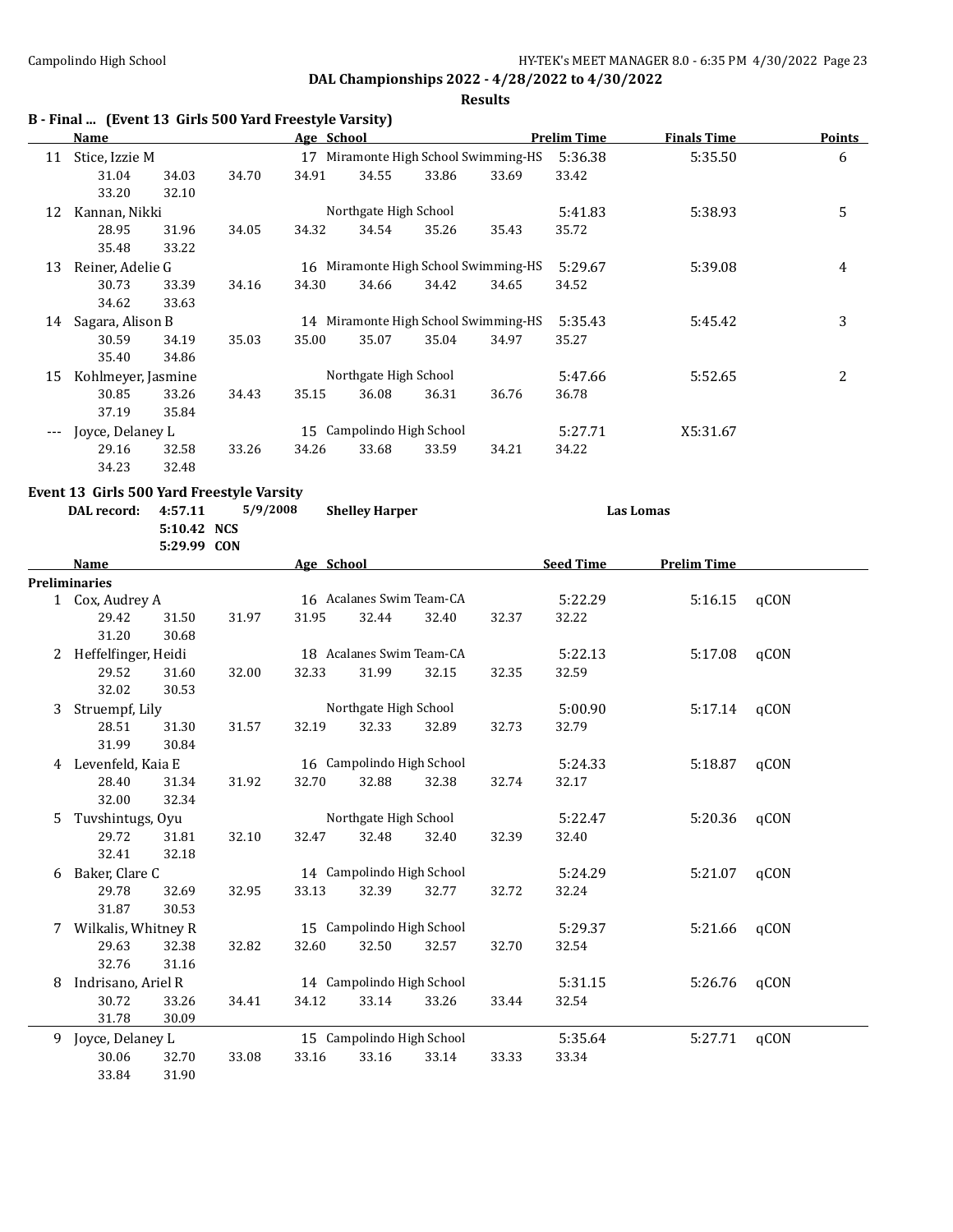|           | Name                                     |                         | Age School |                           |                                      |       | <b>Seed Time</b>   | <b>Prelim Time</b> |              |               |
|-----------|------------------------------------------|-------------------------|------------|---------------------------|--------------------------------------|-------|--------------------|--------------------|--------------|---------------|
|           | 10 Lederle, Sophie M                     |                         |            | 15 Campolindo High School |                                      |       | 5:32.77            | 5:28.79            | qCON         |               |
|           | 30.21<br>32.95                           | 32.75<br>33.02<br>31.82 | 33.33      | 33.67                     | 33.76                                | 33.83 | 33.45              |                    |              |               |
|           | 11 Blackwell, Maddie M                   |                         |            | 15 Campolindo High School |                                      |       | 5:29.53            | 5:28.85            | qCON         |               |
|           | 29.13<br>34.53                           | 32.15<br>32.60<br>33.03 | 33.07      | 33.39                     | 33.04                                | 33.77 | 34.14              |                    |              |               |
| 12        | Meyers, Paige E                          |                         |            |                           | 17 Miramonte High School Swimming-HS |       | 5:32.49            | 5:29.35            | qCON         |               |
|           | 30.14<br>33.13                           | 33.18<br>32.25<br>32.23 | 33.28      | 33.52                     | 33.89                                | 33.67 | 34.06              |                    |              |               |
| 13        | Reiner, Adelie G                         |                         |            |                           | 16 Miramonte High School Swimming-HS |       | 5:40.23            | 5:29.67            | qCON         |               |
|           | 30.15<br>33.43                           | 33.76<br>32.92<br>32.47 | 33.18      | 33.38                     | 33.55                                | 33.44 | 33.39              |                    |              |               |
|           | 14 Bustamante, Emma C                    |                         |            | 17 Campolindo High School |                                      |       | 5:38.97            | 5:31.31            | $\mathsf{q}$ |               |
|           | 29.45<br>33.67                           | 32.33<br>32.93<br>32.75 | 33.48      | 33.80                     | 34.18                                | 34.42 | 34.30              |                    |              |               |
|           | 15 Cortessis, Ashley K                   |                         |            | 18 Las Lomas Knights      |                                      |       | 5:30.24            | 5:34.20            | q            |               |
|           | 29.49<br>34.32                           | 32.08<br>33.49<br>32.72 | 34.22      | 34.72                     | 34.36                                | 34.35 | 34.45              |                    |              |               |
|           | 16 Sagara, Alison B                      |                         |            |                           | 14 Miramonte High School Swimming-HS |       | 5:37.97            | 5:35.43            | $\mathsf{q}$ |               |
|           | 30.04<br>33.87                           | 33.03<br>33.57<br>33.62 | 34.33      | 34.19                     | 34.35                                | 34.11 | 34.32              |                    |              |               |
|           | 17 Stice, Izzie M                        |                         |            |                           | 17 Miramonte High School Swimming-HS |       | 5:43.12            | 5:36.38            |              |               |
|           | 31.41<br>33.14                           | 35.13<br>34.14<br>32.09 | 35.06      | 34.28                     | 34.53                                | 33.52 | 33.08              |                    |              |               |
|           | 18 Kannan, Nikki                         |                         |            | Northgate High School     |                                      |       | 6:01.74            | 5:41.83            |              |               |
|           | 29.47<br>35.32                           | 33.08<br>34.50<br>33.03 | 34.63      | 34.90                     | 35.59                                | 35.52 | 35.79              |                    |              |               |
|           | 19 Hassett, Mary D                       |                         |            |                           | 16 Miramonte High School Swimming-HS |       | 5:47.62            | 5:41.89            |              |               |
|           | 31.13<br>34.30                           | 34.06<br>34.43<br>32.65 | 34.43      | 35.24                     | 35.35                                | 35.38 | 34.92              |                    |              |               |
|           | 20 Berkman, Lucy H                       |                         |            |                           | 16 Miramonte High School Swimming-HS |       | 5:42.31            | 5:42.06            |              |               |
|           | 31.08<br>34.84                           | 33.75<br>34.01<br>32.98 | 34.34      | 35.03                     | 35.32                                | 35.23 | 35.48              |                    |              |               |
|           | 21 Kohlmeyer, Jasmine                    |                         |            | Northgate High School     |                                      |       | 5:41.53            | 5:47.66            |              |               |
|           | 30.31<br>36.44                           | 32.87<br>33.62<br>35.48 | 34.69      | 35.37                     | 36.12                                | 36.07 | 36.69              |                    |              |               |
|           | Event 14 Boys 500 Yard Freestyle Varsity |                         |            |                           |                                      |       |                    |                    |              |               |
|           | DAL record:                              | 4:28.34<br>4:40.09 NCS  | 5/13/2015  | Eric Vonbrocklin          |                                      |       |                    | <b>Northgate</b>   |              |               |
|           | Name                                     | 5:06.99 CON             | Age School |                           |                                      |       | <b>Prelim Time</b> | <b>Finals Time</b> |              | <b>Points</b> |
| A - Final |                                          |                         |            |                           |                                      |       |                    |                    |              |               |
|           | 1 Wendler, Mason                         |                         |            | Northgate High School     |                                      |       | 4:46.00            | 4:43.36            | CON          | $20\,$        |
|           | 24.89<br>29.64                           | 27.86<br>28.00<br>28.69 | 28.55      | 28.65                     | 28.77                                | 29.15 | 29.16              |                    |              |               |
|           | 2 Ohare, Hayden R                        |                         |            | 15 Campolindo High School |                                      |       | 4:47.39            | 4:46.88            | CON          | 17            |
|           | 25.74                                    | 28.02<br>28.72          | 29.13      | 29.47                     | 29.60                                | 29.73 | 29.44              |                    |              |               |

| 28.58           | 28.45 |       |       |       |                           |       |         |         |     |    |
|-----------------|-------|-------|-------|-------|---------------------------|-------|---------|---------|-----|----|
| 3 King, Dylan M |       |       |       |       | 15 Campolindo High School |       | 4:53.04 | 4:52.35 | CON | 16 |
| 26.57           | 28.59 | 29.45 | 29.95 | 29.68 | 29.47                     | 29.72 | 29.85   |         |     |    |
| 29.92           | 29.15 |       |       |       |                           |       |         |         |     |    |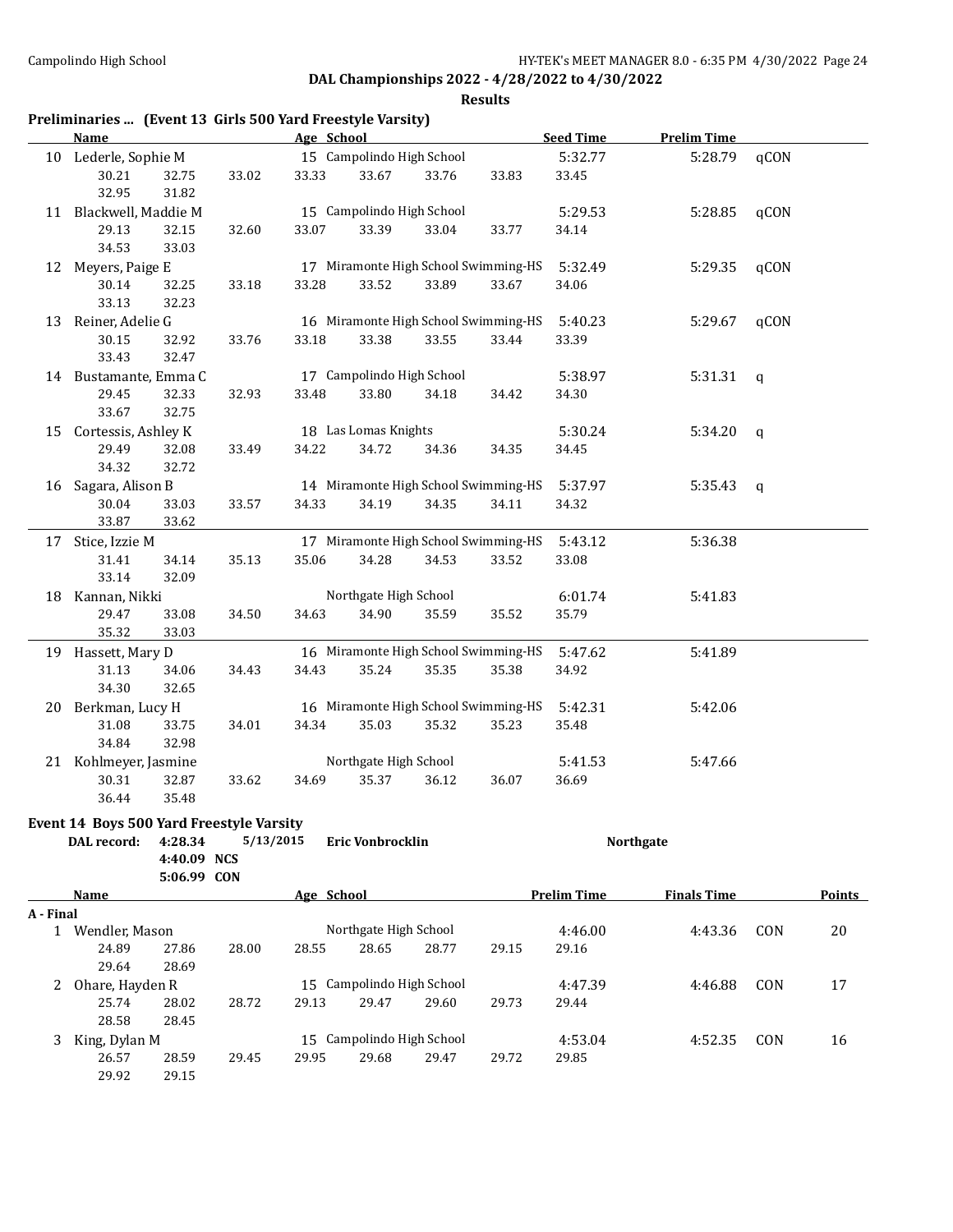#### **Results**

|                  | A - Final  (Event 14 Boys 500 Yard Freestyle Varsity) |                            |           |            |                                      |       |       |                    |                    |      |               |
|------------------|-------------------------------------------------------|----------------------------|-----------|------------|--------------------------------------|-------|-------|--------------------|--------------------|------|---------------|
|                  | Name                                                  |                            |           | Age School |                                      |       |       | <b>Prelim Time</b> | <b>Finals Time</b> |      | <b>Points</b> |
|                  | 4 Hoffman, Zachary I                                  |                            |           |            | 16 Miramonte High School Swimming-HS |       |       | 4:57.56            | 4:56.44            | CON  | 15            |
|                  | 26.45<br>29.61                                        | 29.07<br>27.84             | 30.35     | 30.67      | 31.17                                | 30.62 | 30.25 | 30.41              |                    |      |               |
| 5                | Gunn, Logan M                                         |                            |           |            | 16 Miramonte High School Swimming-HS |       |       | 4:59.37            | 4:57.06            | CON  | 14            |
|                  | 26.92<br>29.36                                        | 29.34<br>28.47             | 30.30     | 30.82      | 31.08                                | 30.52 | 30.21 | 30.04              |                    |      |               |
| 6                | Chu, Michael P                                        |                            |           |            | 15 Campolindo High School            |       |       | 4:58.27            | 4:57.23            | CON  | 13            |
|                  | 26.74<br>28.58                                        | 29.16<br>28.43             | 29.83     | 30.32      | 30.88                                | 30.86 | 31.04 | 31.39              |                    |      |               |
| 7                | Crouch, Brody H                                       |                            |           |            | 18 Campolindo High School            |       |       | 5:02.68            | 5:00.55            | CON  | 12            |
|                  | 27.63<br>30.53                                        | 29.33<br>30.35             | 29.37     | 29.94      | 30.22                                | 30.71 | 31.11 | 31.36              |                    |      |               |
|                  | 8 Petty, Matteo J                                     |                            |           |            | 16 Miramonte High School Swimming-HS |       |       | 5:11.76            | 5:10.58            |      | 11            |
|                  | 26.70<br>32.53                                        | 29.16<br>31.15             | 30.67     | 31.56      | 31.77                                | 31.88 | 32.33 | 32.83              |                    |      |               |
| <b>B</b> - Final |                                                       |                            |           |            |                                      |       |       |                    |                    |      |               |
| 9                | Parker, Colin                                         |                            |           |            | Northgate High School                |       |       | 5:11.84            | 5:04.54            | CON  | 9             |
|                  | 26.88<br>30.86                                        | 30.35<br>29.12             | 31.01     | 31.15      | 31.46                                | 31.45 | 31.26 | 31.00              |                    |      |               |
| 10               | Seward, Carter D                                      |                            |           |            | 14 Las Lomas Knights                 |       |       | 5:24.46            | 5:13.57            |      | 7             |
|                  | 26.82<br>33.17                                        | 30.05<br>32.33             | 30.95     | 31.13      | 31.57                                | 32.13 | 32.55 | 32.87              |                    |      |               |
|                  | 11 Hollander, John D                                  |                            |           |            | 15 Las Lomas Knights                 |       |       | 5:18.67            | 5:15.18            |      | 6             |
|                  | 27.41<br>31.22                                        | 31.16<br>30.11             | 31.97     | 32.43      | 33.09                                | 33.06 | 32.60 | 32.13              |                    |      |               |
|                  | 12 Hanson, Cale T                                     |                            |           |            | 15 Acalanes Swim Team-CA             |       |       | 5:41.49            | 5:38.09            |      | 5             |
|                  | 30.18<br>34.63                                        | 32.73<br>34.10             | 33.63     | 34.13      | 34.61                                | 34.28 | 34.60 | 35.20              |                    |      |               |
| 13               | Cajski, Nick V                                        |                            |           |            | 16 Las Lomas Knights                 |       |       | 5:39.96            | 5:41.63            |      | 4             |
|                  | 29.04<br>35.75                                        | 32.92<br>35.11             | 33.16     | 34.18      | 35.40                                | 35.26 | 35.32 | 35.49              |                    |      |               |
|                  | 14 Lewis, Luke W                                      |                            |           |            | 16 Miramonte High School Swimming-HS |       |       | 6:29.69            | 5:57.27            |      | 3             |
|                  | 30.37<br>38.67                                        | 34.59<br>35.14             | 35.05     | 36.39      | 36.72                                | 37.65 | 37.72 | 34.97              |                    |      |               |
|                  | Event 14 Boys 500 Yard Freestyle Varsity              |                            |           |            |                                      |       |       |                    |                    |      |               |
|                  | DAL record:                                           | 4:28.34                    | 5/13/2015 |            | Eric Vonbrocklin                     |       |       |                    | <b>Northgate</b>   |      |               |
|                  |                                                       | 4:40.09 NCS<br>5:06.99 CON |           |            |                                      |       |       |                    |                    |      |               |
|                  | Name                                                  |                            |           | Age School |                                      |       |       | <b>Seed Time</b>   | <b>Prelim Time</b> |      |               |
|                  | <b>Preliminaries</b>                                  |                            |           |            |                                      |       |       |                    |                    |      |               |
|                  | 1 Wendler, Mason                                      |                            |           |            | Northgate High School                |       |       | 4:44.29            | 4:46.00            | qCON |               |
|                  | 26.09<br>30.00                                        | 28.10<br>26.66             | 28.68     | 28.53      | 29.00                                | 29.46 | 29.63 | 29.85              |                    |      |               |
| 2                | Ohare, Hayden R                                       |                            |           |            | 15 Campolindo High School            |       |       | 5:00.22            | 4:47.39            | qCON |               |
|                  | 26.40<br>28.24                                        | 28.43<br>27.09             | 28.88     | 29.59      | 29.44                                | 29.44 | 29.91 | 29.97              |                    |      |               |
| 3                | King, Dylan M                                         |                            |           |            | 15 Campolindo High School            |       |       | 5:05.78            | 4:53.04            | qCON |               |
|                  | 27.01<br>29.96                                        | 28.84<br>29.28             | 29.48     | 29.79      | 29.28                                | 29.87 | 29.73 | 29.80              |                    |      |               |

4 Hoffman, Zachary I 16 Miramonte High School Swimming-HS 4:58.99 4:57.56 qCON 26.35 29.65 30.74 31.29 31.19 30.72 30.91 30.22

26.35 29.65 30.74 31.29 31.19 30.72 30.91 30.22

29.24 27.25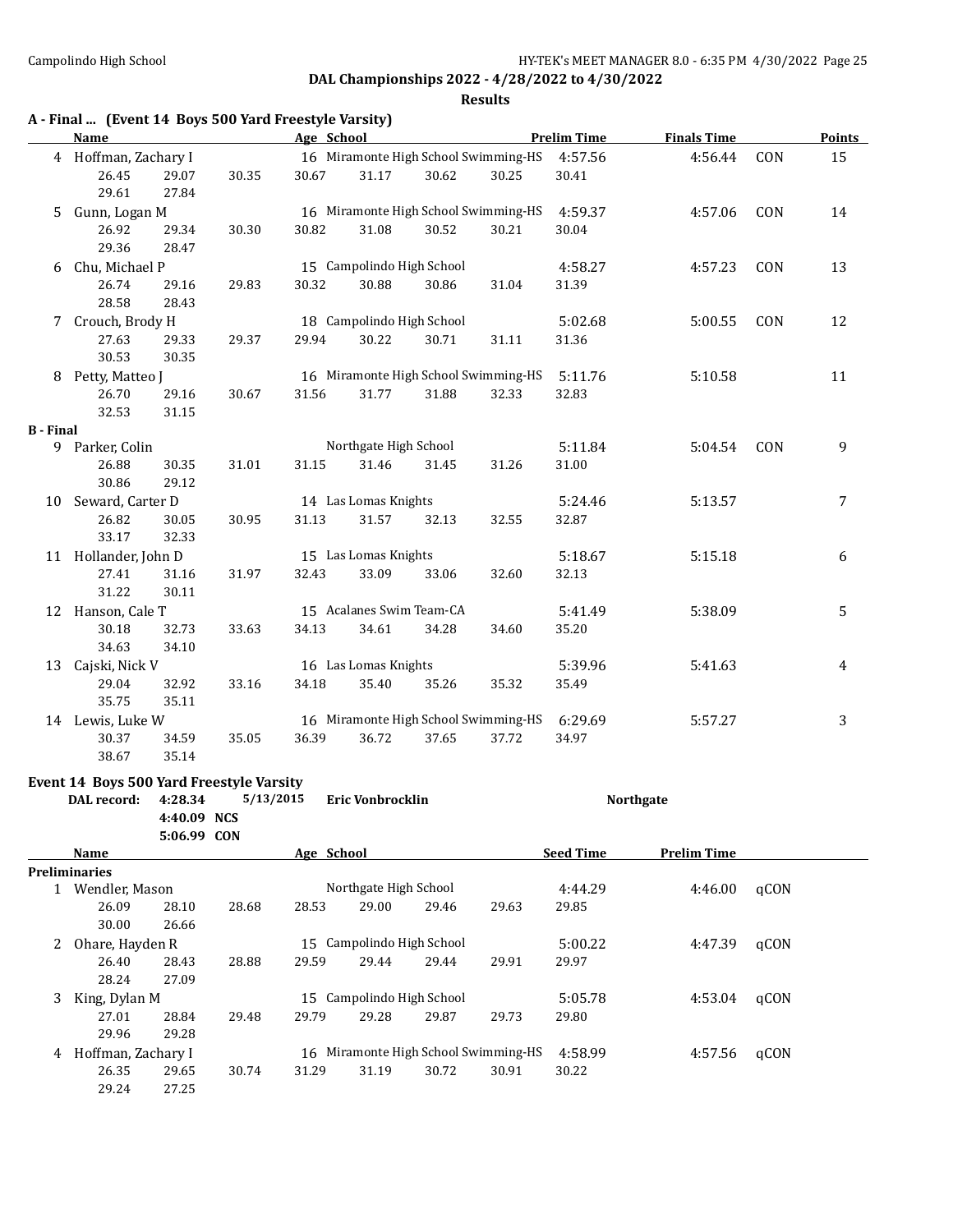#### **Results**

|    | Preliminaries  (Event 14 Boys 500 Yard Freestyle Varsity)<br>Name |       |       | Age School |                           |       |                                      | <b>Seed Time</b> | <b>Prelim Time</b> |              |
|----|-------------------------------------------------------------------|-------|-------|------------|---------------------------|-------|--------------------------------------|------------------|--------------------|--------------|
| 5. | Chu, Michael P                                                    |       |       |            | 15 Campolindo High School |       |                                      | 5:07.99          | 4:58.27            | qCON         |
|    | 26.73                                                             | 29.34 | 30.67 | 31.08      | 30.90                     | 31.07 | 31.00                                | 30.99            |                    |              |
|    | 29.12                                                             | 27.37 |       |            |                           |       |                                      |                  |                    |              |
| 6  | Gunn, Logan M                                                     |       |       |            |                           |       | 16 Miramonte High School Swimming-HS | 5:11.35          | 4:59.37            | qCON         |
|    | 25.96                                                             | 29.11 | 30.07 | 30.62      | 30.67                     | 30.78 | 30.98                                | 30.74            |                    |              |
|    | 30.43                                                             | 30.01 |       |            |                           |       |                                      |                  |                    |              |
| 7  | Crouch, Brody H                                                   |       |       |            | 18 Campolindo High School |       |                                      | 5:04.31          | 5:02.68            | qCON         |
|    | 26.88                                                             | 29.54 | 30.10 | 30.66      | 30.58                     | 30.98 | 31.11                                | 31.21            |                    |              |
|    | 30.63                                                             | 30.99 |       |            |                           |       |                                      |                  |                    |              |
| 8  | Petty, Matteo J                                                   |       |       |            |                           |       | 16 Miramonte High School Swimming-HS | 5:11.09          | 5:11.76            | $\mathsf{q}$ |
|    | 27.36                                                             | 29.35 | 30.47 | 31.03      | 32.00                     | 32.03 | 32.44                                | 32.59            |                    |              |
|    | 32.63                                                             | 31.86 |       |            |                           |       |                                      |                  |                    |              |
| 9  | Parker, Colin                                                     |       |       |            | Northgate High School     |       |                                      | 5:08.06          | 5:11.84            | $\mathsf{q}$ |
|    | 26.65                                                             | 29.91 | 30.61 | 31.17      | 31.73                     | 32.51 | 32.52                                | 32.58            |                    |              |
|    | 32.42                                                             | 31.74 |       |            |                           |       |                                      |                  |                    |              |
| 10 | Hollander, John D                                                 |       |       |            | 15 Las Lomas Knights      |       |                                      | 5:15.87          | 5:18.67            | $\mathsf{q}$ |
|    | 27.79                                                             | 29.94 | 31.78 | 32.32      | 32.97                     | 33.31 | 33.24                                | 33.20            |                    |              |
|    | 32.71                                                             | 31.41 |       |            |                           |       |                                      |                  |                    |              |
| 11 | Seward, Carter D                                                  |       |       |            | 14 Las Lomas Knights      |       |                                      | 5:17.97          | 5:24.46            | q            |
|    | 27.00                                                             | 30.72 | 32.68 | 33.84      | 33.92                     | 33.94 | 33.78                                | 33.79            |                    |              |
|    | 33.43                                                             | 31.36 |       |            |                           |       |                                      |                  |                    |              |
| 12 | Cajski, Nick V                                                    |       |       |            | 16 Las Lomas Knights      |       |                                      | 5:40.36          | 5:39.96            | $\mathsf{q}$ |
|    | 28.50                                                             | 31.64 | 33.67 | 34.39      | 35.32                     | 35.56 | 35.46                                | 35.58            |                    |              |
|    | 35.41                                                             | 34.43 |       |            |                           |       |                                      |                  |                    |              |
| 13 | Hanson, Cale T                                                    |       |       |            | 15 Acalanes Swim Team-CA  |       |                                      | 5:54.62          | 5:41.49            | $\mathsf{q}$ |
| 14 | Chenault, Aidan                                                   |       |       |            | Northgate High School     |       |                                      | 6:02.27          | 6:04.76            | $\mathsf{q}$ |
|    | 30.63                                                             | 33.96 | 35.61 | 36.69      | 38.11                     | 37.97 | 39.01                                | 38.25            |                    |              |
|    | 38.18                                                             | 36.35 |       |            |                           |       |                                      |                  |                    |              |
| 15 | Lewis, Luke W                                                     |       |       |            |                           |       | 16 Miramonte High School Swimming-HS | <b>NT</b>        | 6:29.69            | $\mathsf{q}$ |
|    | 31.89                                                             | 37.00 | 37.71 | 38.82      | 40.21                     | 40.30 | 42.39                                | 43.19            |                    |              |
|    | 42.26                                                             | 35.92 |       |            |                           |       |                                      |                  |                    |              |

#### **Event 15 Girls 200 Yard Freestyle Relay Varsity**

**DAL record: 1:35.34 5/14/2010 Las Lomas High School**

**K Leonard, T Carlson, J Amog, K Carlson**

**1:41.07 NCS 1:51.99 CON**

|           | <b>Team</b>                   |       |       |       | Relav | <b>Prelim Time</b> | <b>Finals Time</b> |            | <b>Points</b> |
|-----------|-------------------------------|-------|-------|-------|-------|--------------------|--------------------|------------|---------------|
| A - Final |                               |       |       |       |       |                    |                    |            |               |
|           | Campolindo High School        |       |       |       | A     | 1:42.38            | 1:37.62            | <b>NCS</b> | 40            |
|           | 24.31                         | 24.90 | 24.42 | 23.99 |       |                    |                    |            |               |
|           | Acalanes Swim Team-CA         |       |       |       | A     | 1:38.89            | 1:38.25            | <b>NCS</b> | 34            |
|           | 24.93                         | 25.68 | 23.98 | 23.66 |       |                    |                    |            |               |
| 3         | Las Lomas Knights             |       |       |       | A     | 1:43.70            | 1:41.71            | CON        | 32            |
|           | 25.93                         | 25.20 | 25.79 | 24.79 |       |                    |                    |            |               |
| 4         | Miramonte High School Swimmir |       |       |       | A     | 1:39.31            | 1:41.78            | CON        | 30            |
|           | 24.09                         | 25.44 | 25.89 | 26.36 |       |                    |                    |            |               |
| 5.        | Northgate High School         |       |       |       | A     | 1:44.69            | 1:44.90            | CON        | 28            |
|           | 26.32                         | 26.11 | 26.66 | 25.81 |       |                    |                    |            |               |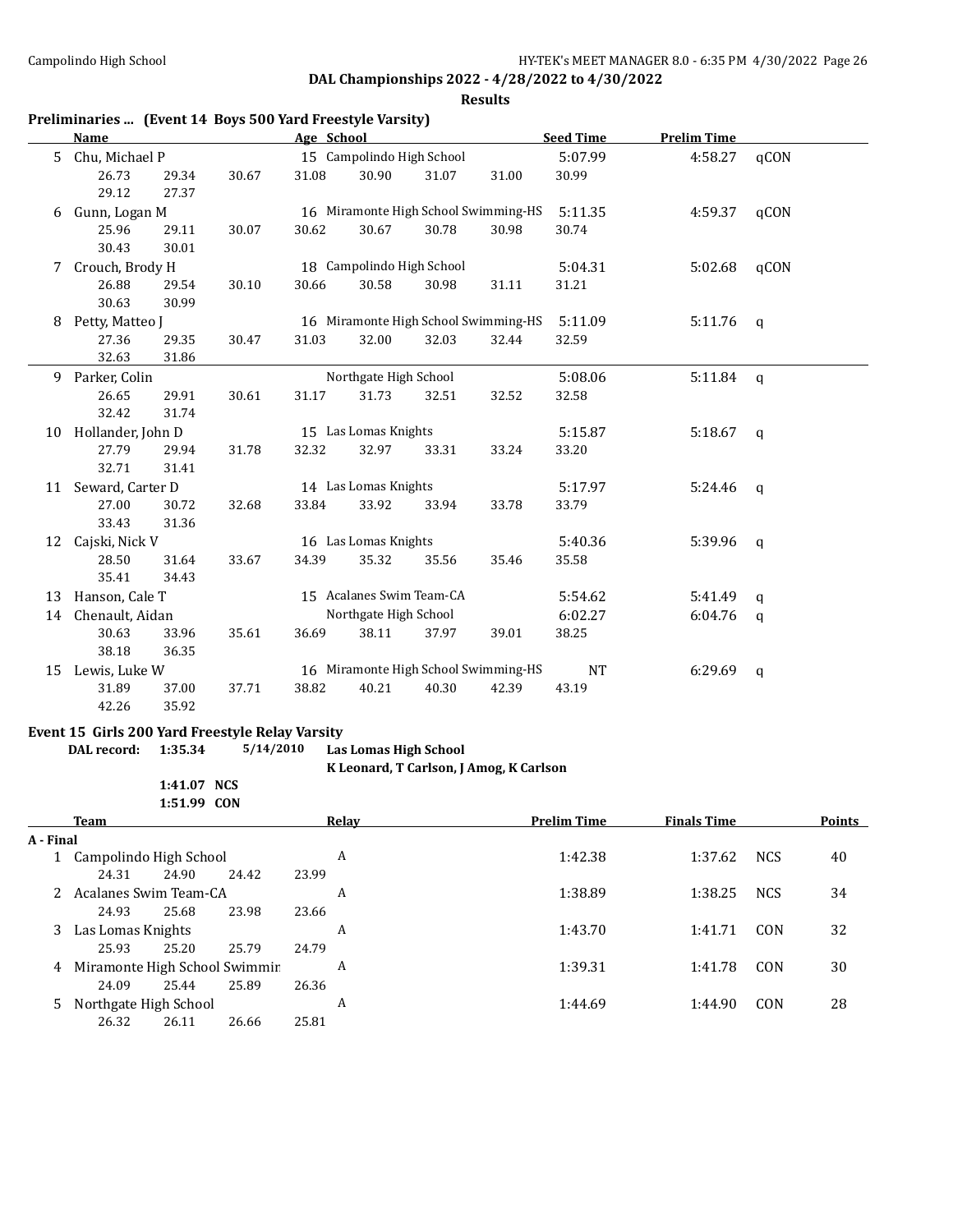#### **Results**

#### **Event 15 Girls 200 Yard Freestyle Relay Varsity**

**DAL record: 1:35.34 5/14/2010 Las Lomas High School**

**K Leonard, T Carlson, J Amog, K Carlson**

**1:41.07 NCS 1:51.99 CON**

|    | <b>Team</b>                     | Relay                    | <b>Seed Time</b>          | <b>Prelim Time</b>          |
|----|---------------------------------|--------------------------|---------------------------|-----------------------------|
|    | <b>Preliminaries</b>            |                          |                           |                             |
|    | 1 Acalanes Swim Team-CA         | A                        | 1:41.02                   | 1:38.89 qNCS                |
|    | 1) Waechter, Lila E 17          | 2) Keely, Kaitlyn M 16   | 3) MacKay, Sophi R 16     | 4) Suppiger, Sadie E 14     |
|    | 24.68<br>28.18<br>21.87         | 24.16                    |                           |                             |
|    | 2 Miramonte High School Swimmir | A                        | 1:43.70                   | 1:39.31<br>qNCS             |
|    | 1) Stryker, Tali A 15           | 2) Hearey, Bea D 14      | 3) Kaelle, Reagan C 16    | 4) Stice, Izzie M 17        |
|    | 25.14<br>23.69<br>25.42         | 25.06                    |                           |                             |
|    | 3 Campolindo High School        | $\boldsymbol{A}$         | 1:41.83                   | 1:42.38<br>qCON             |
|    | 1) Blackwell, Maddie M 15       | 2) Hawkins, Maggie E 17  | 3) Le-Nguyen, Audrey Q 16 | 4) van Meines, Amber E 18   |
|    | 26.27<br>25.33<br>24.81         | 25.97                    |                           |                             |
|    | 4 Las Lomas Knights             | A                        | 1:43.57                   | 1:43.70<br>qCON             |
|    | 1) Claus, Kate V 17             | 2) Wright, Jessie S 16   | 3) Walburg, Sydney K 16   | 4) Cortessis, Ashley K 18   |
|    | 26.52<br>25.81<br>25.17         | 26.20                    |                           |                             |
| 5  | Northgate High School           | $\boldsymbol{A}$         | 1:40.19                   | 1:44.69<br>qCON             |
|    | 1) Sullivan, Brooke             | 2) Rohrlick, Madison     | 3) Lee, Noni              | 4) Welsh, Sydney            |
|    | 26.37<br>25.83<br>26.44         | 26.05                    |                           |                             |
|    | 6 Acalanes Swim Team-CA         | B                        | 1:46.66                   | 1:45.93<br>qCON             |
|    | 1) Hendrickson, Sophie R 15     | 2) Haugner, Jenny A 15   | 3) Roux, Fiona M 15       | 4) Hoppe, Liv H 15          |
|    | 26.55<br>25.99<br>27.41         | 25.98                    |                           |                             |
|    | 7 Campolindo High School        | B                        | 1:47.82                   | 1:46.68<br>qCON             |
|    | 1) Lederle, Sophie M 15         | 2) Charlton, Sophia M 17 | 3) Osborn, Lydia K 17     | 4) Roggensack, Sisi A 14    |
|    | 26.65<br>27.56<br>27.36         | 25.11                    |                           |                             |
| 8  | Miramonte High School Swimmir   | B                        | 1:47.52                   | 1:47.49<br>qCON             |
|    | 1) Hassett, Rosalie K 15        | 2) Naldoza, Degen D 17   | 3) Painter, Anna C 17     |                             |
|    | 26.97<br>26.78<br>26.86         | 26.88                    |                           |                             |
|    | 9 Northgate High School         | $\, {\bf B}$             | 1:48.33                   | 1:48.14<br>CON              |
|    | 1) Tuvshintugs, Oyu             | 2) Kannan, Nikki         | 3) Meriam, Emma           | 4) Croy, Jaley              |
|    | 27.16<br>27.30<br>27.54         | 26.14                    |                           |                             |
|    | 10 Acalanes Swim Team-CA        | $\mathsf{C}$             | 1:51.54                   | 1:48.85<br><b>CON</b>       |
|    | 1) Potter, Sarah J 17           | 2) Jones, Emily M 16     | 3) McIlwain, Juliet C 14  | 4) Walsh, Maddie O 14       |
|    | 26.57<br>27.34<br>27.32         | 27.62                    |                           |                             |
|    | 11 Campolindo High School       | $\mathcal{C}$            | 1:55.22                   | 1:50.91<br>CON              |
|    | 1) Zinman, Natalie M 17         | 2) Rorabaugh, Emma D 18  | 3) Thompson, Georgia C 17 | 4) Lederle, Sammie A 15     |
|    | 12 Las Lomas Knights            | B                        | 1:52.98                   | 1:51.61<br>CON              |
|    | 1) Kenney, Payton A 17          | 2) Conner, Ellie A 16    | 3) Brown, Kelsey E 15     | 4) Cheung, Kallie 17        |
|    | 28.24<br>26.96<br>27.44         | 28.97                    |                           |                             |
| 13 | Miramonte High School Swimmir   | С                        | 1:49.50                   | 1:52.79                     |
|    | 1) Lurie, Ally J 17             | 2) Berloui, Apameh 17    | 3) Anagnost, Eloise B 17  | 4) Battersby, Caroline R 18 |
|    | 26.80<br>28.54<br>28.43         | 29.02                    |                           |                             |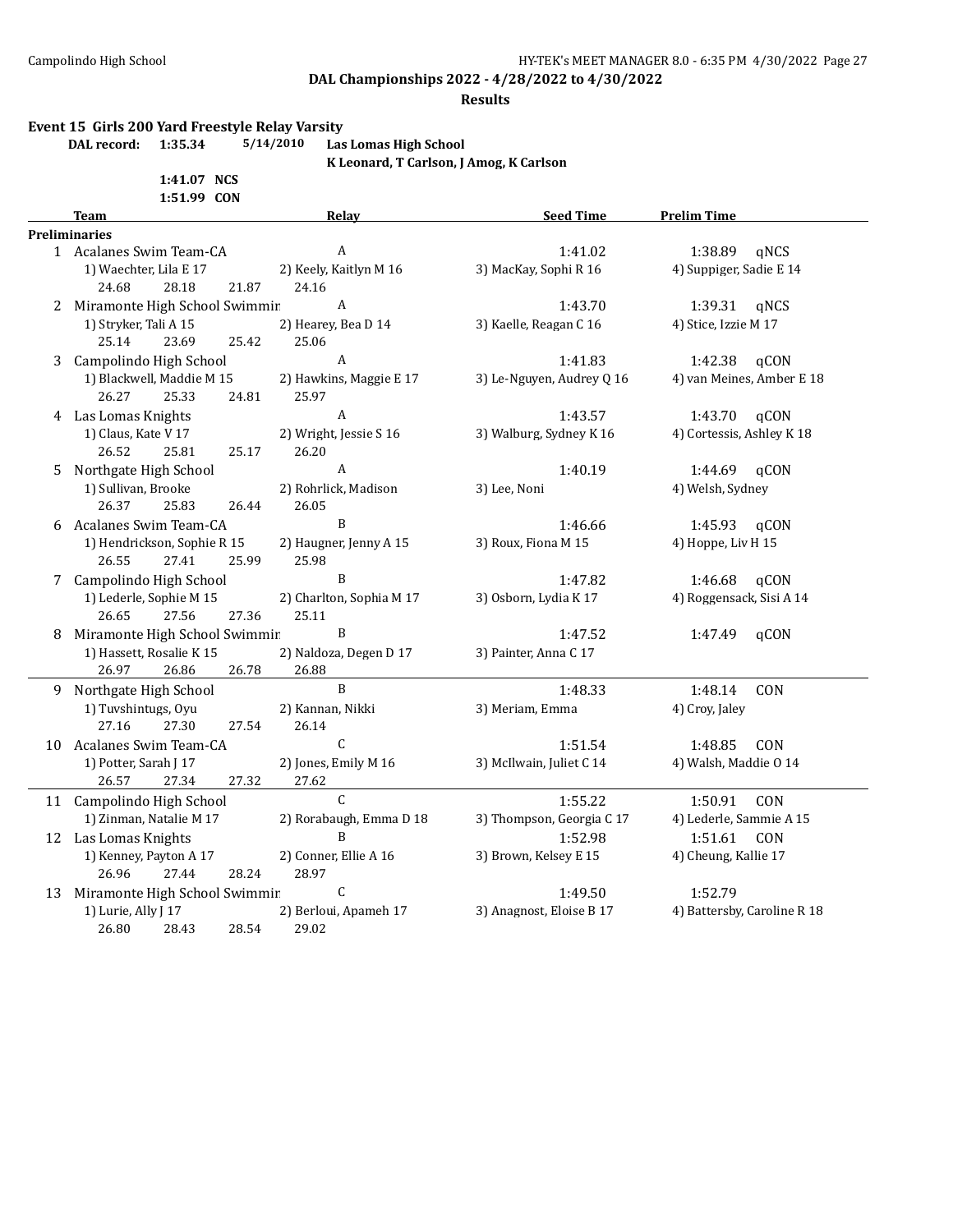#### **Results**

#### **Event 16 Boys 200 Yard Freestyle Relay Varsity**

| 1.47.14     |  |
|-------------|--|
| 1:30.12 NCS |  |

**DAL record: 1:24.52 5/10/2013 Las Lomas Knights M Horner, T Donovan, G Middleton, J Miller**

|  |  | M HOLIICI, I DOIIOVAII, U MIUUICIOII, J |  |
|--|--|-----------------------------------------|--|
|  |  |                                         |  |

|           |                                                                                                                    | 1:38.99 CON |       |       |         |                    |                    |            |               |
|-----------|--------------------------------------------------------------------------------------------------------------------|-------------|-------|-------|---------|--------------------|--------------------|------------|---------------|
|           | Team                                                                                                               |             |       |       | Relay   | <b>Prelim Time</b> | <b>Finals Time</b> |            | <b>Points</b> |
| A - Final |                                                                                                                    |             |       |       |         |                    |                    |            |               |
|           | Northgate High School                                                                                              |             |       |       | A       | 1:28.26            | 1:24.55            | <b>NCS</b> | 40            |
|           | 21.66                                                                                                              | 21.31       | 20.95 | 20.63 |         |                    |                    |            |               |
|           | 2 Campolindo High School                                                                                           |             |       |       | A       | 1:32.85            | 1:27.76            | <b>NCS</b> | 34            |
|           | 22.76                                                                                                              | 22.03       | 21.23 | 21.74 |         |                    |                    |            |               |
|           | 3 Las Lomas Knights                                                                                                |             |       | A     | 1:31.09 | 1:28.49            | <b>NCS</b>         | 32         |               |
|           | 22.59                                                                                                              | 22.14       | 22.25 | 21.51 |         |                    |                    |            |               |
|           | 4 Miramonte High School Swimmir                                                                                    |             |       |       | A       | 1:34.05            | 1:29.37            | <b>NCS</b> | 30            |
|           | 22.07                                                                                                              | 22.92       | 22.01 | 22.37 |         |                    |                    |            |               |
|           | 5 Acalanes Swim Team-CA                                                                                            |             |       | A     | 1:31.55 | 1:31.46            | CON                | 28         |               |
|           | 23.74                                                                                                              | 22.99       | 22.69 | 22.04 |         |                    |                    |            |               |
|           | $F_{\text{total}}$ (47 $F_{\text{total}}$ 0.00 $V_{\text{total}}$ $F_{\text{total}}$ = 1. $F_{\text{total}}$ = 1.1 |             |       |       |         |                    |                    |            |               |

#### **Event 16 Boys 200 Yard Freestyle Relay Varsity**

**DAL record: 1:24.52 5/10/2013 Las Lomas Knights**

**1:30.12 NCS 1:38.99 CON** **M Horner, T Donovan, G Middleton, J Miller**

|   | <b>Team</b>                   |       | Relay                       | <b>Seed Time</b>          | <b>Prelim Time</b>      |  |
|---|-------------------------------|-------|-----------------------------|---------------------------|-------------------------|--|
|   | <b>Preliminaries</b>          |       |                             |                           |                         |  |
|   | 1 Northgate High School       |       | A                           | 1:25.50                   | 1:28.26<br>qNCS         |  |
|   | 1) Fong, A.J.                 |       | 2) Kengla, Kyle             | 3) McMillan, Scott        | 4) Hallett, Andrew      |  |
|   | 21.85<br>22.40                | 22.04 | 21.97                       |                           |                         |  |
| 2 | Northgate High School         |       | B                           | <b>NT</b>                 | 1:29.50<br>gNCS         |  |
|   | 1) Hirsch, Mark               |       | 2) Lee, Ryan                | 3) Thomas, Larwence       | 4) Meriam, Tommy        |  |
|   | 21.83<br>22.55                | 22.66 | 22.46                       |                           |                         |  |
| 3 | Las Lomas Knights             |       | $\boldsymbol{A}$            | 1:28.58                   | 1:31.09<br>qCON         |  |
|   | 1) Nelson, Brett J 16         |       | 2) Monroy, Mateo T 17       | 3) Galabow, Jacob R 17    | 4) Bellanca, Ian N 15   |  |
|   | 23.29<br>22.71                | 22.63 | 22.46                       |                           |                         |  |
| 4 | Acalanes Swim Team-CA         |       | A                           | 1:34.47                   | 1:31.55<br>qCON         |  |
|   | 1) Brock-Utne, Matt B 17      |       | 2) Eubanks, Grant E 16      | 3) Dreyer, Will I 16      | 4) Etnyre, Parker R 16  |  |
|   | 22.37<br>23.27                | 22.98 | 22.93                       |                           |                         |  |
| 5 | Campolindo High School        |       | A                           | 1:29.64                   | 1:32.85 gCON            |  |
|   | 1) Rego, Nate 18              |       | 2) Roesch, Grant H 17       | 3) Richards, Tommy H 17   | 4) Younger, Owen C 18   |  |
|   | 23.94<br>22.90                | 24.00 | 22.01                       |                           |                         |  |
| 6 | Miramonte High School Swimmir |       | $\boldsymbol{A}$            | 1:35.63                   | 1:34.05 gCON            |  |
|   | 1) Sherwood, Dax M 18         |       | 2) Hoffman, Zachary I 16    | 3) Davidson, Donovan C 18 | 4) Gunn, Logan M 16     |  |
|   | 23.69<br>22.84                | 23.75 | 23.77                       |                           |                         |  |
|   | Campolindo High School        |       | $\, {\bf B}$                | 1:37.13                   | 1:34.82 gCON            |  |
|   | 1) Ohare, Hayden R 15         |       | 2) King, Dylan M 15         | 3) Velek, Evan J 16       | 4) Lenahan, Cooper M 17 |  |
|   | 22.80<br>23.76                | 23.64 | 24.62                       |                           |                         |  |
| 8 | Miramonte High School Swimmir |       | B                           | 1:40.59                   | 1:38.33 qCON            |  |
|   | 1) Quinnild, Thomas H 18      |       | 2) Devlin, Christopher M 18 | 3) Lewis, Luke W 16       | 4) Tunney, Griff A 15   |  |
|   | 23.78<br>25.28                | 25.56 | 23.71                       |                           |                         |  |
| 9 | Acalanes Swim Team-CA         |       | $\, {\bf B}$                | 1:42.04                   | 1:41.75                 |  |
|   | 1) Strittmatter, Miguel K 16  |       | 2) Ramirez, Andreas M 18    | 3) Harrington, Sean L 17  | 4) Ramirez, Hans A 15   |  |
|   | 25.74<br>25.95                | 26.37 | 23.69                       |                           |                         |  |
|   | Las Lomas Knights             |       | B                           | 1:35.41                   | DQ                      |  |
|   | 1) Cajski, Nick V 16          |       | 2) Hollander, John D 15     | 3) Hudson, Dallas C 15    | 4) Seward, Carter D 14  |  |
|   | 27.27<br>22.92                | 23.59 | 23.78                       |                           |                         |  |
|   |                               |       |                             |                           |                         |  |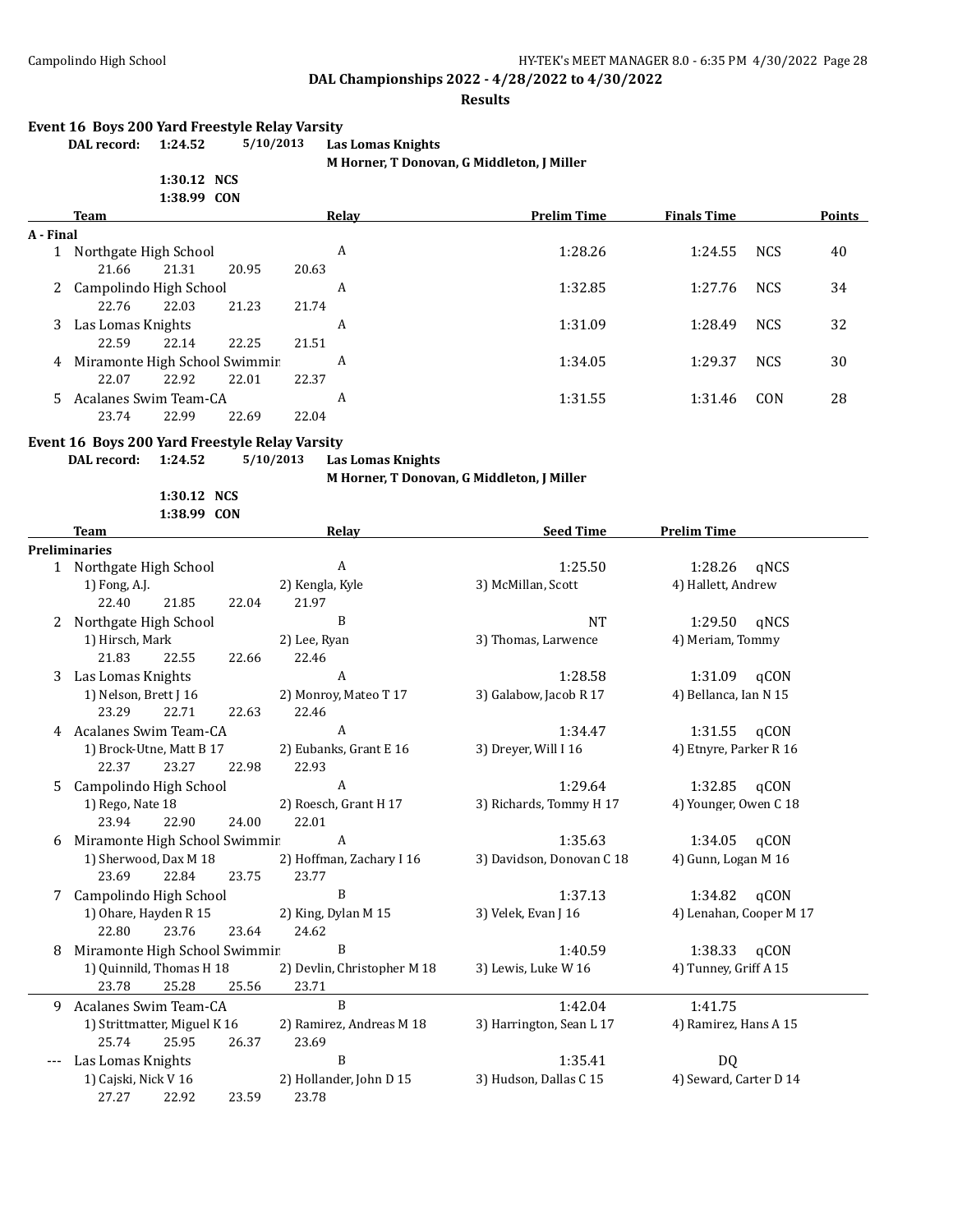28.97 31.39

**DAL Championships 2022 - 4/28/2022 to 4/30/2022**

|                  | <b>DAL</b> record:               | 54.73<br>58.27 NCS | Event 17 Girls 100 Yard Backstroke Varsity<br>5/9/2015 | <b>Brittany Usinger</b>              |                    | <b>Acalanes</b>    |            |               |
|------------------|----------------------------------|--------------------|--------------------------------------------------------|--------------------------------------|--------------------|--------------------|------------|---------------|
|                  | Name                             | 1:02.99 CON        |                                                        | Age School                           | <b>Prelim Time</b> | <b>Finals Time</b> |            | <b>Points</b> |
| A - Final        |                                  |                    |                                                        |                                      |                    |                    |            |               |
|                  | 1 Smith, Adriana K<br>26.53      | 28.20              |                                                        | 16 Campolindo High School            | 56.42              | 54.73              | <b>NCS</b> | 20            |
| 2                | Barck, Emilia I<br>27.69         | 28.90              | 15                                                     | Campolindo High School               | 58.02              | 56.59              | <b>NCS</b> | 17            |
| 3                | Suppiger, Sadie E<br>28.00       | 29.45              |                                                        | 14 Acalanes Swim Team-CA             | 57.65              | 57.45              | <b>NCS</b> | 16            |
|                  | 4 Chan, Cady<br>29.17            | 31.29              |                                                        | Northgate High School                | 1:00.61            | 1:00.46            | CON        | 15            |
| 5                | Stambaugh, Regan A<br>29.61      | 31.18              | 18                                                     | Campolindo High School               | 1:00.79            | 1:00.79            | CON        | 14            |
| 6                | Bove, Natalie H<br>29.84         | 31.68              | 15                                                     | Campolindo High School               | 1:00.96            | 1:01.52            | CON        | 13            |
| 7.               | Clark, Grace E<br>29.29          | 32.39              | 17                                                     | Miramonte High School Swimming-HS    | 1:00.36            | 1:01.68            | CON        | 12            |
| 8                | Veronda, Taryn L<br>31.17        | 32.94              |                                                        | 16 Acalanes Swim Team-CA             | 1:03.50            | 1:04.11            |            | 11            |
| <b>B</b> - Final |                                  |                    |                                                        |                                      |                    |                    |            |               |
| 9                | Eger, Rachel I<br>31.57          | 32.80              |                                                        | 15 Las Lomas Knights                 | 1:04.60            | 1:04.37            |            | 9             |
| 10               | Walburg, Sydney K<br>31.83       | 33.12              |                                                        | 16 Las Lomas Knights                 | 1:06.04            | 1:04.95            |            | 7             |
|                  | 11 Petty, Zoe M<br>32.33         | 33.41              |                                                        | 16 Miramonte High School Swimming-HS | 1:06.66            | 1:05.74            |            | 6             |
| 12               | Cohen, Cece J<br>31.58           | 34.54              | 17                                                     | Miramonte High School Swimming-HS    | 1:08.02            | 1:06.12            |            | 5             |
| 13               | Alfaro, Erin<br>32.30            | 34.18              |                                                        | 15 Acalanes Swim Team-CA             | 1:08.86            | 1:06.48            |            | 4             |
|                  | 14 Mohrland, Claire<br>32.62     | 33.92              |                                                        | Northgate High School                | 1:06.54            | 1:06.54            |            | 3             |
| 15               | Daughters, Franny A<br>32.17     | 35.11              |                                                        | 17 Acalanes Swim Team-CA             | 1:08.39            | 1:07.28            |            | 2             |
|                  | 16 O'Sullivan, Caroline<br>33.68 | 37.54              |                                                        | Northgate High School                | 1:08.39            | 1:11.22            |            | $\mathbf{1}$  |
|                  |                                  |                    | Event 17 Girls 100 Yard Backstroke Varsity             |                                      |                    |                    |            |               |
|                  | DAL record:                      | 54.73              | 5/9/2015                                               | <b>Brittany Usinger</b>              |                    | <b>Acalanes</b>    |            |               |
|                  |                                  | 58.27 NCS          |                                                        |                                      |                    |                    |            |               |
|                  |                                  | 1:02.99 CON        |                                                        |                                      |                    |                    |            |               |
|                  | Name                             |                    |                                                        | Age School                           | <b>Seed Time</b>   | <b>Prelim Time</b> |            |               |
|                  | <b>Preliminaries</b>             |                    |                                                        |                                      |                    |                    |            |               |
|                  | 1 Smith, Adriana K<br>27.40      | 29.02              |                                                        | 16 Campolindo High School            | 56.00              | 56.42              | qNCS       |               |
| 2                | Suppiger, Sadie E<br>28.12       | 29.53              |                                                        | 14 Acalanes Swim Team-CA             | 58.67              | 57.65              | qNCS       |               |
| 3.               | Barck, Emilia I<br>28.45         | 29.57              |                                                        | 15 Campolindo High School            | 58.19              | 58.02              | qNCS       |               |
|                  | 4 Clark, Grace E                 |                    |                                                        | 17 Miramonte High School Swimming-HS | 1:01.28            | 1:00.36            | qCON       |               |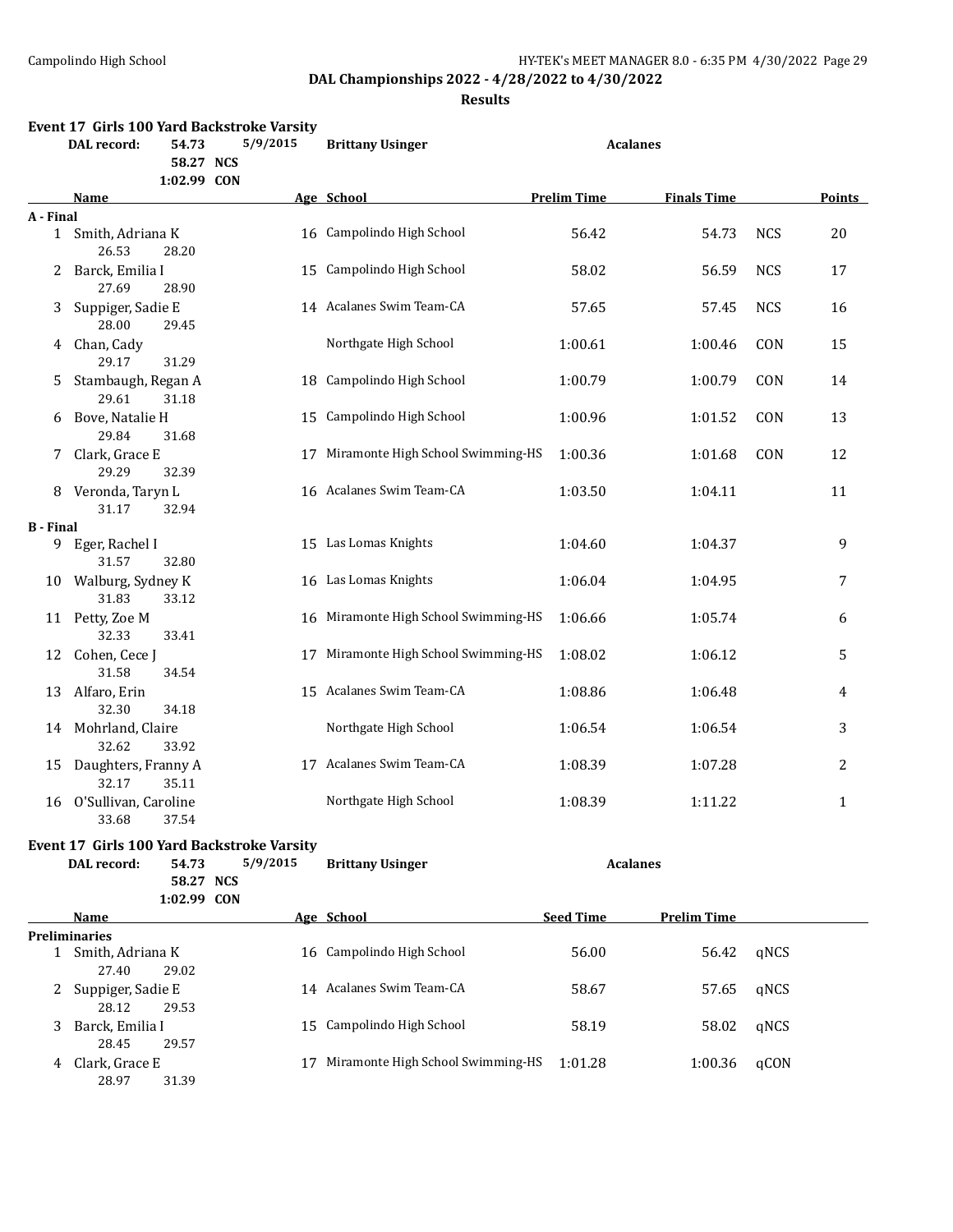**Results**

## **Preliminaries ... (Event 17 Girls 100 Yard Backstroke Varsity)**

|     | <b>Name</b>                                              |    | Age School                           | <b>Seed Time</b> | <b>Prelim Time</b> |              |
|-----|----------------------------------------------------------|----|--------------------------------------|------------------|--------------------|--------------|
| 5   | Chan, Cady<br>29.17<br>31.44                             |    | Northgate High School                | 1:00.95          | 1:00.61            | qCON         |
| 6   | Stambaugh, Regan A<br>29.41<br>31.38                     |    | 18 Campolindo High School            | 1:04.12          | 1:00.79            | qCON         |
| 7   | Bove, Natalie H<br>29.80<br>31.16                        |    | 15 Campolindo High School            | 1:02.80          | 1:00.96            | qCON         |
| 8   | Veronda, Taryn L<br>30.98<br>32.52                       |    | 16 Acalanes Swim Team-CA             | 1:04.16          | 1:03.50            | q            |
| 9.  | Eger, Rachel I                                           |    | 15 Las Lomas Knights                 | 1:03.65          | 1:04.60            | $\mathbf{q}$ |
|     | 31.19<br>33.41<br>10 Walburg, Sydney K<br>32.35<br>33.69 |    | 16 Las Lomas Knights                 | 1:06.39          | 1:06.04            | q            |
|     | 11 Mohrland, Claire<br>32.38<br>34.16                    |    | Northgate High School                | 1:06.19          | 1:06.54            | q            |
| 12  | Petty, Zoe M<br>32.66<br>34.00                           |    | 16 Miramonte High School Swimming-HS | 1:06.16          | 1:06.66            | q            |
| 13  | Chandrasekaran, Geetha<br>32.78<br>35.01                 |    | Northgate High School                | 1:08.14          | 1:07.79            | q            |
|     | 14 Cohen, Cece J<br>32.99<br>35.03                       | 17 | Miramonte High School Swimming-HS    | 1:07.93          | 1:08.02            | q            |
| *15 | O'Sullivan, Caroline<br>32.64<br>35.75                   |    | Northgate High School                | 1:12.31          | 1:08.39            | q            |
|     | *15 Daughters, Franny A<br>32.96<br>35.43                |    | 17 Acalanes Swim Team-CA             | 1:07.76          | 1:08.39            | q            |
|     | 17 Alfaro, Erin<br>33.48<br>35.38                        |    | 15 Acalanes Swim Team-CA             | 1:09.90          | 1:08.86            |              |
| 18  | Ohare, Maizie K<br>33.29<br>36.05                        |    | 17 Acalanes Swim Team-CA             | 1:07.99          | 1:09.34            |              |
| 19  | Battersby, Caroline R<br>33.17<br>36.21                  |    | 18 Miramonte High School Swimming-HS | 1:12.23          | 1:09.38            |              |
| 20  | Morgan, Hailey<br>33.75<br>35.70                         |    | Northgate High School                | 1:09.49          | 1:09.45            |              |
|     | 21 Zhang, Sydney A<br>33.94<br>36.44                     |    | 17 Campolindo High School            | 1:08.91          | 1:10.38            |              |
| 22  | Bauer, Madison S                                         |    | 14 Acalanes Swim Team-CA             | 1:11.32          | 1:10.63            |              |
| 23  | Conner, Ellie A<br>34.61<br>36.75                        |    | 16 Las Lomas Knights                 | 1:14.57          | 1:11.36            |              |
|     | 24 Kuo, Lauren S<br>34.86<br>36.70                       |    | 17 Acalanes Swim Team-CA             | 1:14.48          | 1:11.56            |              |
| 25  | Judson, Catherine L<br>35.52<br>37.64                    |    | 16 Acalanes Swim Team-CA             | 1:12.75          | 1:13.16            |              |
| 26  | Sinha, Kate A<br>35.76<br>37.53                          | 17 | Miramonte High School Swimming-HS    | 1:15.82          | 1:13.29            |              |
| 27  | Obrero, Miranda A<br>36.95<br>39.53                      |    | 17 Las Lomas Knights                 | 1:14.23          | 1:16.48            |              |
| --- | Innis, Dania R<br>31.29<br>33.55                         |    | 16 Miramonte High School Swimming-HS | 1:06.13          | X1:04.84           |              |
| --- | Hassett, Rosalie K                                       | 15 | Miramonte High School Swimming-HS    | 1:04.52          | X1:05.84           |              |

32.12 33.72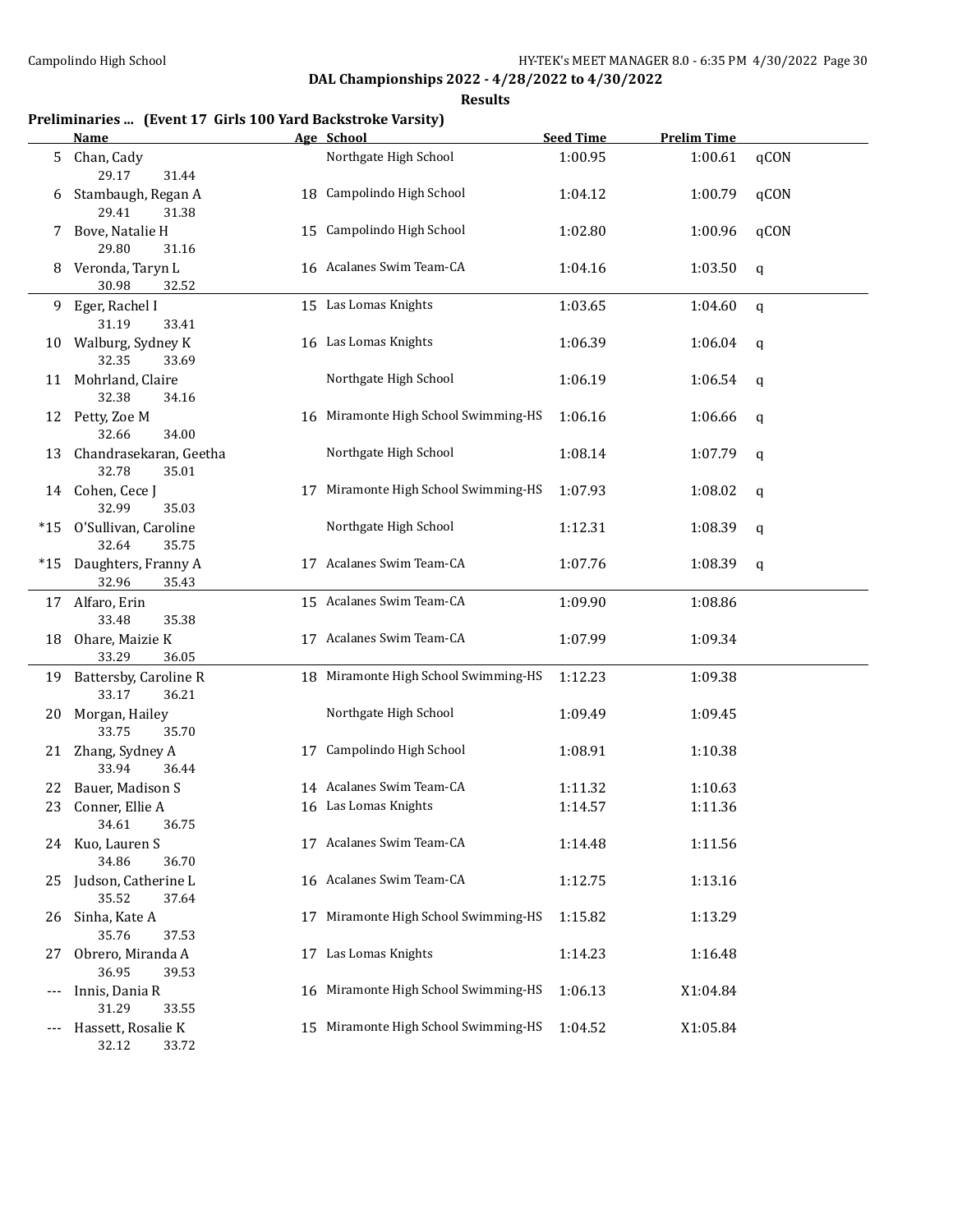| Event 18 Boys 100 Yard Backstroke Varsity |                                           |                        |                                      |                    |                    |            |               |
|-------------------------------------------|-------------------------------------------|------------------------|--------------------------------------|--------------------|--------------------|------------|---------------|
|                                           | <b>DAL</b> record:<br>49.09               | 5/12/2012              | <b>Sven Campbell</b>                 |                    | Campo              |            |               |
|                                           |                                           | 53.62 NCS<br>57.99 CON |                                      |                    |                    |            |               |
|                                           | Name                                      |                        | Age School                           | <b>Prelim Time</b> | <b>Finals Time</b> |            | <b>Points</b> |
| A - Final                                 |                                           |                        |                                      |                    |                    |            |               |
|                                           | 1 McMillan, Scott<br>24.88<br>27.37       |                        | Northgate High School                | 54.71              | 52.25              | <b>NCS</b> | 20            |
| 2                                         | Sherwood, Dax M<br>25.97<br>27.25         |                        | 18 Miramonte High School Swimming-HS | 52.43              | 53.22              | <b>NCS</b> | 17            |
| 3                                         | Chivers, Garrett M<br>26.05<br>28.23      |                        | 15 Campolindo High School            | 54.08              | 54.28              | CON        | 16            |
|                                           | 4 Temkin, West J<br>25.98<br>28.32        |                        | 18 Campolindo High School            | 54.18              | 54.30              | CON        | 15            |
| 5.                                        | Mendelssohn, Jon D<br>25.84<br>28.74      |                        | 15 Las Lomas Knights                 | 54.05              | 54.58              | CON        | 14            |
|                                           | 6 Younger, Owen C<br>26.54<br>28.63       |                        | 18 Campolindo High School            | 54.19              | 55.17              | CON        | 13            |
| 7                                         | Manuel, Michael<br>26.90<br>29.16         |                        | Northgate High School                | 56.19              | 56.06              | CON        | 12            |
| 8.                                        | Eubanks, Grant E<br>27.35<br>28.74        |                        | 16 Acalanes Swim Team-CA             | 57.10              | 56.09              | CON        | 11            |
| <b>B</b> - Final                          |                                           |                        |                                      |                    |                    |            |               |
|                                           | 9 Rego, Nate<br>27.70<br>28.83            |                        | 18 Campolindo High School            | 57.13              | 56.53              | CON        | 9             |
| 10                                        | Lenk, Tyler C<br>27.76<br>29.66           |                        | 17 Miramonte High School Swimming-HS | 57.55              | 57.42              | CON        | 7             |
|                                           | 11 Nelson, Brett J<br>27.91<br>29.63      |                        | 16 Las Lomas Knights                 | 1:01.45            | 57.54              | CON        | 6             |
|                                           | 12 Washburn, Lucas K<br>28.20<br>30.15    |                        | 16 Miramonte High School Swimming-HS | 58.83              | 58.35              |            | 5             |
| 13                                        | Flora, Kyle<br>28.89<br>30.76             |                        | Northgate High School                | 1:00.84            | 59.65              |            | 4             |
|                                           | 14 Harris, Nicholas B<br>29.11<br>30.65   |                        | 15 Las Lomas Knights                 | 59.88              | 59.76              |            | 3             |
| 15                                        | Sonoda, Evan<br>29.76<br>31.03            |                        | Northgate High School                | 1:01.39            | 1:00.79            |            | 2             |
|                                           | 16 Lenk, Chase T<br>29.83<br>31.68        |                        | 17 Miramonte High School Swimming-HS | 1:02.40            | 1:01.51            |            | 1             |
|                                           | Event 18 Boys 100 Yard Backstroke Varsity |                        |                                      |                    |                    |            |               |
|                                           | DAL record:<br>49.09                      | 5/12/2012              | <b>Sven Campbell</b>                 |                    | Campo              |            |               |
|                                           |                                           | 53.62 NCS              |                                      |                    |                    |            |               |
|                                           |                                           | 57.99 CON              |                                      |                    |                    |            |               |
|                                           | Name                                      |                        | Age School                           | <b>Seed Time</b>   | <b>Prelim Time</b> |            |               |
|                                           | <b>Preliminaries</b>                      |                        |                                      |                    |                    |            |               |
|                                           | 1 Sherwood, Dax M<br>25.53<br>26.90       |                        | 18 Miramonte High School Swimming-HS | 55.50              | 52.43              | qNCS       |               |
|                                           | 2 Mendelssohn, Jon D<br>25.71<br>28.34    |                        | 15 Las Lomas Knights                 | 54.58              | 54.05              | qCON       |               |
| 3                                         | Chivers, Garrett M<br>26.63<br>27.45      |                        | 15 Campolindo High School            | 55.66              | 54.08              | qCON       |               |
|                                           | Temkin, West J<br>25.90<br>28.28          |                        | 18 Campolindo High School            | 57.69              | 54.18              | qCON       |               |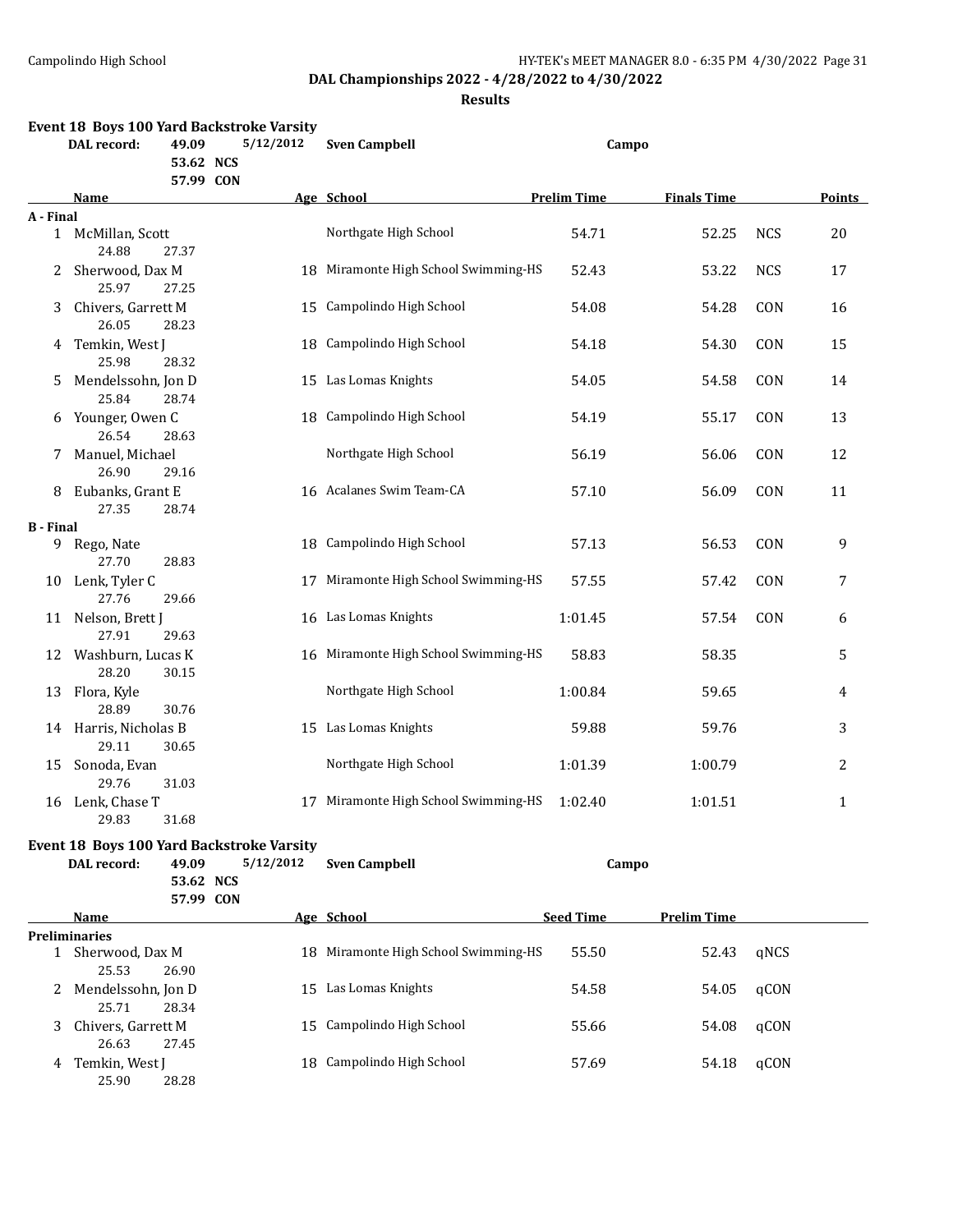33.76 38.38

## **DAL Championships 2022 - 4/28/2022 to 4/30/2022**

**Results**

## **Preliminaries ... (Event 18 Boys 100 Yard Backstroke Varsity)**

|           | <b>Name</b>                                                                                        |          | Age School                           | <b>Seed Time</b>   | <b>Prelim Time</b> |             |               |
|-----------|----------------------------------------------------------------------------------------------------|----------|--------------------------------------|--------------------|--------------------|-------------|---------------|
| 5         | Younger, Owen C<br>25.88<br>28.31                                                                  |          | 18 Campolindo High School            | 56.43              | 54.19              | qCON        |               |
| 6         | McMillan, Scott<br>26.02<br>28.69                                                                  |          | Northgate High School                | 53.96              | 54.71              | qCON        |               |
| 7         | Manuel, Michael<br>27.14<br>29.05                                                                  |          | Northgate High School                | 58.40              | 56.19              | qCON        |               |
| 8         | Eubanks, Grant E<br>27.76<br>29.34                                                                 |          | 16 Acalanes Swim Team-CA             | 58.58              | 57.10              | qCON        |               |
| 9         | Rego, Nate<br>27.76<br>29.37                                                                       |          | 18 Campolindo High School            | 58.19              | 57.13              | qCON        |               |
| 10        | Lenk, Tyler C<br>28.14<br>29.41                                                                    | 17       | Miramonte High School Swimming-HS    | 59.47              | 57.55              | qCON        |               |
| 11        | Washburn, Lucas K<br>28.40<br>30.43                                                                |          | 16 Miramonte High School Swimming-HS | 1:00.62            | 58.83              | q           |               |
| 12        | Harris, Nicholas B<br>29.28<br>30.60                                                               |          | 15 Las Lomas Knights                 | 1:01.02            | 59.88              | q           |               |
| 13        | Flora, Kyle<br>29.44<br>31.40                                                                      |          | Northgate High School                | 1:00.35            | 1:00.84            | q           |               |
| 14        | Sonoda, Evan<br>29.75<br>31.64                                                                     |          | Northgate High School                | 1:02.75            | 1:01.39            | q           |               |
| 15        | Nelson, Brett J<br>28.98<br>32.47                                                                  |          | 16 Las Lomas Knights                 | 59.30              | 1:01.45            | q           |               |
| 16        | Pignotti, Kai<br>29.82<br>32.16                                                                    |          | Northgate High School                | 1:03.07            | 1:01.98            | $\mathbf q$ |               |
|           | 17 Lenk, Chase T<br>30.26<br>32.14                                                                 | 17       | Miramonte High School Swimming-HS    | 1:04.60            | 1:02.40            |             |               |
|           | Haines, Logan E<br>29.10<br>30.29                                                                  |          | 16 Miramonte High School Swimming-HS | 1:01.94            | DQ                 |             |               |
|           | Event 19 Girls 100 Yard Breaststroke Varsity<br>58.89<br>DAL record:<br>1:07.01 NCS<br>1:11.99 CON | 5/9/2009 | <b>Kasey Carlson</b>                 |                    | <b>Las Lomas</b>   |             |               |
|           | <u>Name</u>                                                                                        |          | Age School                           | <b>Prelim Time</b> | <b>Finals Time</b> |             | <b>Points</b> |
| A - Final |                                                                                                    |          |                                      |                    |                    |             |               |
|           | 1 Hawkins, Maggie E<br>31.79<br>35.70                                                              |          | 17 Campolindo High School            | 1:09.09            | 1:07.49            | CON         | 20            |
|           | 2 Chekurova, Vlada<br>32.05<br>36.21                                                               |          | Northgate High School                | 1:11.20            | 1:08.26            | CON         | 17            |
| 3         | Shane, Emma R<br>32.89<br>36.52                                                                    |          | 14 Campolindo High School            | 1:09.96            | 1:09.41            | CON         | 16            |
| 4         | Dulski, Ella M<br>32.58<br>36.96                                                                   | 18       | Miramonte High School Swimming-HS    | 1:09.53            | 1:09.54            | CON         | 15            |
| 5         | Lucas, Lindsey E<br>32.68<br>37.26                                                                 | 17       | Miramonte High School Swimming-HS    | 1:09.91            | 1:09.94            | CON         | 14            |
|           | 6 Park, Madeline<br>33.26<br>38.35                                                                 | 17       | Miramonte High School Swimming-HS    | 1:11.02            | 1:11.61            | CON         | 13            |
| 7         | Williams, Daylor C<br>33.46<br>38.28                                                               |          | 16 Acalanes Swim Team-CA             | 1:12.15            | 1:11.74            | CON         | 12            |
|           | 8 Archer, Sara E                                                                                   |          | 17 Acalanes Swim Team-CA             | 1:12.17            | 1:12.14            |             | 11            |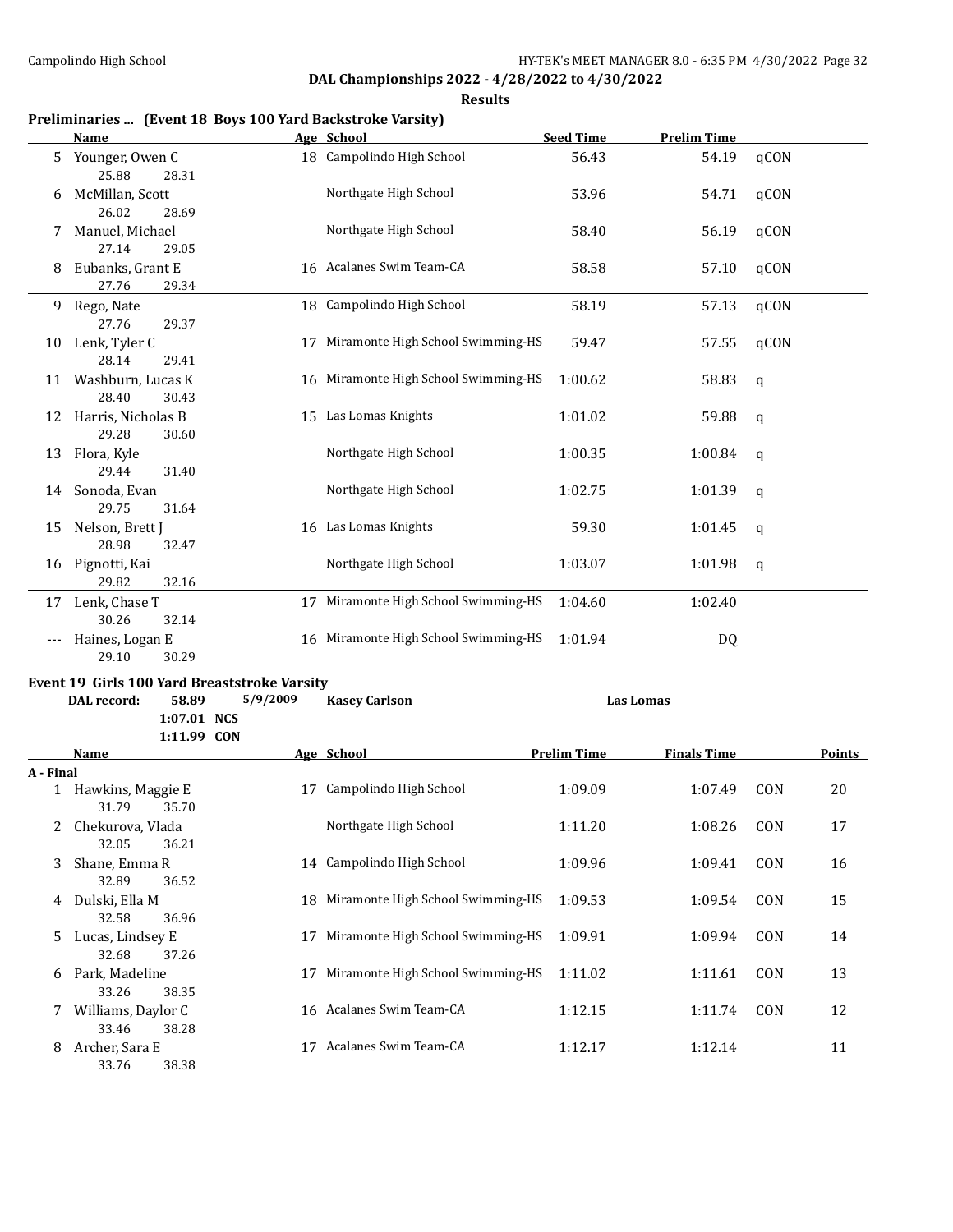**Results**

|  |  | B - Final  (Event 19 Girls 100 Yard Breaststroke Varsity) |  |  |
|--|--|-----------------------------------------------------------|--|--|
|--|--|-----------------------------------------------------------|--|--|

|                  | Name                |    | Age School                        | <b>Prelim Time</b> | <b>Finals Time</b> | <b>Points</b> |
|------------------|---------------------|----|-----------------------------------|--------------------|--------------------|---------------|
| <b>B</b> - Final |                     |    |                                   |                    |                    |               |
| 9                | Welsh, Sydney       |    | Northgate High School             | 1:12.46            | 1:11.42            | 9<br>CON      |
|                  | 37.92<br>33.50      |    |                                   |                    |                    |               |
| 10               | Rasmussen, Reagan   |    | Northgate High School             | 1:14.04            | 1:13.74            | 7             |
|                  | 33.58<br>40.16      |    |                                   |                    |                    |               |
| 11               | Gubser, Marlena R   |    | 16 Campolindo High School         | 1:12.79            | 1:14.26            | 6             |
|                  | 41.20<br>33.06      |    |                                   |                    |                    |               |
| 12               | McCarthy, Sarah R   | 17 | Acalanes Swim Team-CA             | 1:12.83            | 1:14.33            | 5             |
|                  | 39.92<br>34.41      |    |                                   |                    |                    |               |
| 13               | Pope, Frances P     | 17 | Miramonte High School Swimming-HS | 1:14.84            | 1:14.43            | 4             |
|                  | 39.52<br>34.91      |    |                                   |                    |                    |               |
| 14               | Mitchell, Elizabeth |    | Northgate High School             | 1:18.60            | 1:14.61            | 3             |
|                  | 40.20<br>34.41      |    |                                   |                    |                    |               |
| 15               | Dendinger, Anna R   | 17 | Campolindo High School            | 1:13.76            | 1:14.81            | 2             |
|                  | 36.08<br>38.73      |    |                                   |                    |                    |               |
| 16               | Cheung, Kallie      | 17 | Las Lomas Knights                 | 1:18.66            | 1:17.84            | 1             |
|                  | 41.81<br>36.03      |    |                                   |                    |                    |               |

#### **Event 19 Girls 100 Yard Breaststroke Varsity**

**DAL record: 58.89 5/9/2009 Kasey Carlson Las Lomas**

**1:07.01 NCS 1:11.99 CON**

|    | Name                                  |    | Age School                           | <b>Seed Time</b> | <b>Prelim Time</b> |              |
|----|---------------------------------------|----|--------------------------------------|------------------|--------------------|--------------|
|    | <b>Preliminaries</b>                  |    |                                      |                  |                    |              |
|    | 1 Hawkins, Maggie E<br>32.60<br>36.49 | 17 | Campolindo High School               | 1:10.41          | 1:09.09            | qCON         |
| 2. | Dulski, Ella M<br>33.35<br>36.18      |    | 18 Miramonte High School Swimming-HS | 1:11.35          | 1:09.53            | qCON         |
| 3  | Lucas, Lindsey E<br>32.37<br>37.54    | 17 | Miramonte High School Swimming-HS    | 1:10.66          | 1:09.91            | qCON         |
| 4  | Shane, Emma R<br>32.97<br>36.99       |    | 14 Campolindo High School            | 1:12.55          | 1:09.96            | qCON         |
| 5. | Park, Madeline<br>33.07<br>37.95      | 17 | Miramonte High School Swimming-HS    | 1:12.72          | 1:11.02            | qCON         |
| 6  | Chekurova, Vlada<br>33.53<br>37.67    |    | Northgate High School                | 1:09.67          | 1:11.20            | qCON         |
|    | Williams, Daylor C<br>34.10<br>38.05  |    | 16 Acalanes Swim Team-CA             | 1:15.75          | 1:12.15            | $\mathsf{q}$ |
| 8  | Archer, Sara E<br>34.70<br>37.47      | 17 | Acalanes Swim Team-CA                | 1:14.46          | 1:12.17            | $\mathsf{q}$ |
| 9. | Welsh, Sydney<br>34.05<br>38.41       |    | Northgate High School                | 1:11.27          | 1:12.46            | $\mathsf{q}$ |
| 10 | Gubser, Marlena R<br>33.49<br>39.30   |    | 16 Campolindo High School            | 1:16.21          | 1:12.79            | $\mathsf{q}$ |
| 11 | McCarthy, Sarah R<br>34.36<br>38.47   | 17 | Acalanes Swim Team-CA                | 1:14.42          | 1:12.83            | $\mathsf{q}$ |
| 12 | Dendinger, Anna R<br>35.56<br>38.20   | 17 | Campolindo High School               | 1:16.99          | 1:13.76            | q            |
| 13 | Rasmussen, Reagan<br>33.86<br>40.18   |    | Northgate High School                | 1:15.52          | 1:14.04            | $\mathsf{q}$ |
| 14 | Roggensack, Clara L<br>34.95<br>39.26 |    | 16 Campolindo High School            | 1:15.44          | 1:14.21            | q            |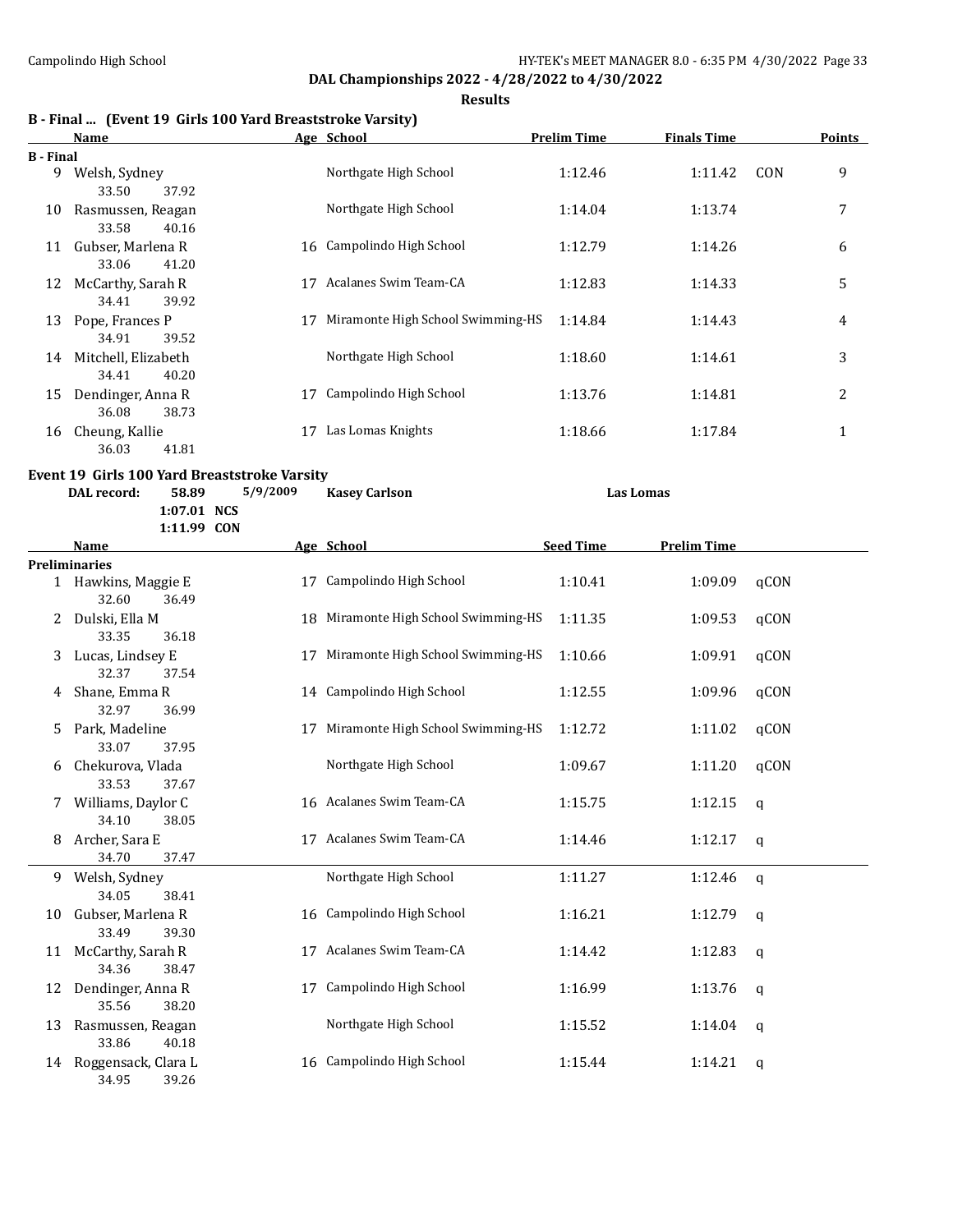**Results**

## **Preliminaries ... (Event 19 Girls 100 Yard Breaststroke Varsity)**

|       | Name                                        |           | Age School                           | <b>Seed Time</b> | <b>Prelim Time</b> |             |  |  |
|-------|---------------------------------------------|-----------|--------------------------------------|------------------|--------------------|-------------|--|--|
| 15    | Bustamante, Emma C<br>35.23<br>39.08        |           | 17 Campolindo High School            | 1:14.84          | 1:14.31            | q           |  |  |
| 16    | Pope, Frances P<br>35.00<br>39.84           | 17        | Miramonte High School Swimming-HS    | 1:16.98          | 1:14.84            | $\mathbf q$ |  |  |
| 17    | Mitchell, Elizabeth<br>36.30<br>42.30       |           | Northgate High School                | 1:15.71          | 1:18.60            |             |  |  |
| 18    | Cheung, Kallie<br>37.91<br>40.75            |           | 17 Las Lomas Knights                 | 1:19.44          | 1:18.66            |             |  |  |
| 19    | Brown, Kelsey E<br>37.36<br>41.31           |           | 15 Las Lomas Knights                 | 1:18.05          | 1:18.67            |             |  |  |
| 20    | Resnick, Ashley A<br>37.23<br>41.85         | 17        | Campolindo High School               | 1:21.81          | 1:19.08            |             |  |  |
| 21    | Keely, Krista P<br>38.21<br>42.36           |           | 16 Acalanes Swim Team-CA             | 1:23.20          | 1:20.57            |             |  |  |
| 22    | Heffelfinger, Wendy<br>39.03<br>42.74       |           | 16 Acalanes Swim Team-CA             | 1:21.53          | 1:21.77            |             |  |  |
| 23    | Wilson, Ava S<br>38.98<br>44.02             | 18        | Campolindo High School               | 1:25.71          | 1:23.00            |             |  |  |
|       | 24 Ahmed, Nilab R<br>40.35<br>45.77         |           | 16 Miramonte High School Swimming-HS | 1:23.20          | 1:26.12            |             |  |  |
|       | Lurie, Ally J<br>35.61<br>40.17             | 17        | Miramonte High School Swimming-HS    | 1:18.03          | X1:15.78           |             |  |  |
|       | Bundy, Bella R<br>36.54<br>43.62            |           | 15 Acalanes Swim Team-CA             | 1:21.63          | DQ                 |             |  |  |
| $---$ | Uffelman, Emma R<br>40.25<br>46.96          |           | 16 Acalanes Swim Team-CA             | 1:25.79          | DQ                 |             |  |  |
|       | Event 20 Boys 100 Yard Breaststroke Varsity |           |                                      |                  |                    |             |  |  |
|       | DAL record:<br>54.42<br>58.77 NCS           | 5/10/2013 | <b>Steven Stumph</b>                 |                  | Campolindo         |             |  |  |

**1:02.99 CON**

|                  | Name                                    |    | Age School                | <b>Prelim Time</b> | <b>Finals Time</b> |            | <b>Points</b> |
|------------------|-----------------------------------------|----|---------------------------|--------------------|--------------------|------------|---------------|
| A - Final        |                                         |    |                           |                    |                    |            |               |
|                  | 1 Levy, Nate A<br>27.68<br>30.56        |    | 16 Campolindo High School | 59.65              | 58.24              | <b>NCS</b> | 20            |
| 2                | Yavuzer-Judd, Theoden<br>27.73<br>30.62 | 17 | Campolindo High School    | 59.47              | 58.35              | <b>NCS</b> | 17            |
| 3                | Solorzano, Tulio A<br>27.40<br>31.36    | 17 | Las Lomas Knights         | 58.94              | 58.76              | <b>NCS</b> | 16            |
| 4                | Manuel, Marcus<br>28.46<br>33.06        |    | Northgate High School     | 1:02.15            | 1:01.52            | CON        | 15            |
| 5.               | Ohare, Hayden R<br>28.98<br>32.70       | 15 | Campolindo High School    | 1:01.45            | 1:01.68            | CON        | 14            |
| 6                | Smith, Parker R<br>29.44<br>32.98       | 15 | Campolindo High School    | 1:02.10            | 1:02.42            | CON        | 13            |
| 7                | Lewis, Daniel<br>29.84<br>32.94         |    | Northgate High School     | 1:02.22            | 1:02.78            | CON        | 12            |
| 8                | Galabow, Jacob R<br>29.50<br>33.70      | 17 | Las Lomas Knights         | 1:02.71            | 1:03.20            |            | 11            |
| <b>B</b> - Final |                                         |    |                           |                    |                    |            |               |
| 9                | Mohrland, Jacob<br>27.64<br>31.56       |    | Northgate High School     | 1:03.16            | 59.20              | CON        | 9             |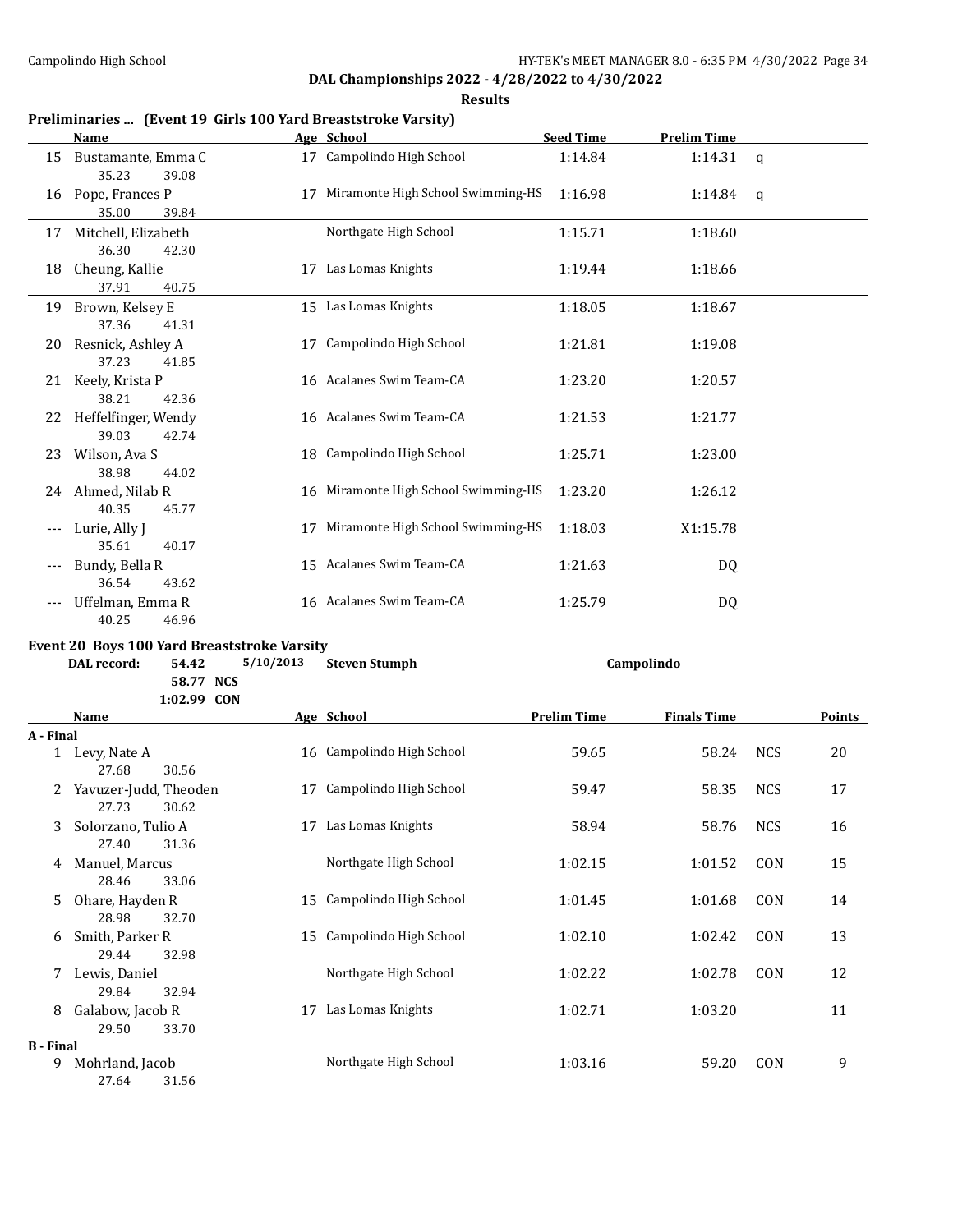**Results**

## **B - Final ... (Event 20 Boys 100 Yard Breaststroke Varsity)**

| <b>Name</b>       |                                                                      |                       |                                                    | <b>Finals Time</b>                                                                                                                                                                                    |                    | <b>Points</b> |
|-------------------|----------------------------------------------------------------------|-----------------------|----------------------------------------------------|-------------------------------------------------------------------------------------------------------------------------------------------------------------------------------------------------------|--------------------|---------------|
| Golan, Dylan      |                                                                      | Northgate High School | 1:03.13                                            | 1:02.38                                                                                                                                                                                               | CON                | 7             |
| 28.76             |                                                                      |                       |                                                    |                                                                                                                                                                                                       |                    |               |
| Washburn, Loron W |                                                                      |                       | 1:03.53                                            | 1:03.00                                                                                                                                                                                               |                    | 6             |
| 29.26<br>33.74    |                                                                      |                       |                                                    |                                                                                                                                                                                                       |                    |               |
| Lewis, Luke W     |                                                                      |                       | 1:03.85                                            | 1:03.07                                                                                                                                                                                               |                    | 5             |
| 33.28<br>29.79    |                                                                      |                       |                                                    |                                                                                                                                                                                                       |                    |               |
| Drever, Will I    |                                                                      |                       | 1:03.88                                            | 1:03.59                                                                                                                                                                                               |                    | 4             |
| 34.11<br>29.48    |                                                                      |                       |                                                    |                                                                                                                                                                                                       |                    |               |
| Cole, Justin J    |                                                                      |                       | 1:04.02                                            | 1:03.75                                                                                                                                                                                               |                    | 3             |
| 33.71<br>30.04    |                                                                      |                       |                                                    |                                                                                                                                                                                                       |                    |               |
|                   |                                                                      | Las Lomas Knights     |                                                    |                                                                                                                                                                                                       |                    | 2             |
| 31.02<br>34.47    |                                                                      |                       |                                                    |                                                                                                                                                                                                       |                    |               |
|                   |                                                                      |                       |                                                    |                                                                                                                                                                                                       |                    |               |
|                   |                                                                      |                       |                                                    |                                                                                                                                                                                                       |                    |               |
|                   | 33.62<br>Hudson, Dallas C<br>Devlin, Christopher M<br>31.26<br>35.84 |                       | Age School<br>16 Acalanes Swim Team-CA<br>15<br>18 | <b>Prelim Time</b><br>16 Miramonte High School Swimming-HS<br>16 Miramonte High School Swimming-HS<br>16 Miramonte High School Swimming-HS<br>1:06.85<br>Miramonte High School Swimming-HS<br>1:06.01 | 1:05.49<br>1:07.10 |               |

#### **Event 20 Boys 100 Yard Breaststroke Varsity**

|    | DAL record:                    | 54.42                    | 5/10/2013 | <b>Steven Stumph</b>                 |                  | Campolindo         |             |
|----|--------------------------------|--------------------------|-----------|--------------------------------------|------------------|--------------------|-------------|
|    |                                | 58.77 NCS<br>1:02.99 CON |           |                                      |                  |                    |             |
|    | Name                           |                          |           | Age School                           | <b>Seed Time</b> | <b>Prelim Time</b> |             |
|    | <b>Preliminaries</b>           |                          |           |                                      |                  |                    |             |
|    | 1 Solorzano, Tulio A<br>27.79  | 31.15                    |           | 17 Las Lomas Knights                 | 1:00.22          | 58.94              | qCON        |
| 2  | Yavuzer-Judd, Theoden<br>27.70 | 31.77                    | 17        | Campolindo High School               | 59.92            | 59.47              | qCON        |
| 3  | Levy, Nate A<br>28.39          | 31.26                    | 16        | Campolindo High School               | 59.72            | 59.65              | qCON        |
| 4  | Ohare, Hayden R<br>28.68       | 32.77                    | 15        | Campolindo High School               | 1:03.24          | 1:01.45            | qCON        |
| 5  | Smith, Parker R<br>29.39       | 32.71                    | 15        | Campolindo High School               | 1:05.33          | 1:02.10            | qCON        |
| 6  | Manuel, Marcus<br>29.52        | 32.63                    |           | Northgate High School                | 1:03.76          | 1:02.15            | qCON        |
| 7  | Lewis, Daniel<br>29.61         | 32.61                    |           | Northgate High School                | 1:04.08          | 1:02.22            | qCON        |
| 8  | Galabow, Jacob R<br>29.38      | 33.33                    |           | 17 Las Lomas Knights                 | 1:03.26          | 1:02.71            | qCON        |
| 9  | Golan, Dylan<br>29.03          | 34.10                    |           | Northgate High School                | 1:08.26          | 1:03.13            | $\mathbf q$ |
| 10 | Mohrland, Jacob<br>29.38       | 33.78                    |           | Northgate High School                | 58.42            | 1:03.16            | q           |
| 11 | Washburn, Loron W<br>29.87     | 33.66                    |           | 16 Miramonte High School Swimming-HS | 1:06.24          | 1:03.53            | q           |
| 12 | Lewis, Luke W<br>30.54         | 33.31                    |           | 16 Miramonte High School Swimming-HS | 1:04.85          | 1:03.85            | $\mathbf q$ |
| 13 | Dreyer, Will I<br>29.92        | 33.96                    |           | 16 Acalanes Swim Team-CA             | 1:06.60          | 1:03.88            | $\mathbf q$ |
| 14 | Cole, Justin J<br>29.54        | 34.48                    |           | 16 Miramonte High School Swimming-HS | 1:06.00          | 1:04.02            | $\mathbf q$ |
| 15 | Velek, Evan J<br>30.48         | 34.45                    | 16        | Campolindo High School               | 1:06.56          | 1:04.93            | $\mathbf q$ |
| 16 | Devlin, Christopher M<br>30.95 | 35.06                    |           | 18 Miramonte High School Swimming-HS | 1:08.12          | 1:06.01            | q           |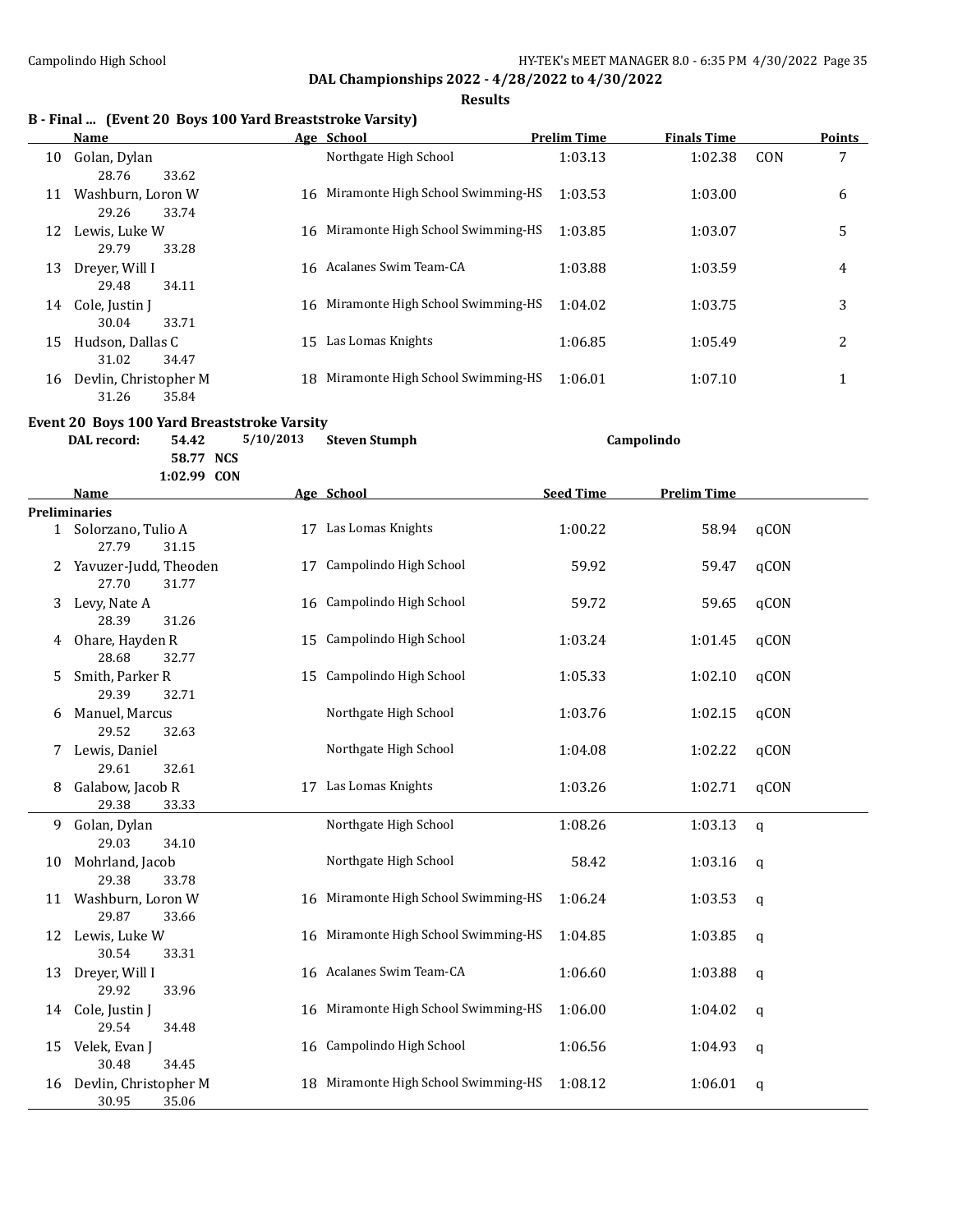**Results**

## **Preliminaries ... (Event 20 Boys 100 Yard Breaststroke Varsity)**

|    | Name                                     |    | Age School                           | <b>Seed Time</b> | <b>Prelim Time</b> |  |
|----|------------------------------------------|----|--------------------------------------|------------------|--------------------|--|
| 17 | Hudson, Dallas C<br>32.28<br>34.57       |    | 15 Las Lomas Knights                 | 1:05.97          | 1:06.85            |  |
| 18 | Quinnild, Thomas H<br>35.37<br>32.17     |    | 18 Miramonte High School Swimming-HS | 1:09.19          | 1:07.54            |  |
| 19 | Cajski, Nick V<br>36.63<br>33.26         | 16 | Las Lomas Knights                    | 1:07.69          | 1:09.89            |  |
| 20 | Harrington, Sean L<br>37.46<br>34.17     |    | Acalanes Swim Team-CA                | 1:11.24          | 1:11.63            |  |
| 21 | Strittmatter, Miguel K<br>35.30<br>39.66 |    | 16 Acalanes Swim Team-CA             | 1:14.32          | 1:14.96            |  |

# **Event 21 Girls 400 Yard Freestyle Relay Varsity**

**DAL record: 3:28.18 5/9/2015 Campolindo High School Campo**

**S Cavalli, M Ashby, E Ward, A Campbell**

**3:42.60 NCS 4:09.99 CON**

|           | <b>Team</b>                   |       |       |                       | Relay |       |                      | <b>Prelim Time</b> | <b>Finals Time</b>     |            | Points |
|-----------|-------------------------------|-------|-------|-----------------------|-------|-------|----------------------|--------------------|------------------------|------------|--------|
| A - Final |                               |       |       |                       |       |       |                      |                    |                        |            |        |
|           | Campolindo High School        |       |       |                       | A     |       |                      | 3:43.82            | 3:26.66                | <b>NCS</b> | 40     |
|           | 1) Blackwell, Maddie M 15     |       |       | 2) Barck, Emilia I 15 |       |       | 3) Fok, Jasmine V 16 |                    | 4) Smith, Adriana K 16 |            |        |
|           | 24.97                         | 52.25 | 25.10 | 51.70                 | 24.87 | 51.89 | 24.35                | 50.82              |                        |            |        |
|           | 2 Las Lomas Knights           |       |       | A                     |       |       |                      | 3:37.07            | 3:33.87                | <b>NCS</b> | 34     |
|           | 26.71                         | 56.32 | 25.82 | 55.39                 | 24.66 | 51.70 | 24.18                | 50.46              |                        |            |        |
| 3         | Acalanes Swim Team-CA         |       |       | A                     |       |       |                      | 3:35.97            | 3:35.95                | <b>NCS</b> | 32     |
|           | 26.62                         | 55.46 | 24.96 | 52.92                 | 26.00 | 54.93 | 24.77                | 52.64              |                        |            |        |
| 4         | Northgate High School         |       |       | A                     |       |       |                      | 3:39.95            | 3:35.99                | <b>NCS</b> | 30     |
|           | 1) Chekurova, Vlada           |       |       | 2) Chan, Cady         |       |       | 3) Struempf, Lily    |                    | 4) Lund, Alyssa        |            |        |
|           | 26.76                         | 55.04 | 26.34 | 55.60                 | 25.16 | 52.57 | 24.80                | 52.78              |                        |            |        |
| 5.        | Miramonte High School Swimmir |       |       | A                     |       |       |                      | 3:38.97            | 3:41.23                | <b>NCS</b> | 28     |
|           | 25.20                         | 54.09 | 26.36 | 55.80                 | 26.10 | 55.86 | 26.41                | 55.48              |                        |            |        |

#### **Event 21 Girls 400 Yard Freestyle Relay Varsity**

**3:42.60 NCS 4:09.99 CON**

**DAL record: 3:28.18 5/9/2015 Campolindo High School Campo**

**S Cavalli, M Ashby, E Ward, A Campbell**

**Team Relay Relay Seed Time Prelim Time Preliminaries**

|    | reliminaries                  |                           |       |                           |       |       |                        |         |                         |      |
|----|-------------------------------|---------------------------|-------|---------------------------|-------|-------|------------------------|---------|-------------------------|------|
|    | Acalanes Swim Team-CA         |                           |       | A                         |       |       |                        | 3:41.60 | 3:35.97                 | aNCS |
|    | 1) Waechter, Lila E 17        |                           |       | 2) MacKay, Sophi R 16     |       |       | 3) Archer, Sara E 17   |         | 4) Suppiger, Sadie E 14 |      |
|    | 26.73                         | 55.68                     | 25.27 | 53.03                     | 26.35 | 54.68 | 25.06                  | 52.58   |                         |      |
| 2  | Las Lomas Knights             |                           |       | A                         |       |       |                        | 3:36.15 | 3:37.07                 | gNCS |
|    | 1) Carlson, Gemma P 17        |                           |       | 2) Cortessis, Ashley K 18 |       |       | 3) Snyder, Amelia L 17 |         | 4) Statler, Nina E 18   |      |
|    | 25.75                         | 53.54                     | 26.32 | 55.91                     | 15.67 | 56.03 | 24.52                  | 51.59   |                         |      |
| 3  | Miramonte High School Swimmir |                           |       | A                         |       |       |                        | 3:44.97 | 3:38.97                 | gNCS |
|    | 1) Stryker, Tali A 15         |                           |       | 2) Clark, Grace E 17      |       |       | 3) Hearey, Bea D 14    |         | 4) Meyers, Paige E 17   |      |
|    | 26.16                         | 54.08                     | 24.80 | 53.30                     | 26.82 | 55.66 | 25.86                  | 55.93   |                         |      |
| 4  | Northgate High School         |                           |       | A                         |       |       |                        | 3:41.41 | 3:39.95                 | gNCS |
|    | 1) Chekurova, Vlada           |                           |       | 2) Chan, Cady             |       |       | 3) Struempf, Lily      |         | 4) Lund, Alyssa         |      |
|    | 26.28                         | 54.39                     | 26.68 | 56.36                     | 26.75 | 55.43 | 16.14                  | 53.77   |                         |      |
| 5. | Campolindo High School        |                           |       | A                         |       |       |                        | 3:39.77 | 3:43.82                 | aCON |
|    |                               | 1) Blackwell, Maddie M 15 |       | 2) Barck, Emilia I 15     |       |       | 3) Fok, Jasmine V 16   |         | 4) Smith, Adriana K 16  |      |
|    | 26.18                         | 54.50                     | 26.63 | 55.71                     | 28.15 | 58.27 | 26.67                  | 55.34   |                         |      |
|    |                               |                           |       |                           |       |       |                        |         |                         |      |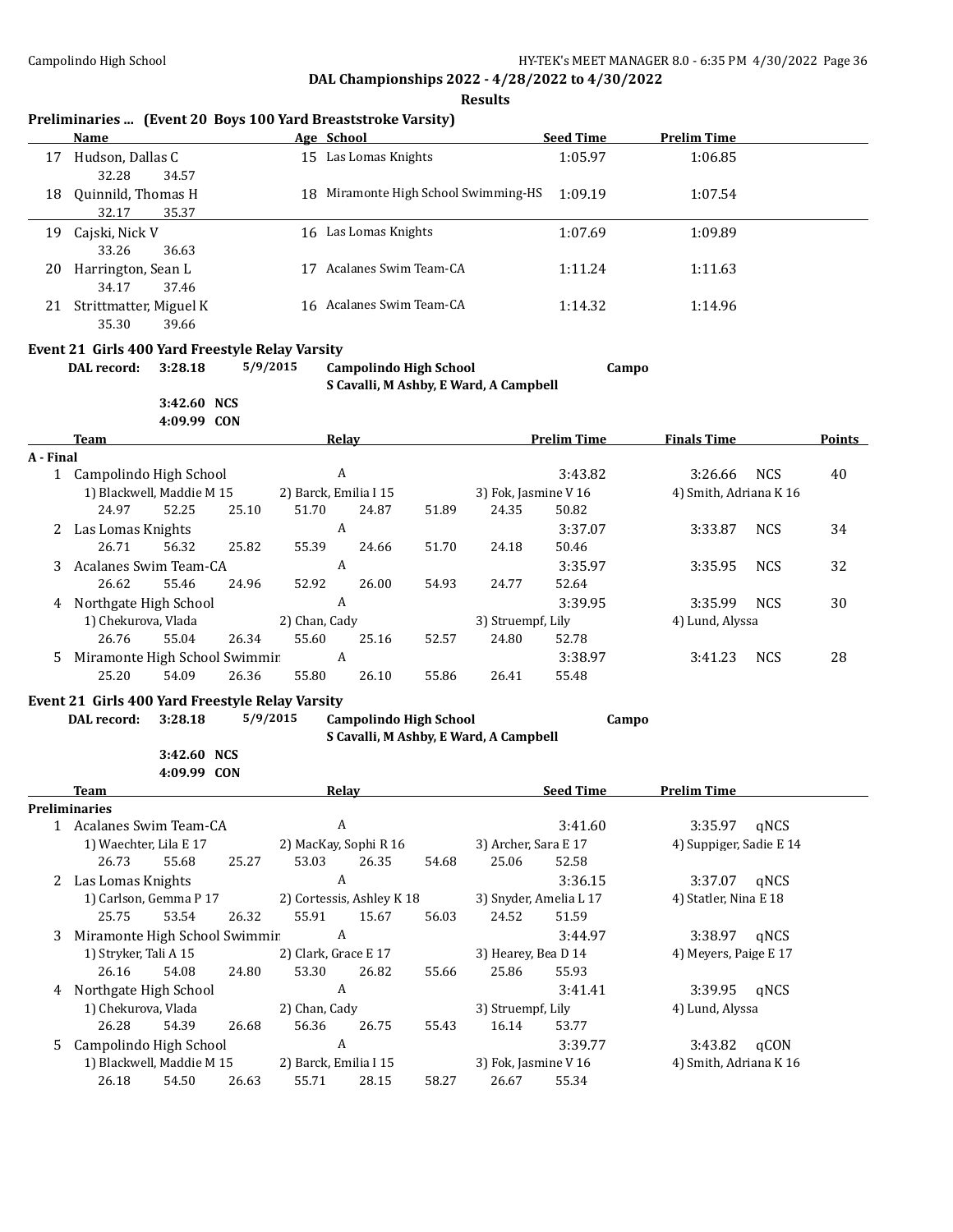**Results**

## **Preliminaries ... (Event 21 Girls 400 Yard Freestyle Relay Varsity)**

|    | Team                |                               |       | Relay                     |       |         |                           | <b>Seed Time</b>            | <b>Prelim Time</b>     |            |
|----|---------------------|-------------------------------|-------|---------------------------|-------|---------|---------------------------|-----------------------------|------------------------|------------|
| 6  |                     | Campolindo High School        |       | B                         |       |         |                           | 3:44.14                     | $3:46.49$ qCON         |            |
|    |                     | 1) Roggensack, Clara L 16     |       | 2) Bove, Natalie H 15     |       |         |                           | 3) Stambaugh, Regan A 18    | 4) Baker, Clare C 14   |            |
|    | 26.98               | 56.98                         | 27.43 | 57.46                     | 27.35 | 56.57   | 26.66                     | 55.48                       |                        |            |
|    |                     | Acalanes Swim Team-CA         |       | B                         |       |         |                           | 3:52.10                     | 3:54.43                | qCON       |
|    |                     | 1) Heffelfinger, Heidi 18     |       | 2) Heffelfinger, Wendy 16 |       |         |                           | 3) Hendrickson, Sophie R 15 | 4) Cox, Audrey A 16    |            |
|    | 27.61               | 1:05.14                       | 21.21 | 55.73                     | 24.83 | 55.56   | 27.12                     | 58.00                       |                        |            |
| 8  |                     | Northgate High School         |       | B                         |       |         |                           | 3:51.84                     | 3:58.68                | qCON       |
|    | 1) Tuvshintugs, Oyu |                               |       | 2) Rohrlick, Madison      |       |         | 3) Kannan, Nikki          |                             | 4) Lee, Noni           |            |
|    | 29.27               | 1:00.22                       | 27.12 | 59.06                     | 28.63 | 1:00.08 | 15.67                     | 59.32                       |                        |            |
| 9  |                     | Campolindo High School        |       | $\mathsf{C}$              |       |         |                           | 3:51.36                     | 4:01.65                | <b>CON</b> |
|    |                     | 1) Gubser, Marlena R 16       |       | 2) Resnick, Ashley A 17   |       |         |                           | 3) Dendinger, Anna R 17     | 4) Joyce, Delaney L 15 |            |
|    | 29.36               | 1:01.56                       | 29.56 | 1:13.98                   | 16.24 | 47.25   | 27.67                     | 58.86                       |                        |            |
| 10 |                     | Acalanes Swim Team-CA         |       | C                         |       |         |                           | 4:11.30                     | 4:06.08                | CON        |
|    | 1) Weiss, Kyra J 16 |                               |       | 2) Roux, Fiona M 15       |       |         | 3) Judson, Catherine L 16 |                             | 4) Budke, Ellie K 15   |            |
|    | 28.93               | 1:00.63                       | 27.77 | 1:00.65                   | 30.22 | 1:03.68 | 29.16                     | 1:01.12                     |                        |            |
| 11 | Las Lomas Knights   |                               |       | B                         |       |         |                           | 3:58.50                     | 4:09.88                | CON        |
|    |                     | 1) Kenney, Payton A 17        |       | 2) Eger, Rachel I 15      |       |         |                           | 3) Conner, Ellie A 16       | 4) Cheung, Kallie 17   |            |
|    | 28.62               | 1:00.25                       | 29.36 | 1:02.13                   | 29.22 | 1:02.89 | 17.93                     | 1:04.61                     |                        |            |
|    |                     | Miramonte High School Swimmir |       | B                         |       |         |                           | 4:00.78                     | DQ.                    |            |
|    |                     | 1) Sagara, Alison B 14        |       | 2) Cherry, Petra F 16     |       |         | 3) Petty, Zoe M 16        |                             | 4) Pope, Frances P 17  |            |
|    | 28.25               | 59.53                         | 27.57 | 58.29                     | 28.25 | 1:00.30 | 28.88                     | 1:01.24                     |                        |            |

#### **Event 22 Boys 400 Yard Freestyle Relay Varsity**

**DAL record: 3:03.08 5/10/2013 Campolindo High School**

**S Campbell, S Stumph, J Ratchford, G Sivesind**

**3:18.88 NCS 3:34.99 CON**

|              | Team                          |                        |       |                       | Relav                     |       |                          | <b>Prelim Time</b>    | <b>Finals Time</b>      |            | Points |
|--------------|-------------------------------|------------------------|-------|-----------------------|---------------------------|-------|--------------------------|-----------------------|-------------------------|------------|--------|
| A - Final    |                               |                        |       |                       |                           |       |                          |                       |                         |            |        |
| $\mathbf{1}$ | Northgate High School         |                        |       | A                     |                           |       |                          | 3:13.55               | 3:06.02                 | <b>NCS</b> | 40     |
|              | 1) McMillan, Scott            |                        |       | 2) Wendler, Mason     |                           |       | 3) Mohrland, Jacob       |                       | 4) Hallett, Andrew      |            |        |
|              | 22.68                         | 47.10                  | 21.71 | 45.74                 | 22.68                     | 47.15 | 21.98                    | 46.03                 |                         |            |        |
|              | 2 Campolindo High School      |                        |       |                       | A                         |       |                          | 3:22.24               | 3:10.22                 | <b>NCS</b> | 34     |
|              | 1) Yavuzer-Judd, Theoden 17   |                        |       | 2) Levy, Nate A 16    |                           |       | 3) Barck, Henrik N 17    |                       | 4) Richards, Tommy H 17 |            |        |
|              | 22.61                         | 46.58                  | 23.05 | 48.53                 | 23.10                     | 47.58 | 22.28                    | 47.53                 |                         |            |        |
| 3            | Las Lomas Knights             |                        |       |                       | A                         |       |                          | 3:14.76               | 3:13.47                 | <b>NCS</b> | 32     |
|              | 1) Solorzano, Tulio A 17      |                        |       | 2) Monroy, Mateo T 17 |                           |       | 3) Mendelssohn, Jon D 15 |                       | 4) Kennedy, Andrew F 16 |            |        |
|              | 23.58                         | 49.10                  | 23.26 | 49.30                 | 23.20                     | 49.03 | 22.04                    | 46.04                 |                         |            |        |
| 4            | Miramonte High School Swimmir |                        |       |                       | A                         |       |                          | 3:27.01               | 3:14.92                 | <b>NCS</b> | 30     |
|              | 1) Hoffman, Zachary I 16      |                        |       |                       | 2) Davidson, Donovan C 18 |       |                          | 3) Sherwood, Dax M 18 | 4) Gunn, Logan M 16     |            |        |
|              | 24.28                         | 50.52                  | 23.45 | 48.71                 | 22.63                     | 47.65 | 22.89                    | 48.04                 |                         |            |        |
| 5.           | Acalanes Swim Team-CA         |                        |       |                       | A                         |       |                          | 3:48.39               | 3:26.21                 | CON        | 28     |
|              |                               | 1) Eubanks, Grant E 16 |       |                       | 2) Brock-Utne, Matt B 17  |       | 3) Dreyer, Will I 16     |                       | 4) Etnyre, Parker R 16  |            |        |
|              | 24.51                         | 51.10                  | 25.22 | 52.84                 | 25.16                     | 53.43 | 23.05                    | 48.84                 |                         |            |        |